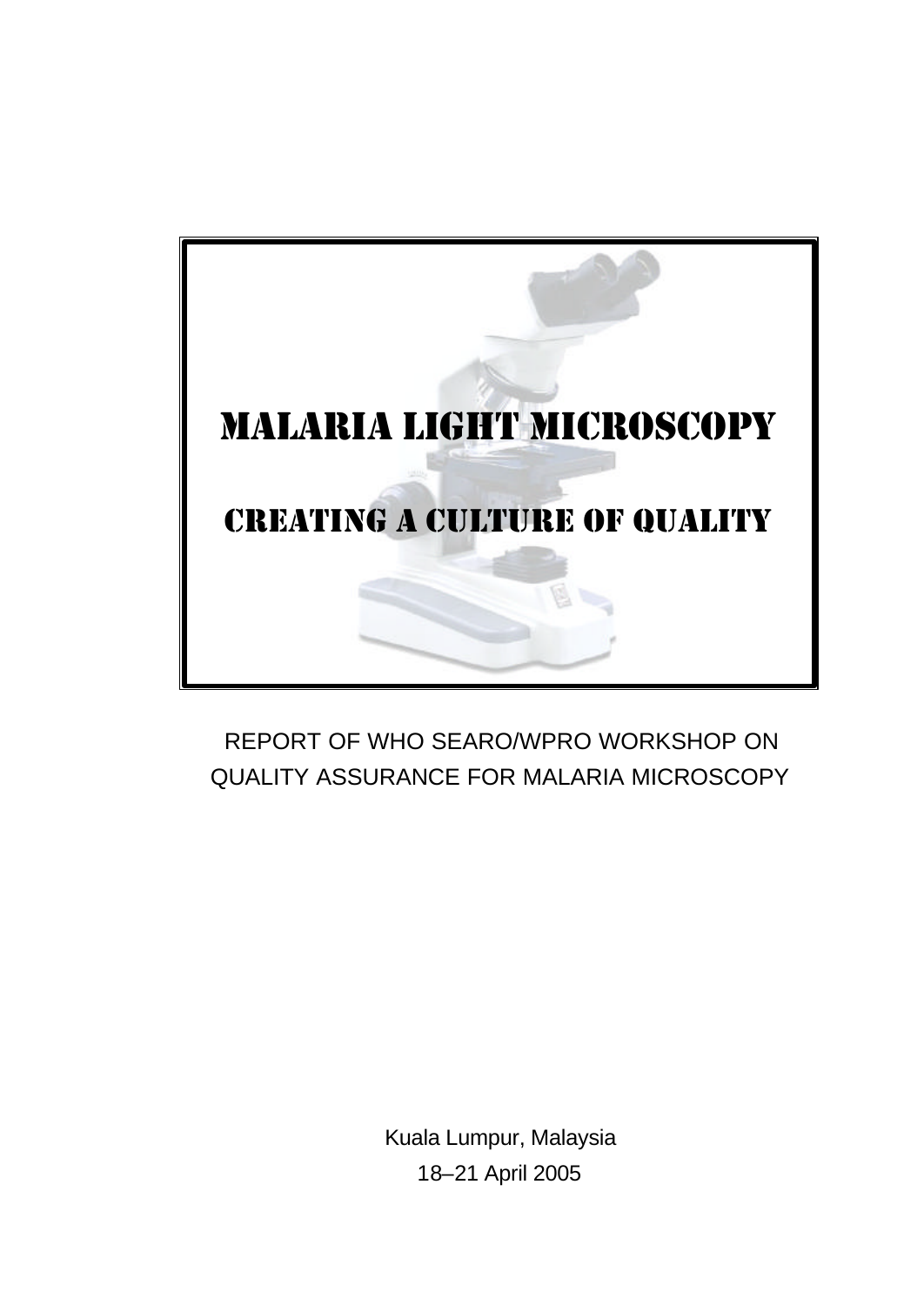The views expressed in this report are those of the participants in the WHO Informal Consultation on Laboratory Methods for Quality Assurance of Malaria Rapid Diagnostic Tests and do not necessarily reflect the policies of the Organization.

This report has been prepared by the World Health Organization Regional Office for the Western Pacific for governments of Member States in the Region and for those who participated in the WHO Informal Consultation on Laboratory Methods for Quality Assurance of Malaria Rapid Diagnostic Tests, held in Manila, Philippines from 20 to 22 July 2004.

> The World Health Organization Regional Office for the Western Pacific UN Avenue Ermita Manila 1000 Philippines

The World Health Organization Regional Office for South-East Asia World Health House Indraprastha Estate Mahatma Gandhi Road New Delhi 110002 India

#### **ADDRESS FOR CORRESPONDENCE**

Malaria, Other Vectorborne and Parasitic Disease Focus World Health Organization - Regional Office for the Western Pacific P.O. Box 2932 Ermita 1000 Manila Philippines

Ph: +63 2 5288001 FAX: +63 2 5211036 mal-rdt@wpro.who.int

**RS/2005/GE/03(MAA)**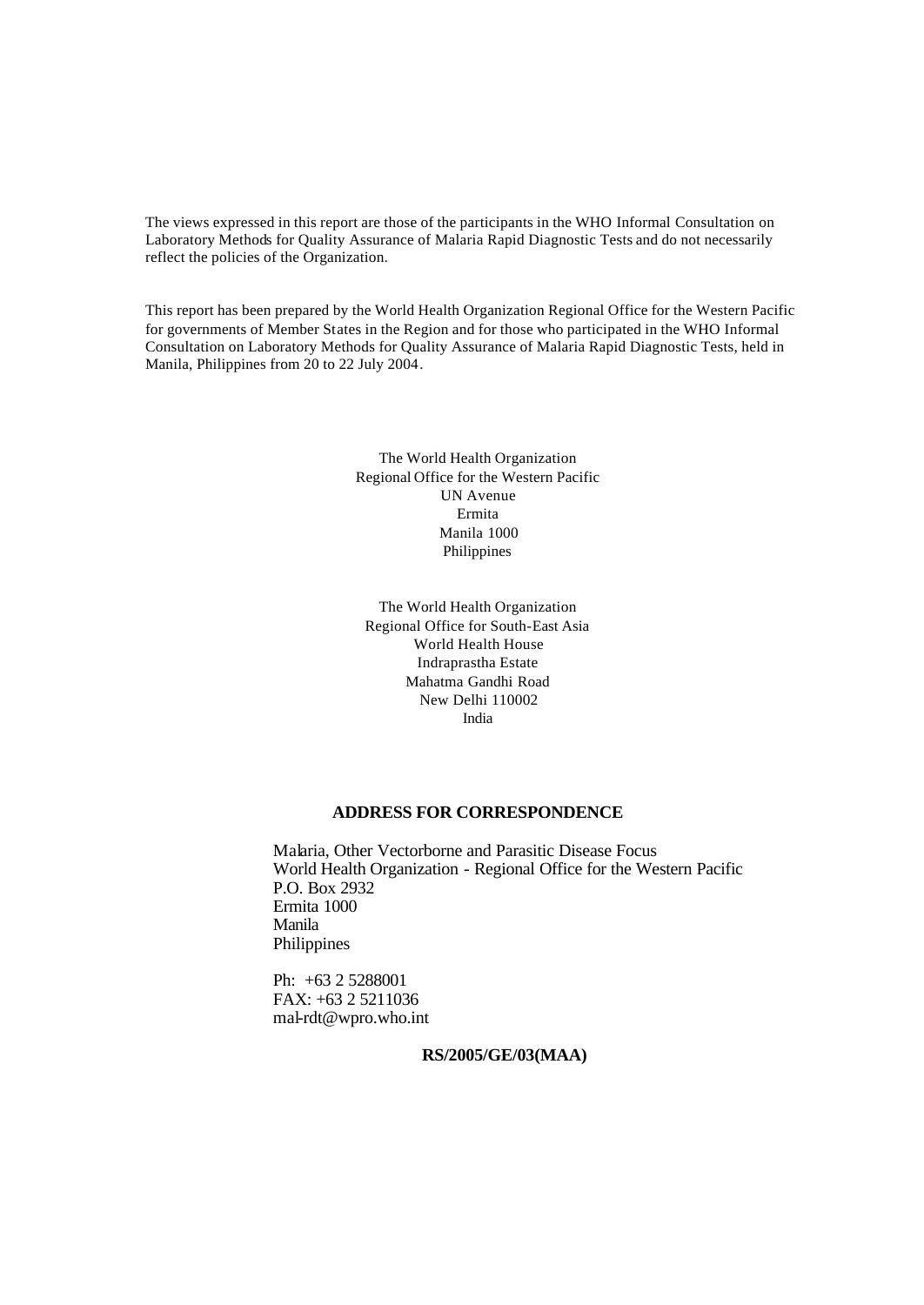# **CONTENTS**

# 

| 3.1<br>3.3                                                        |  |
|-------------------------------------------------------------------|--|
| 4. THE CONTEXT FOR IMPROVING QUALITY ASSURANCE IN THE WHO WESTERN |  |
|                                                                   |  |
|                                                                   |  |
| 5.1<br>5.2<br>5.3                                                 |  |
| 6. IMPROVING COMPETENCY AND PERFORMANCE OF MICROSCOPISTS 19       |  |
| 6.1<br>6.3<br>6.4<br>6.7<br>6.9                                   |  |
|                                                                   |  |
| 7.1<br>7.3<br>7.5                                                 |  |
|                                                                   |  |
| 8.1<br>8.3<br>8.4                                                 |  |

Page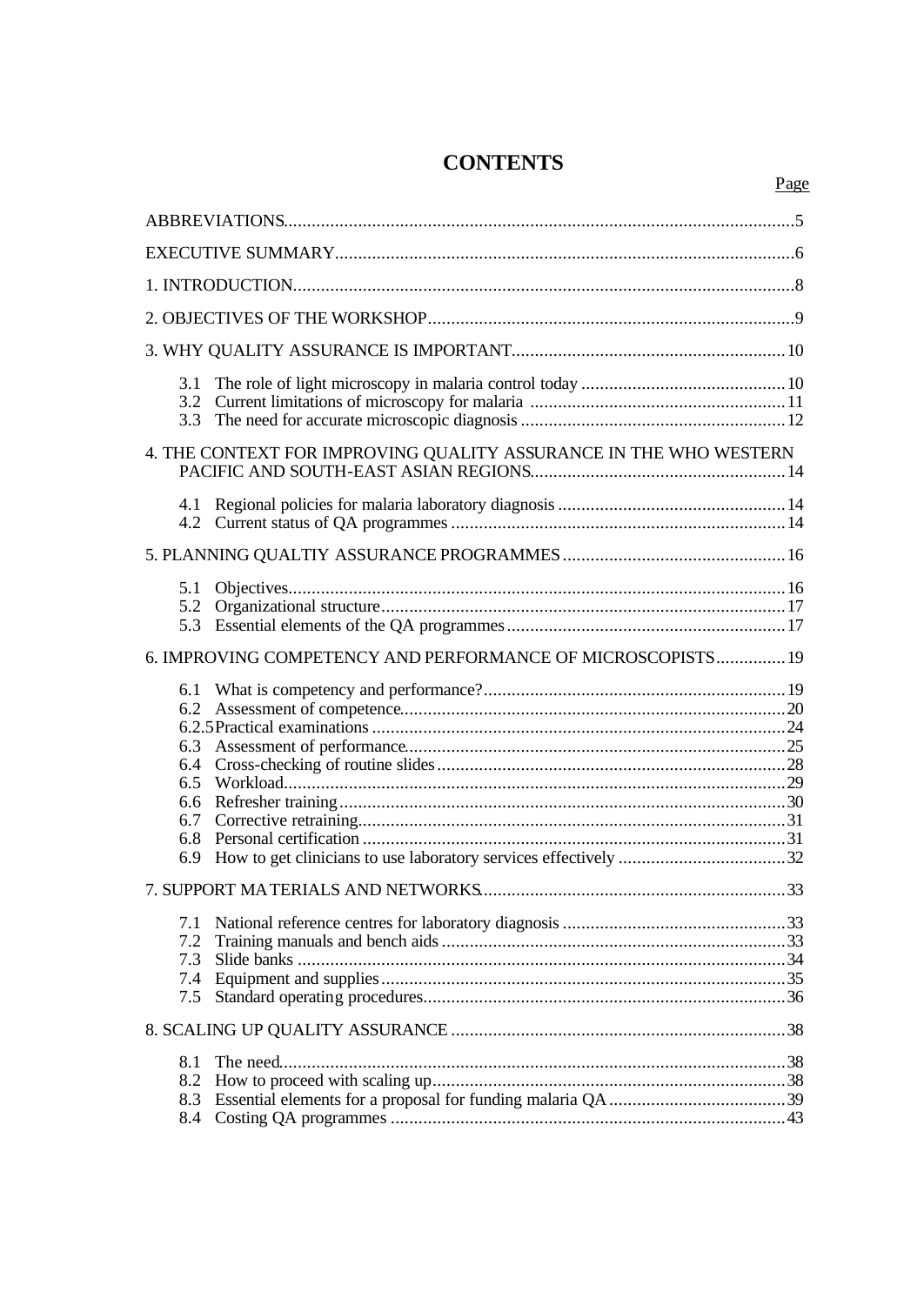| 9. INTEGRATION OF MALARIA QUALITY ASSURANCE WITH OTHER DISEASES 45              |
|---------------------------------------------------------------------------------|
| 9.1<br>9.2 Constraints                                                          |
|                                                                                 |
| 10. IMPROVING COMMITMENT-TOWARDS A CULTURE OF QUALITY 49                        |
|                                                                                 |
| <b>ANNEXES</b>                                                                  |
| ANNEX 1: SEAR/WPR JOINT PROJECT FOR A NETWORK TO SUPPORT QUALITY                |
| ANNEX 2: STATUS OF EXISTING GUIDELINES FOR QUALITY ASSURANCE OF                 |
| ANNEX 3: Slide selection for validation based on Lot Quality Assurance Tables61 |
| ANNEX 4: COSTING TOOL FOR QUALITY ASSURANCE OF MALARIA                          |
|                                                                                 |
|                                                                                 |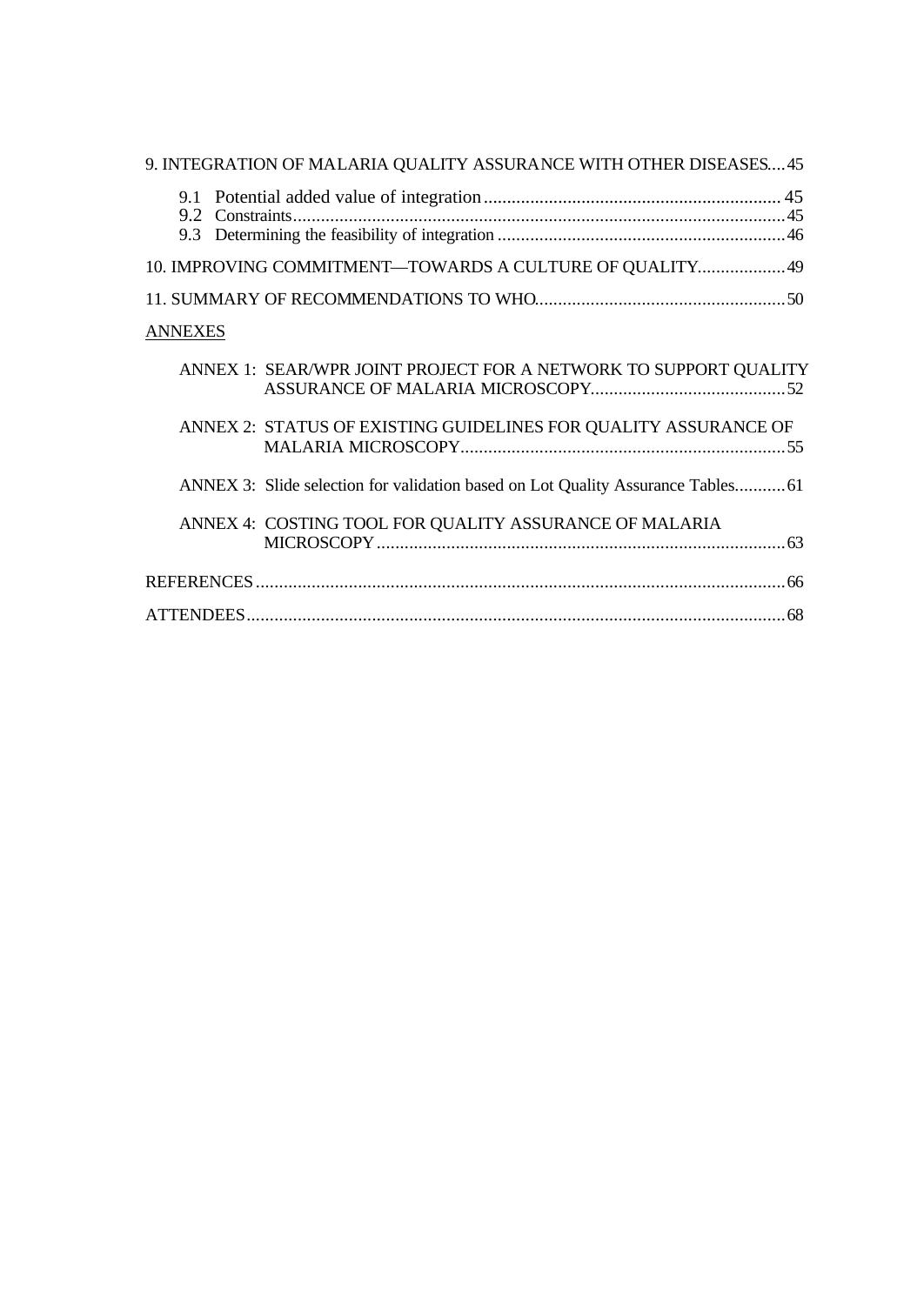# **ABBREVIATIONS**

| <b>ACT</b>   | Artemisinin-based Combination Therapy                                      |
|--------------|----------------------------------------------------------------------------|
| ACTMalaria   | Asian Collaborative Training Network for Malaria                           |
| AusAID       | Australian Agency for International Development                            |
| <b>CDC</b>   | United States Centers for Disease Control and Prevention                   |
| <b>EMRO</b>  | WHO Regional Office for the Eastern Mediterranean                          |
| <b>GFATM</b> | Global Fund for AIDS, Tuberculosis and Malaria                             |
| LQAS         | Lot Quality Assurance System                                               |
| MR4          | Malaria Research and Reference Reagent Resource Center<br>(NIH, USA)       |
| <b>MSF</b>   | Médecines Sans Frontières                                                  |
| NAMRU2       | US Naval Medical Research Unit No. 2 (Jakarta,<br>Indonesia)               |
| <b>NGO</b>   | Nongovernmental organization                                               |
| <b>PAHO</b>  | Pan American Health Organization (WHO Regional<br>Office for the Americas) |
| <b>PCR</b>   | Polymerase chain reaction                                                  |
| QA           | Quality assurance                                                          |
| QC           | <b>Quality control</b>                                                     |
| <b>RBM</b>   | Roll Back Malaria                                                          |
| <b>RDT</b>   | Rapid diagnostic test                                                      |
| <b>SEARO</b> | WHO-South-East Asian Regional Office                                       |
| <b>SOP</b>   | Standard operating procedure                                               |
| <b>SPR</b>   | Slide positive rate                                                        |
| <b>WHO</b>   | World Health Organization                                                  |
| <b>WPRO</b>  | WHO-Regional Office for the Western Pacific                                |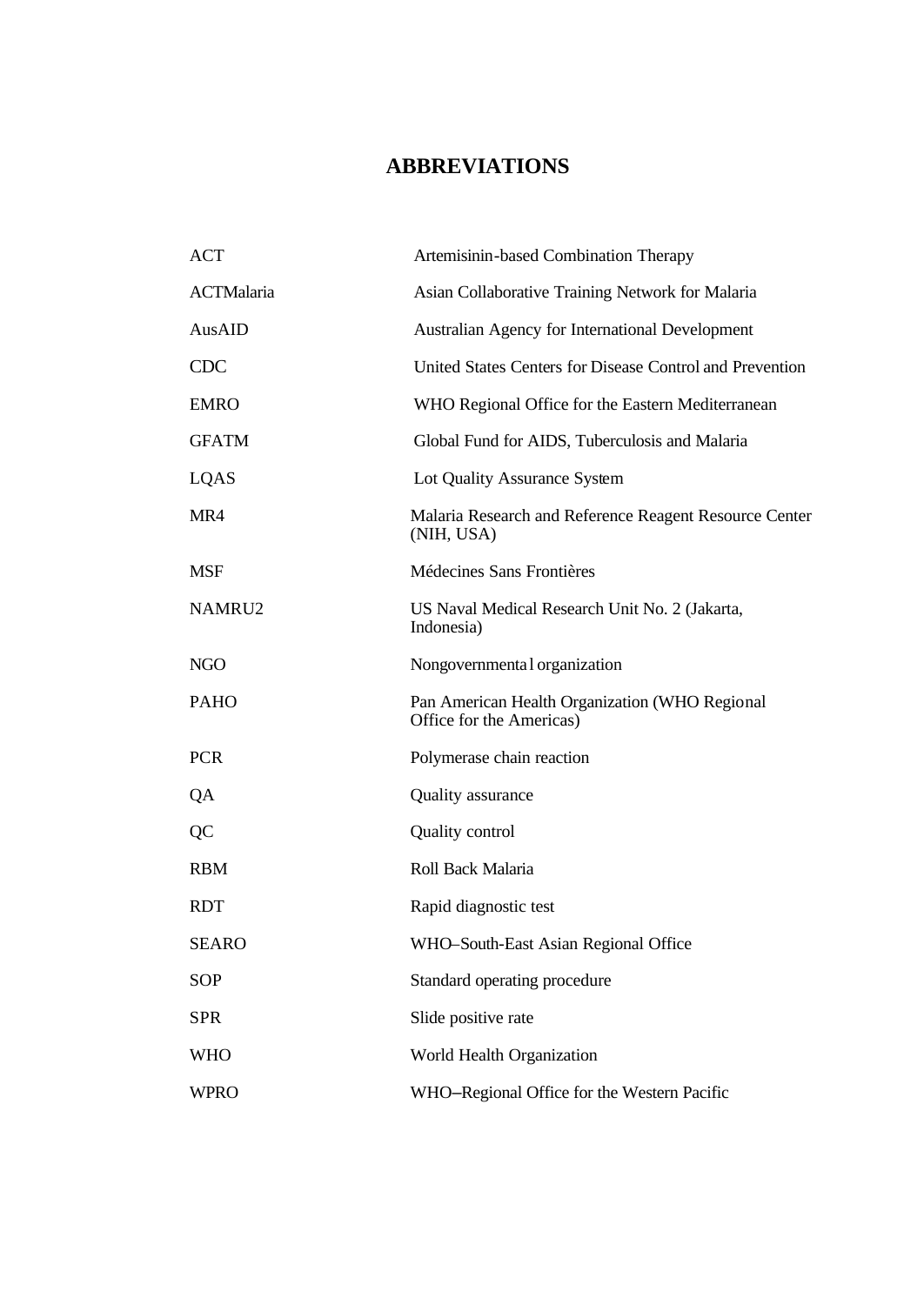## **EXECUTIVE SUMMARY**

With the spread of drug-resistant and multidrug-resistant species of malaria, particularly *Plasmodium falciparum,* accurate microscopical diagnosis is acutely needed today. In response, the World Health Organization (WHO) has recommended that countries experiencing resistance to monotherapies for falciparum malaria use combination therapies, preferably those containing artemisinin-based combination therapy (ACT), as a first line of treatment. However, ACTs cost at least 10 times more than chloroquine, amodiaquine or sulfadoxine/pyrimethamine. In light of these escalating costs, as well as the inaccuracy of clinical diagnoses, the demand is increasing for confirmation of the presence of a parasite before treatment. While microscopy remains the mainstay of parasite-based diagnosis in health clinics and hospitals, laboratory services are generally inadequate due to years of neglect, lack of financial investment, insufficient infrastructure, and poorly trained and overworked personnel. Therefore, improvement in the accuracy and reliability of light microscopy at all levels of health services, though particularly on the periphery where most patients are treated for malaria, is clearly and urgently needed.

Good microscopical services are cost-effective, and provide results that are consistently accurate and timely enough to impact the treatment of a patient directly. These standards can be achieved only by developing and implementing effective quality assurance (QA) programmes. Everyone involved in the QA of light microscopy—from senior administrators and decisionmakers to microscopists and clinicians working at the periphery of the health services—must make a commitment to achieve this objective. Allocating a small percentage of the malaria control budget (1–5% of the national budget for malaria) in this area would yield large benefits through improved use of expensive drugs.

This report details the conclusions and recommendations from a workshop on QA of malaria light microscopy organized by WHO's Regional Office for the Western Pacific (WPRO) and Regional Office for South-East Asia (SEARO). The workshop in Kuala Lumpur was part of a bi-regional project, funded by the Australian Agency for International Development (AusAID) through WHO's Roll Back Malaria Department in Geneva.

The workshop reviewed the need for QA of malaria light microscopy, the status of laboratory diagnosis of malaria QA in the two regions, and recent initiatives by other WHO regions. It also identified the constraints to improving the quality of malaria microscopy. Based on this situational analysis, the report provides guidance to national programmes on:

- planning and organizing QA programmes;
- improving the competence and performance of microscopists;
- identifying the materials and networks needed to support national QA programmes;
- scaling up malaria OA;
- integrating malaria OA with other diseases; and
- increasing the commitment to a culture of quality.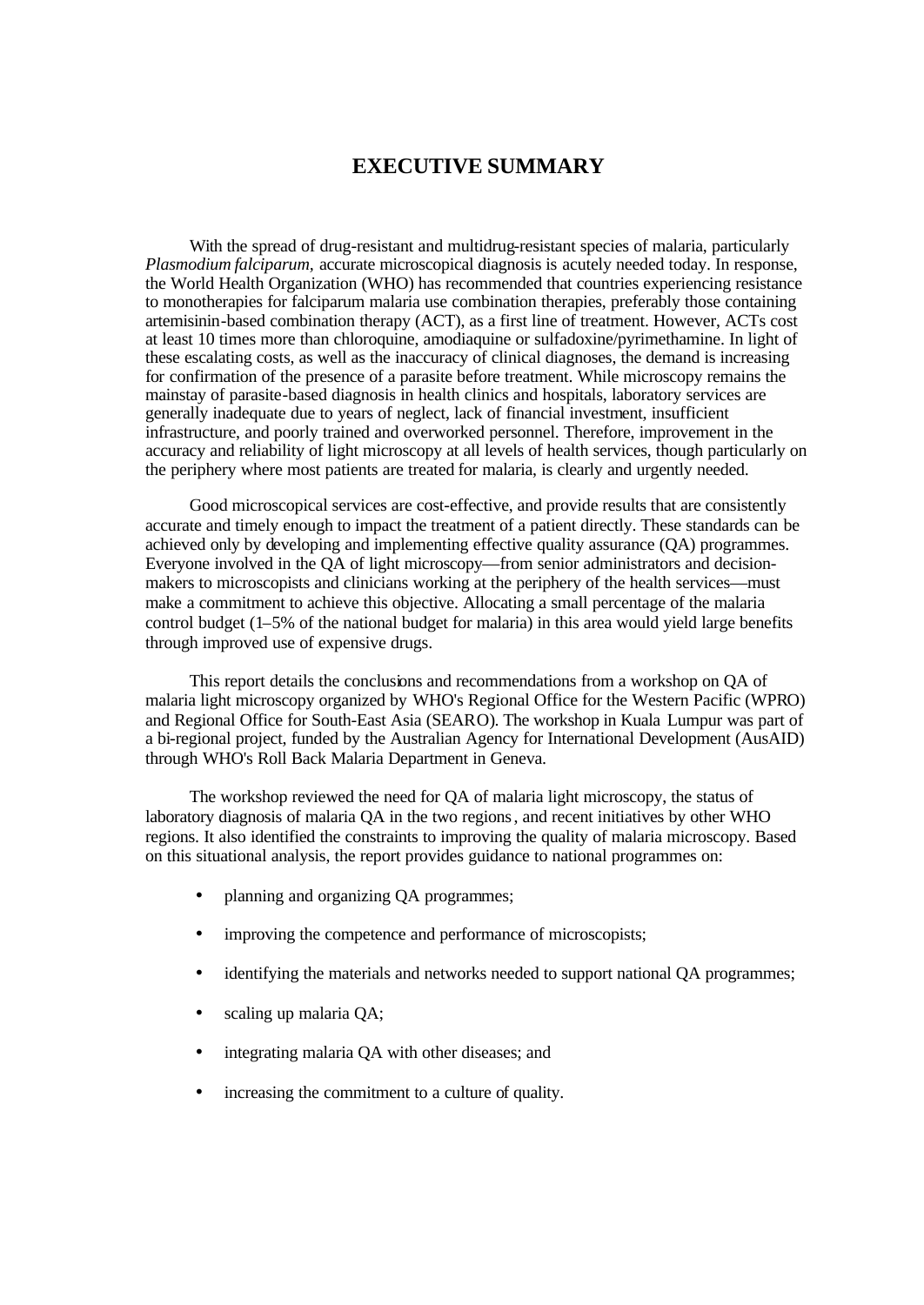Specifically, the report provides details on:

- the definition of standards that microscopists should achieve at each level of the QA system;
- a model for developing proposals for funding the development, implementation and scaling up of a national QA system;
- a tool for costing QA programmes for malaria laboratory diagnosis; and
- a proposal for a joint SEARO–WPRO project for a network to support QA of malaria microscopy.

Without external assistance, many national programmes will be unable to initia te QA programmes. WHO should take the lead in increasing this commitment by:

- recommending OA to policy-makers and stakeholders as part of a global strategy, demonstrating the potential it offers for major health and financial benefits to health services and patients;
- developing and endorsing a "personal certification" system for malaria microscopists;
- developing and refining the materials for training malaria microscopists; and
- developing a comprehensive and internationally recognized set of guidelines on all aspects of QA of malaria microscopy, taking into consideration initiatives being undertaken in other regions.

The report aims to provide a basis for addressing these proposals, leading to improved national and international support networks to enhance and maintain the quality of malaria microscopy. In turn, malaria case management in endemic countries could be improved.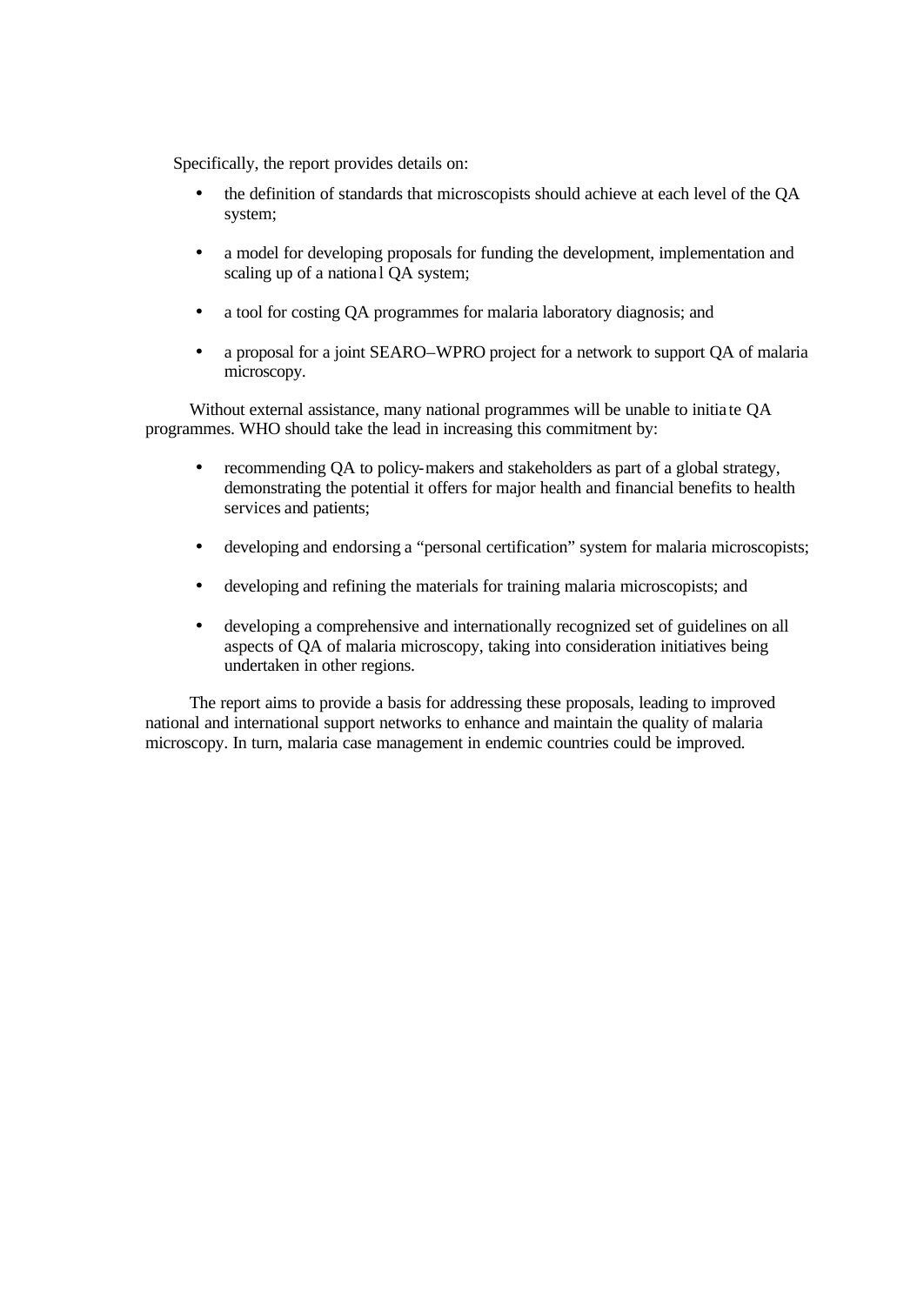## **1. INTRODUCTION**

Improvement in the quality and accuracy of microscopical diagnosis of malaria is urgently needed. Early diagnosis, followed by prompt and effective treatment, are the basic elements of malaria control today, as well as the keys to reducing malaria mortality and morbidity (WHO, 1993a, 2000, 2004a). Rising drug costs in the face of the increasing resistance of *Plasmodium falciparum* to traditional monotherapies, combined with the recognition that clinical diagnoses often are inaccurate, are increasing the demand for the confirmation of parasites in the blood before therapy. While microscopy still is the mainstay of parasite-based diagnosis in health clinics and hospitals, laboratory services are generally inadequate to meet the needs of malaria control today. Years of neglect, lack of financial investment, insufficient infrastructure, and poorly trained and overworked personnel make it difficult for health services to maintain the high quality of malaria microscopy that is needed to target therapy to those in need. This is particularly true at the periphery of the health services, where most of the patients are treated.

A reliable microscopical service is one that:

- is cost-effective:
- provides results that are consistently accurate; and
- generates findings that have a direct impact on the treatment of a patient.

These demands can be met only through a commitment to quality assurance (QA) that ensures competent and motivated staff handle the microscopical services, supported by effective training and supervision. QA also requires a logistics system that provides an adequate and continual supply of reagents, microscope slides, microscopes and other essential equipment. Further, the equipment must be maintained in working order.

The problems facing the development and implementation of effective QA programmes are similar in practically all malaria -endemic countries of the World Health Organization's (WHO) Regional Office for South-East Asian (SEARO) and Regional Office for the Western Pacific (WPRO). All of these countries had eradication programmes in which extensive crosschecking of slides taken for routine surveillance assured the quality of microscopy facilities. However, such a system has proven unsustainable in the context of malaria control today. As a result, most countries have abandoned extensive cross-checking and only pay lip service to QA implementation. This has occurred when countries need to implement policies for malaria disease management based on the use of expensive combination therapies.

To address these urgent needs and constraints, WPRO in collaboration with the SEARO initiated a joint programme on QA of malaria light microscopy in 2004. The Australian Agency for International Development (AusAID) funded the joint programme through WHO's Roll Back Malaria Department in Geneva.

This report highlights the results and recommendations from a joint Workshop in Kuala Lumpur, Malaysia organized as part of this programme. It is aimed at managers of malaria control programmes and national health laboratory services, as well as nongovernmental and funding agencies involved in the support of malaria disease management and malaria diagnosis in particular.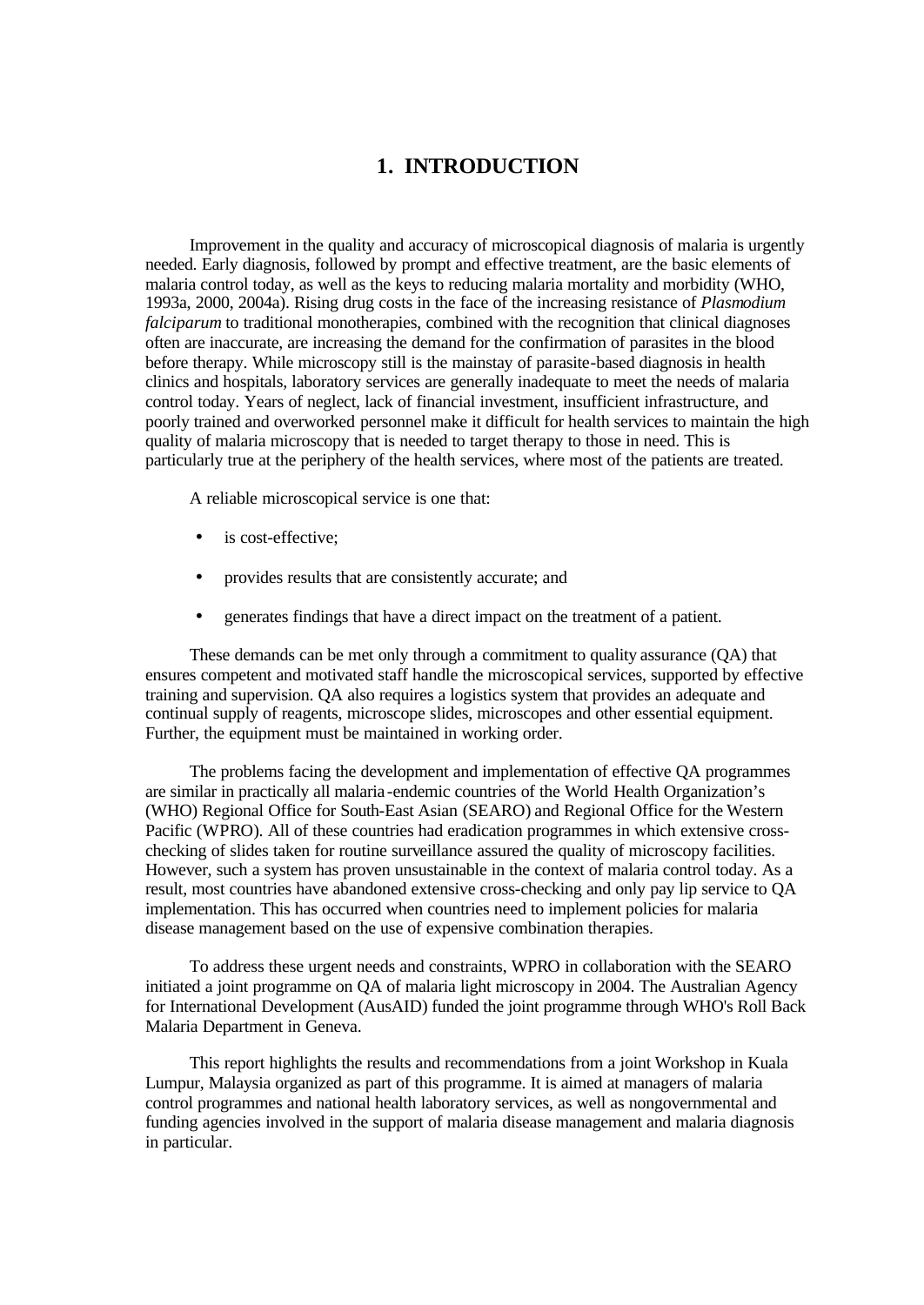## **2. OBJECTIVES OF THE WORKSHOP**

The objectives of this workshop were to:

- provide guidance to countries for the development and planning of national QA programmes for malaria microscopy;
- identify needs for the provision of materials and networks to support training and QA in malaria microscopy;
- develop tools for costing the implementation of national programmes for the QA of malaria microscopy;
- develop templates to assist countries in preparing proposals to external agencies to strengthen laboratory services for diagnosis of malaria;
- improve coordination/cooperation within WHO, and with other organizations/institutions involved in QA of laboratory services; and
- develop a pilot interregional scheme to support QA in selected countries of WPRO and SEARO (details are in Annex 2).

A review of published and unpublished documents related to QA of malaria microscopy,  $including\,guidelines$ , teaching modules and aids, bench aids and slide banks preceded the workshop. External experts unable to attend the workshop also were canvassed for their views on issues to be discussed at the workshop. The results of this review were made available to the participants (Trigg, 2005).

l

<sup>&</sup>lt;sup>1</sup> WHO's Regions for the Americas and the Eastern Mediterranean also have developed draft guidelines for the QA of malaria light microscopy, as has Médecines Sans Frontières-Holland. Details of these were presented at the workshop, and are summarized in Annex 2.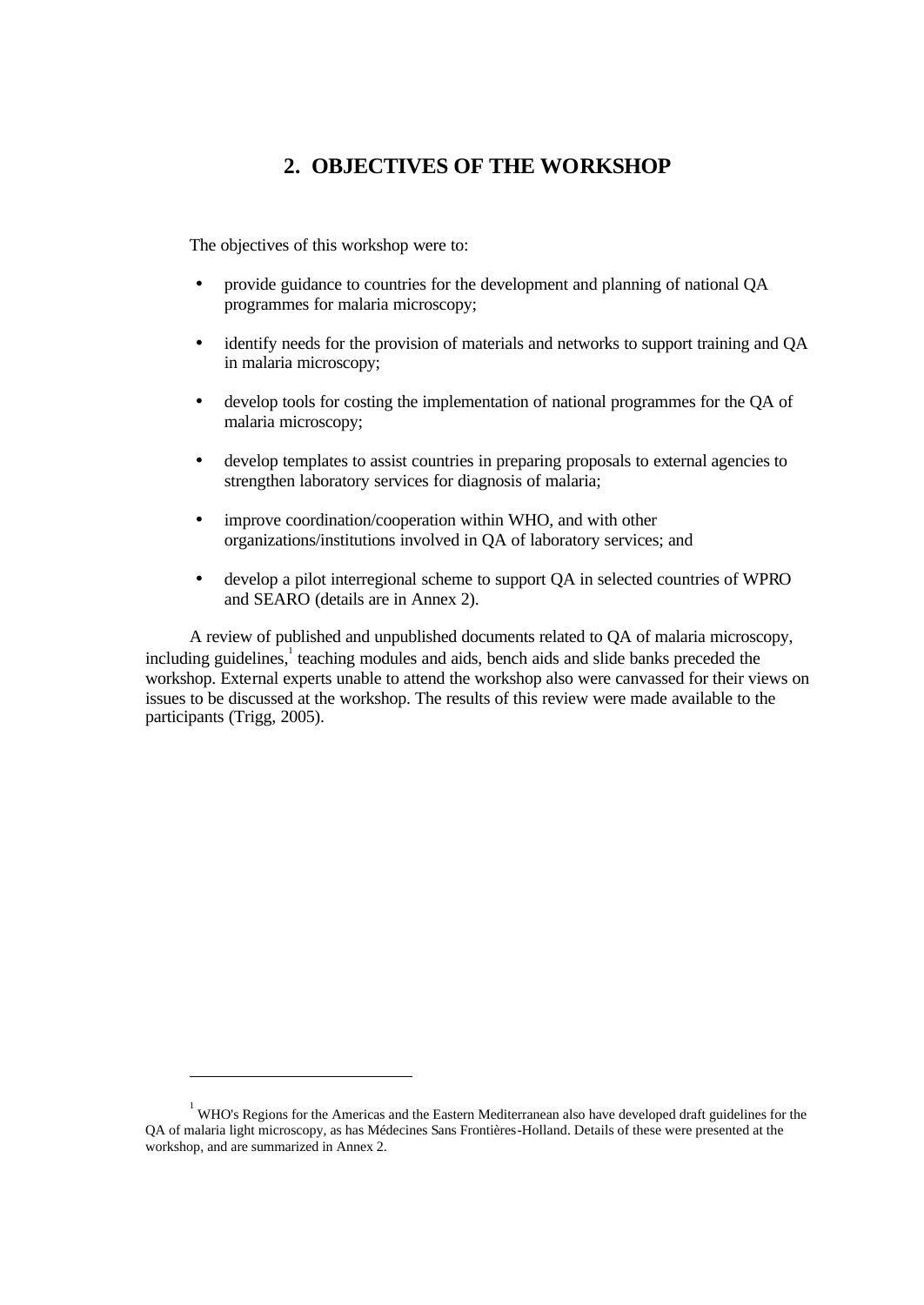# **3. WHY QUALITY ASSURANCE IS IMPORTANT**

#### **3.1 The role of light microscopy in malaria control today**

The first suspicion of malaria is almost always based on clinical criteria. In many situations, symptom-based diagnosis is the sole basis for treatment in areas where malaria is endemic. This usually results in all patients with fever—and no other apparent causes of disease—being treated for malaria. Although this approach can identify most patients that need malaria treatment, it also is likely to misclassify many who do not, resulting in patients with other diseases receiving malaria treatment. While this might have been acceptable in the past when malaria was treatable with affordable and relatively safe drugs, it is not acceptable today.

A diagnosis based on clinical symptoms alone has very low specificity. As a result, malaria can be over-diagnosed considerably, while other diseases are overlooked and not treated in a timely manner. This contributes to the misuse of antimalarial drugs, increased costs to the health services and patient dissatisfaction.

Good clinical practice dictates that a laboratory should confirm the presence of parasites in most epidemiological situations.<sup>2</sup> However, if this is not logistically possible for all suspected cases of malaria, laboratory diagnosis to confirm the presence of parasites is particularly desirable in all suspected cases of treatment failures and severe disease, as well as for diagnosing uncomplicated malaria during low transmission seasons (WHO, 2000).

Laboratory diagnosis by microscopical examination of stained blood smears continues to be the method of choice—the gold standard—for confirming a clinical diagnosis of malaria and epidemiological studies (WHO, 2000a, 2004a).<sup>3</sup> Parasite diagnosis also is essential during clinical and field trials of antimalarial drugs and vaccines, and for the QA of other forms of malaria diagnosis.

The method has many advantages. For example, laboratory diagnosis:

- has low direct costs if the infrastructure to maintain the service is already available;
- can be sensitive if the quality of microscopy is high;
- can be used to differentiate between malaria species;
- can determine parasite densities; and

l

• can be used to diagnose many other diseases.

 $2^2$  A laboratory diagnosis is recommended in patients of all age groups in areas of low and moderate transmission, and in children over 5 years old and adults in areas of high transmission. One possible exception might be children under 5 years old in areas of high transmission, where parasite confirmation of fever might have limited value due to the high prevalence of asymptomatic infections (WHO, 2004a and 2005).

<sup>3</sup> Rapid diagnostic tests, another important component of a diagnostic strategy for malaria, can be used to confirm the presence of parasites in certain circumstances (WHO, 2000b, 2003a, 2005). However, they cannot yet be considered a gold standard.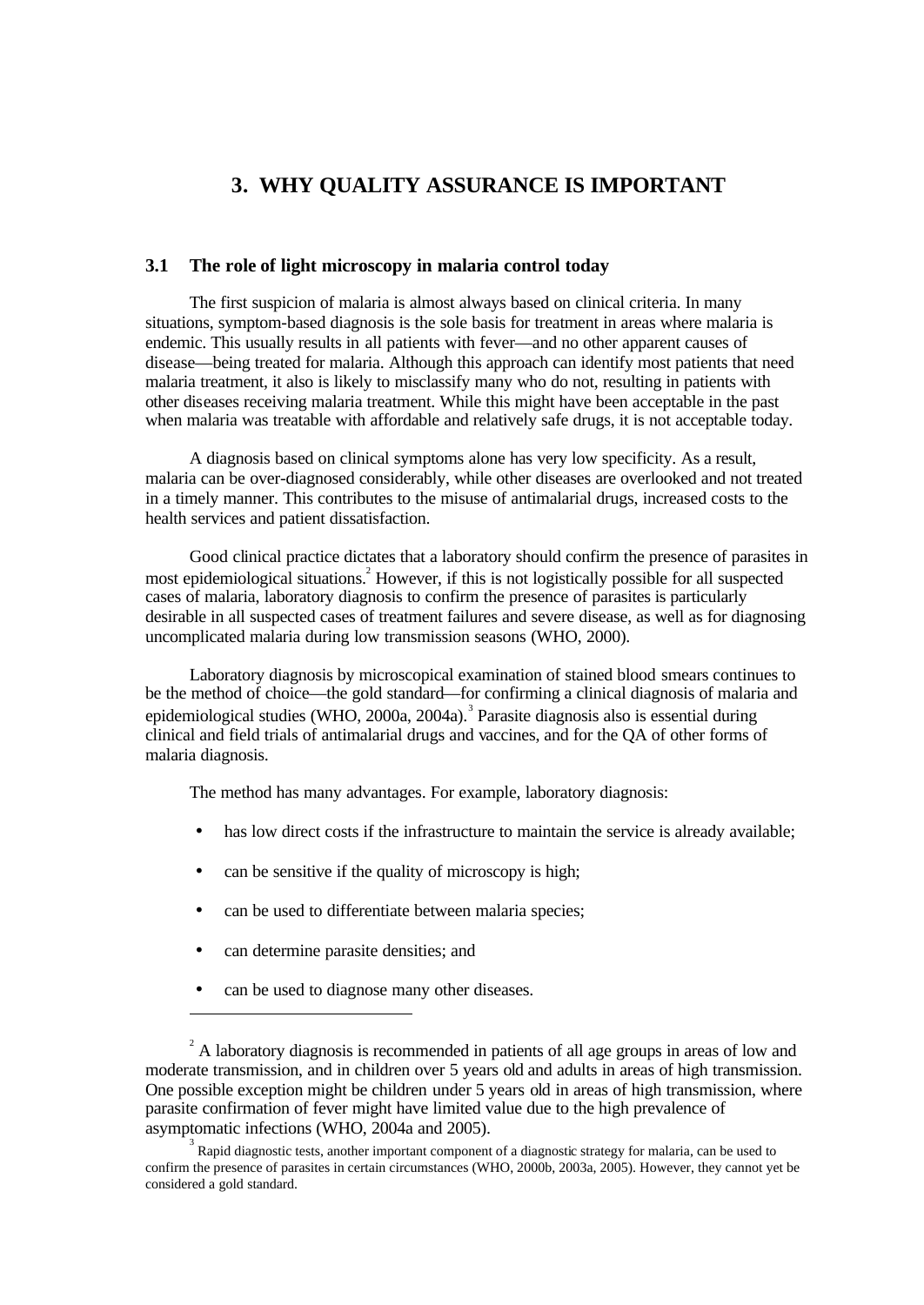#### **3.2 Current limitations of microscopy for malaria**

Microscopical services, specifically for malaria, were well-developed and relatively efficient during the malaria eradication era of the 1950s and 1960s. A vertical health programme implemented the services, which were supported by a QA system, a supply network with supervision, and training of laboratory staff. As such, they were the main tool for malaria surveillance and detection of malaria cases (Pampana, 1963). They were effective for several reasons:

- They were funded and staffed more or less adequately.
- The results were not needed immediately, as presumptive treatment had been given to patients in need.
- The initial impact of the eradication measures in many areas ensured that the number of slides for rechecking was relatively low and could be dealt with adequately by the existing system.

With the abandonment of the eradication campaign in the mid-1960s, antimalarial activities were gradually incorporated into the general health services, and WHO changed its policy to reducing mortality and morbidity due to the disease (WHO, 1984, 1993a, 2000a , 2004a). Early diagnosis and prompt treatment are fundamental to reaching this goal, which can be achieved only if the results of laboratory diagnosis are reliable, accurate and available to the clinical staff as quickly as possible, so that the appropriate treatment can be given (WHO, 1993, 2004a). This has put a greater strain on the laboratory services than during the eradication era, because:

- general health service staff, who have other tasks to perform, carry out the diagnosis;
- the results of the diagnosis need to be available as quickly as possible;
- frequently many more slides than in the eradication era require examination; and
- the general health services usually have not received additional funds to support the implementation of malaria diagnosis.

As a result, even though the importance of light microscopy is well-recognized, the maintenance of good light microscopy has been difficult, especially at the periphery of the health services where most patients are treated.

The current limitations of microscopy for malaria, which are well-recognized and documented (Durrheim *et al*. 1996; Payne, 1988; WHO, 1988a; 1993b), include the:

- lack of political commitment to support the development of laboratory services;
- lack of funds to support the integration of malaria diagnosis into the general laboratory services;
- poor quality of microscopy, particularly at the periphery;
- difficulties in maintaining microscopy facilities in good order;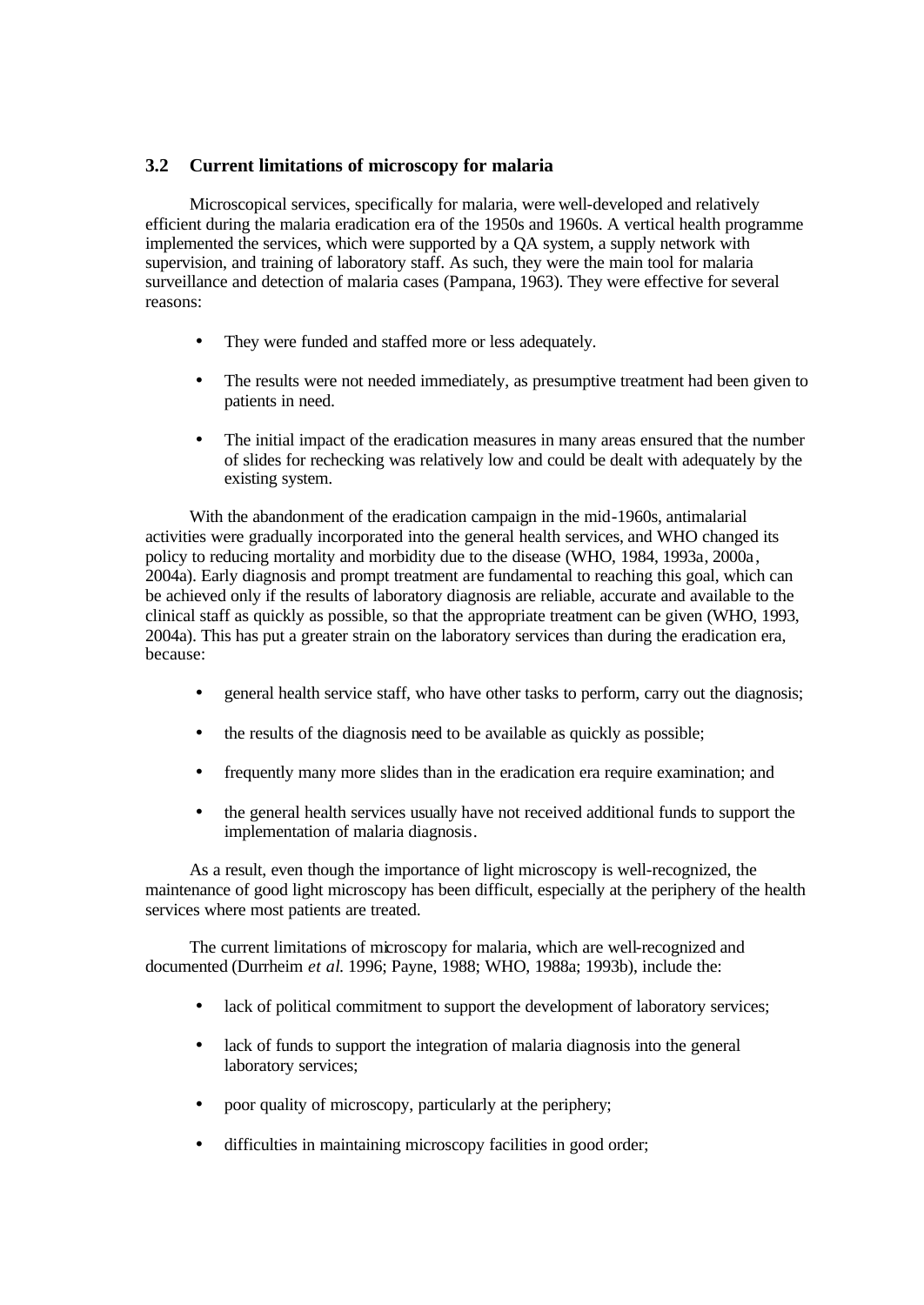- logistical problems and high costs of maintaining adequate supplies and equipment;
- lack of adequate training and retraining of laboratory staff;
- delays in providing results to clinical staff; and
- lack of QA and supervision of laboratory services.

The current limitations can be overcome only by political commitment that acknowledges the importance of developing laboratory services, the need for adequate funding, and the implementation of a QA system that ensures that:

- training and supervision of staff, and quality control (QC) of their tasks, is constant;
- slide collection, staining and reading are accurate, timely and linked to clinical diagnosis;
- results are provided to the clinicians quickly;
- clinicians can trust the results; and

l

• logistical support is in place to provide quality supplies and equipment.

#### **3.3 The need for accurate microscopic diagnosis**

The need and the importance of accurate microscopical diagnosis have become acute with the spread of antimalarial drug resistance, particularly of multidrug-resistant *Plasmodium falciparum*.

To address antimalarial drug resistance, WHO now recommends that countries experiencing resistance to monotherapies, such as chloroquine, sulfadoxine/pyrimethamine and amodiaquine, use combination therapies as a first line of treatment for falciparum malaria. These combination therapies preferably should contain an artemisinin derivative, known as artemisinin-based combination therapy  $(ACT)^4$  (WHO, 2003b, 2004a, b, c). An effective firstline antimalarial treatment is considered to have a greater impact on reducing mortality than merely improving the second-line treatment or the management of severe malaria.

ACT is used increasingly in countries of SEAR and WPR. Bangladesh, Bhutan, India, Indonesia, Myanmar and Thailand in SEAR, and eight of the 10 malaria -endemic countries of WPR (Cambodia, Papua New Guinea, People's Republic of China, the Philippines, Solomon Islands, Timor-Leste, Vanuatu and Viet Nam), use ACTs as first- or second-line drugs for the treatment of uncomplicated falciparum malaria.

ACTs cost at least 10 times more than chloroquine, amodiaquine or sulfadoxine/pyrimethamine (Figure 1). The costs of implementing drug policies based on combination therapy could be reduced considerably by improving the accuracy of malaria diagnosis, which would target ACT treatment at those who need it and reduce over-consumption

 $4$  The use of ACTs is based on several advantages of artemisinin derivatives: rapid reduction of parasite densities, rapid resolution of clinical symptoms, effective action against multidrug-resistant falciparum malaria, few clinical adverse reactions and reduction of gametocyte carrier rates, which might reduce transmission (WHO, 2001).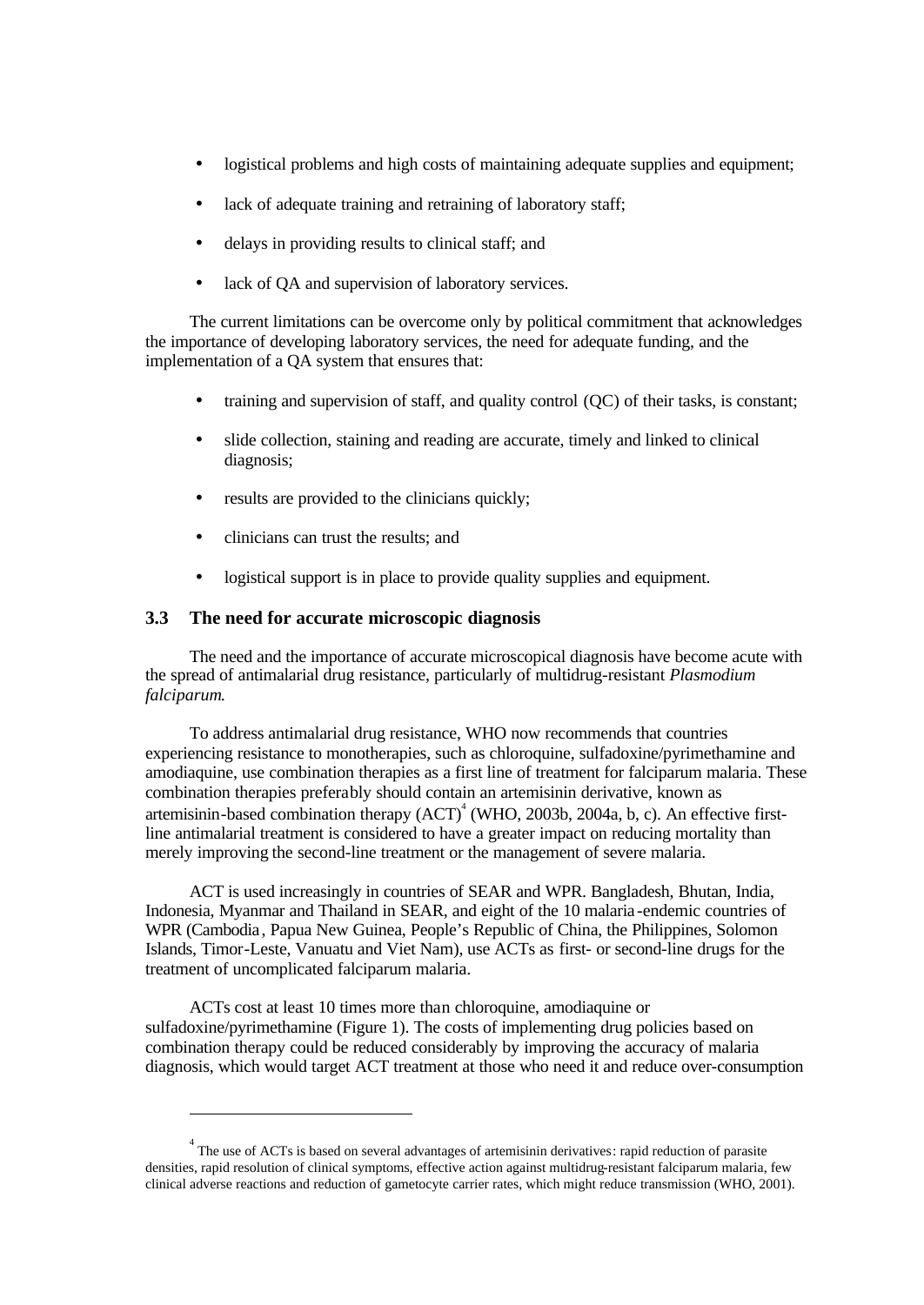of antimalarial drugs by those who do not. Therefore, the need for extending laboratory diagnostic services to the periphery of the health services is self-evident (WHO, 1993b).



# **Figure 1. Current costs of antimalarial drugs 5**

l

CQ, chloroquine; AQ, amodiaquine; SP, sulphadoxine-pyrimethamine; MQ, mefloquine; ART, artimisinin; AM, artemether; Q, quinine; D, Doxycyclin; T: tetracycline. Adapted from *Improving the affordability and financing of artemisinin-based combination therapies* (WHO, unpublished, 2003).

 $\sigma$ <sup>5</sup> The prices of artesunate +SP, artesunate+amodiaquine and artemether/lumefantrine might fall as demand increases.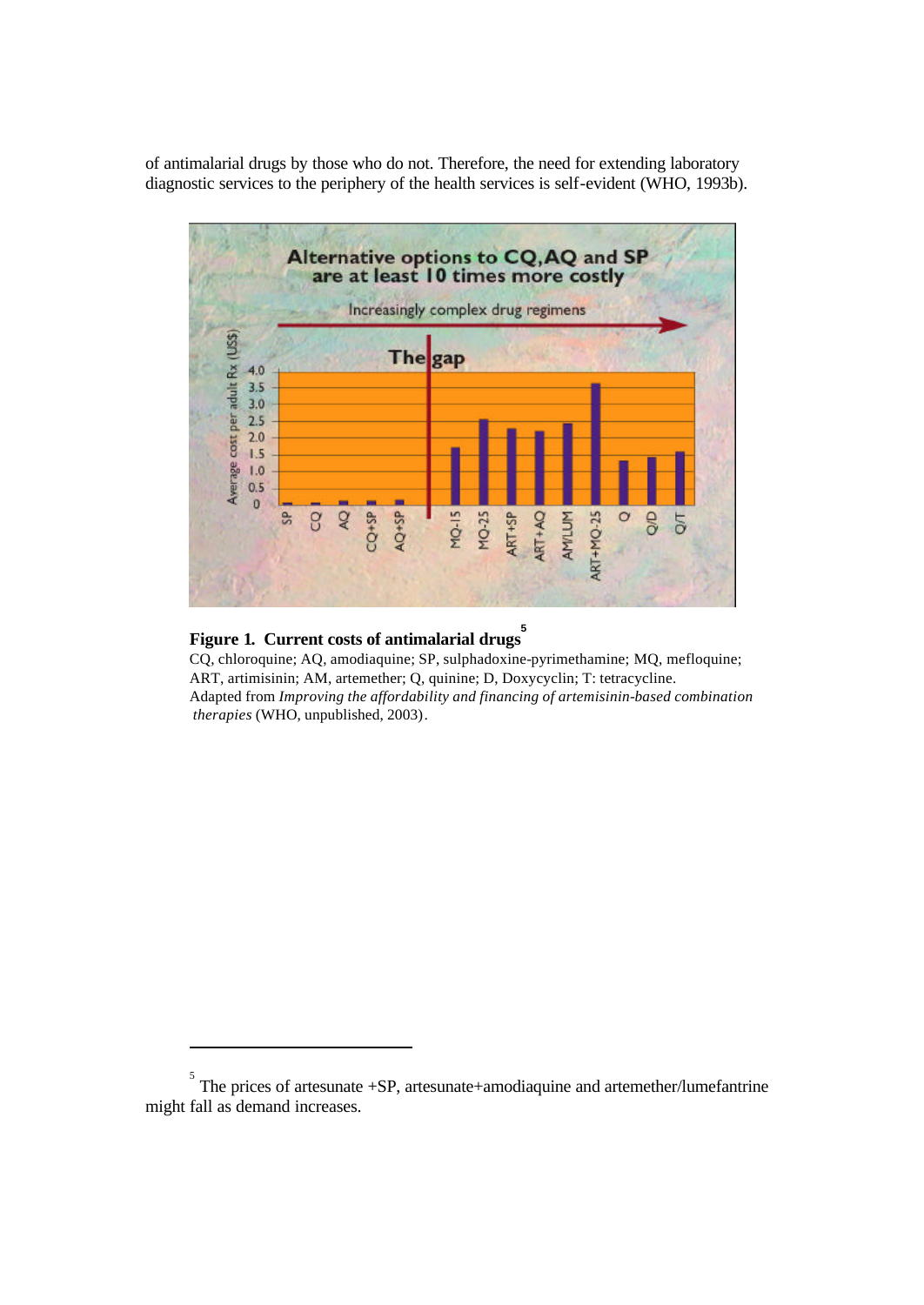# **4. THE CONTEXT FOR IMPROVING QUALITY ASSURANCE IN THE WHO WESTERN PACIFIC AND SOUTH-EAST ASIAN REGIONS**

#### **4.1 Regional policies for malaria laboratory diagnosis**

Most malaria-endemic countries of WHO's SEAR and WPR have introduced ACTs into their national antimalarial policies. WHO recommends that this be combined with high-quality laboratory diagnosis by using good quality light microscopy or rapid diagnostic tests (WHO, 2004a, c).

This has led both Regions to propose the following strategy for laboratory diagnosis of malaria that would:

- continue to support, expand and ensure the quality of national networks where microscopy already exists;
- expand microscope networks, where possible, down to the grass-roots level, i.e., develop community microscopists; and
- consider the use of rapid diagnostic tests (RDT) instead of starting up new microscopical networks, particularly in remote areas among ethnic minorities.

Expansion of microscopy at the community level has been initiated successfully in the Solomon Islands, where microscopy is a recognized and respected profession. About 150 community microscopists now work in communities with microscopes fitted with solar-powered lights. Although this strategy has increased the microscopists at the periphery, implementation has faced major problems, such as:

- poor working conditions;
- increased turnover of "volunteer" microscopists;
- increased difficulties in maintaining adequate supervision;
- lack of feedback from the central/regional laboratories to the periphery; and
- lack of QC of slide preparation and staining procedures, and poor quality of the glass slides.

#### **4.2 Current status of QA programmes**

Countries of the two Regions are decentralizing their health programmes. Malaria control is moving away from vertical structures towards integration with the general health services. Public and private sectors, as well as nongovernmental and bilateral agencies, are becoming increasingly involved. Microscopical facilities exist in all countries with the exception of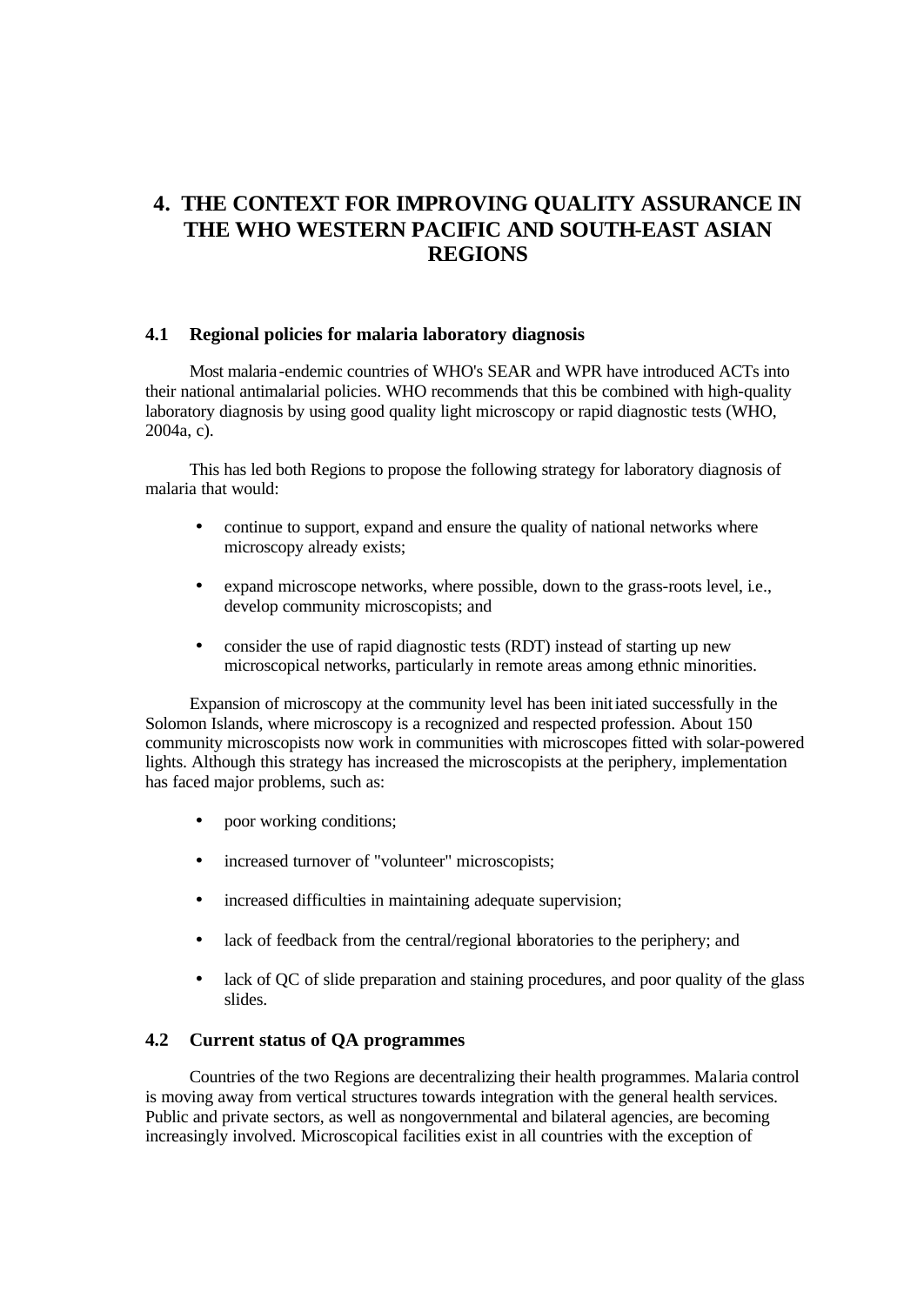Papua New Guinea, which abandoned light microscopy to confirm the presence of parasites due to increased financial and logistical difficulties in maintaining the facilities in the areas where they are needed most.

Established QA programmes exist in some countries, such as Bhutan, India, Indonesia, Myanmar, the Philippines, Solomon Islands, Thailand and Viet Nam. In India, Indonesia and Myanmar, these continue to be based on the monthly cross-checking by a reference laboratory of all positive and 5–10% of negative slides routinely examined. Thailand abandoned this level of cross-checking by 1989, and now randomly selects 5–10% of all slides (positive and negative) for blind cross-checking. In other countries of the two Regions, QA programmes have been abandoned or are only now being re-established.

In general, QA of malaria microscopy in the two Regions is characterized by:

- incomplete coverage;
- insufficient financial and human resources to ensure effective supervision and corrective measures;
- biases in the selection of slides for evaluation (where cross-checking exists), and poor compliance in the shipment of these slides from the periphery; and
- low cost-effectiveness.

l

Therefore, QA programmes need to be developed in a variety of contexts, ranging from relatively advanced countries with established infrastructures and access to trained laboratory technicians to countries with poor infrastructures and very limited access to trained personnel.

 $<sup>6</sup>$  Papua New Guinea is deciding whether to re-establish microscopy or to introduce RDTs.</sup>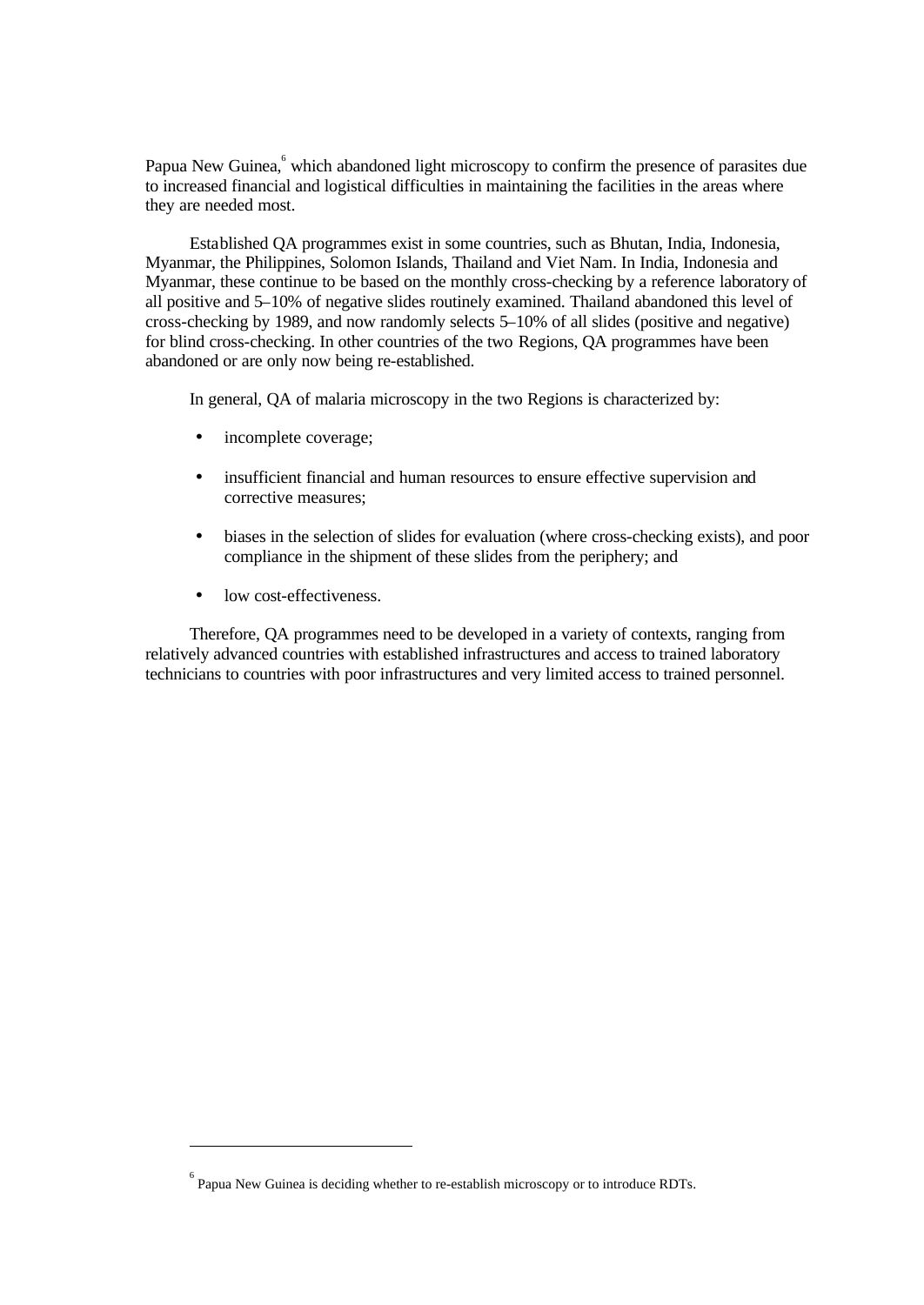# **5. PLANNING QUALTIY ASSURANCE PROGRAMMES**

The plan of action for QA programmes should be realistic and feasible, based on a situational analysis. They should be implemented in phases, according to the financial, organizational and human resources available to each country.

#### **5.1 Objectives**

QA programmes have to be:

- feasible and sustainable;
- compatible with the different needs and goals of each country; and
- a catalyst for change, while promoting the highest quality under the prevailing circumstances.

In view of the varied state of laboratory services in the two Regions, the goals of each national QA programme will have to be adapted to the contexts in which they are being developed. For example:

- In countries that have functioning QA systems with trained personnel and some form of infrastructure, the long-term goal should be to benchmark all laboratories to the highest standard. This could provide a management tool to improve the costeffectiveness of these systems.
- In countries with limited infrastructures and poorly performing laboratory services, a more minimalist approach might be more appropriate and feasible, at least in the short to medium term. This approach might aim to identify poorly performing laboratories and personnel, based on training and less stringent criteria for evaluation.
- In countries lacking infrastructure and adequately trained staff, an evaluation of laboratory services might not be feasible. Hence, the training of microscopists and development of the necessary infrastructure for them to carry out their tasks effectively should be prioritized.

Irrespective of the context, the objectives of all QA programmes should be to:

- improve the overall performance of microscopists at each level of the laboratory services;
- sustain the highest level of accuracy (in sensitivity and specificity) in confirming the presence of parasites; and
- monitor systematically laboratory procedures, reagents and equipment.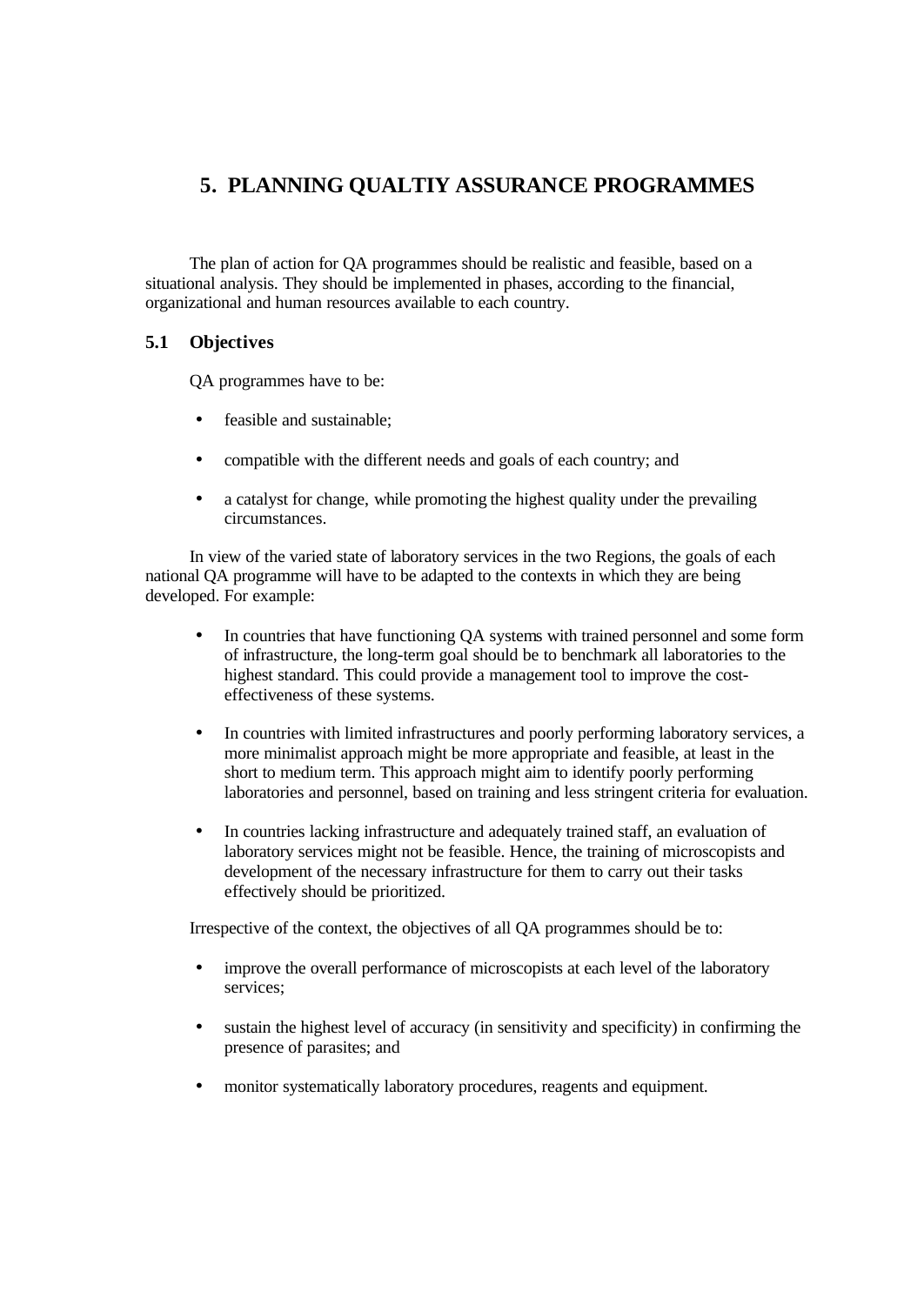#### **5.2 Organizational structure**

The hierarchical organization of microscopy services into national, regional/provincial and peripheral levels was considered logical and sound for the management and operation of the QA system. The corresponding elevated standards and responsibilities at each level also have the potential for the development of a career structure for microscopists. Such a career structure was considered extremely important since it will make microscopy more attractive for those entering the service and give incentives for those already in service.

#### **5.2.1 National level**

The national level should be responsible for planning, budgeting, implementing and monitoring the QA network. It should include a national QA co-coordinator, who should be a senior laboratory technologist working within the central offices of Ministry of Health, as a focal point for malaria QA. However, this co-coordinator also should be responsible for expanding the service to include other diseases.

#### **5.2.2 Regional level**

At this level, laboratory technologists would be responsible for supervising and monitoring activities to maintain the quality of the district and peripheral laboratories. They would externally cross-check slides and be responsible for (a) feedback of results; (b) planning and implementation of training and retraining activities; and (c) ensuring that equipment is maintained in good working order, and that the supply chain does not break down.

#### **5.2.3 Peripheral level**

In the context of this report, the peripheral level of the laboratory services comprises (a) the village or community level, where volunteers carry out tests in their own homes; (b) primary diagnostic facilities, which are small, fixed-site facilities dealing mainly with outpatients; and (c) secondary diagnostic facilities, such as laboratories within a hospital or health posts that deal with inpatients and outpatients.

Staff at all levels must be given post descriptions that indicate clearly their responsibilities, and define the tasks that they have to carry out.

#### **5.3 Essential elements of the QA programmes**

The essential elements of each QA programme are:

- a realistic costing of the plan of action developed according to a situational analysis;
- adequate funding at all levels of the QA programme;
- a national reference centre/laboratory for the production of standard operating procedures (SOPs), and training and reference materials, such as slide banks etc;
- a selection, training/retraining and assessment programme that ensures a competent workforce of microscopists and trainers;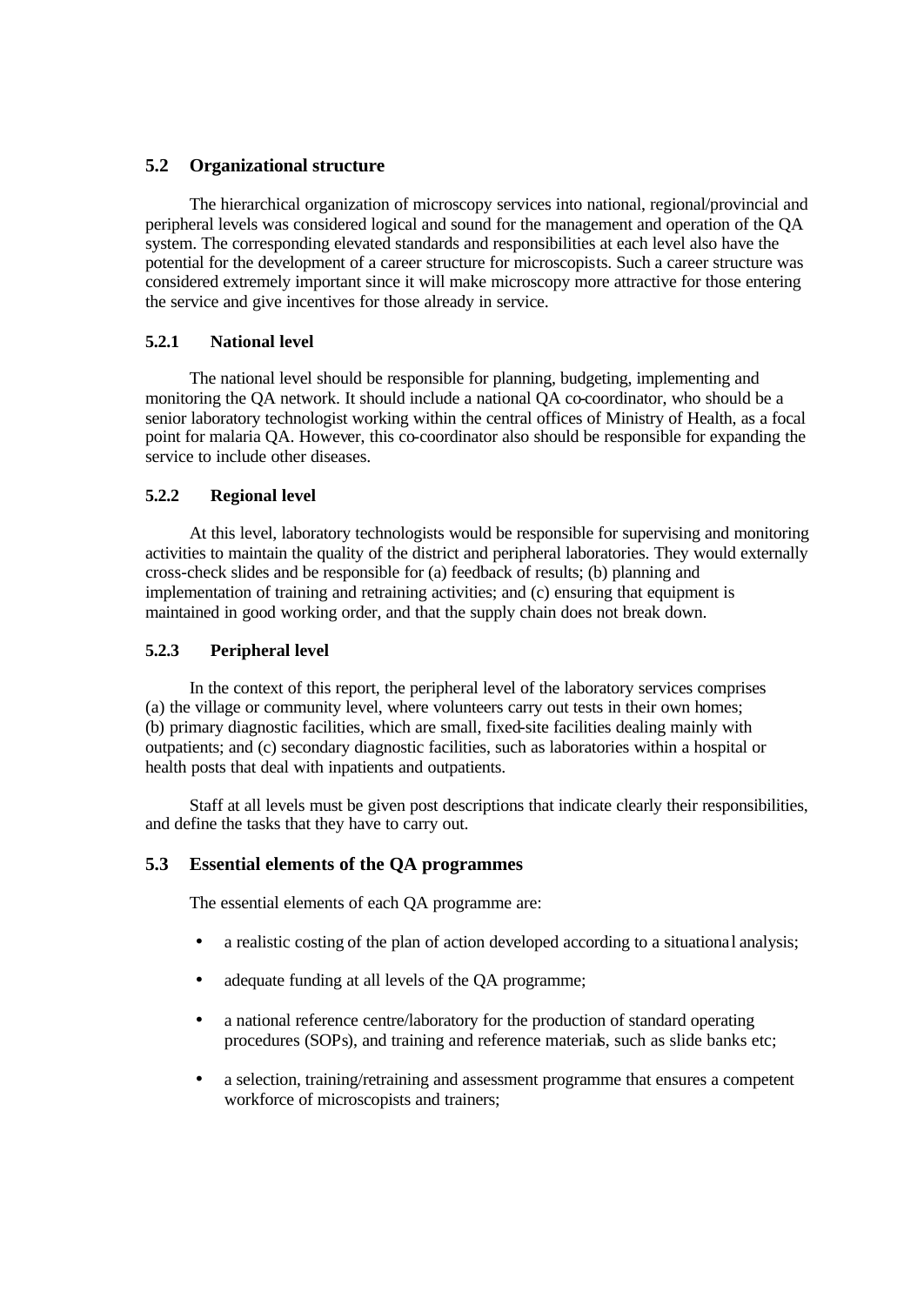- a support network that ensures that the performance of microscopists is maintained at the required standards. This includes:
	- o consultative visits from higher level staff;
	- o cross-checking of slides;
	- o an effective logistics system to supply and maintain the essential reagents and equipment;
	- o a system to maintain equipment, particularly microscopes, in working order;
	- o a working environment that allows competent microscopists to perform at the required levels; and
- Development of a culture of quality throughout the QA programme.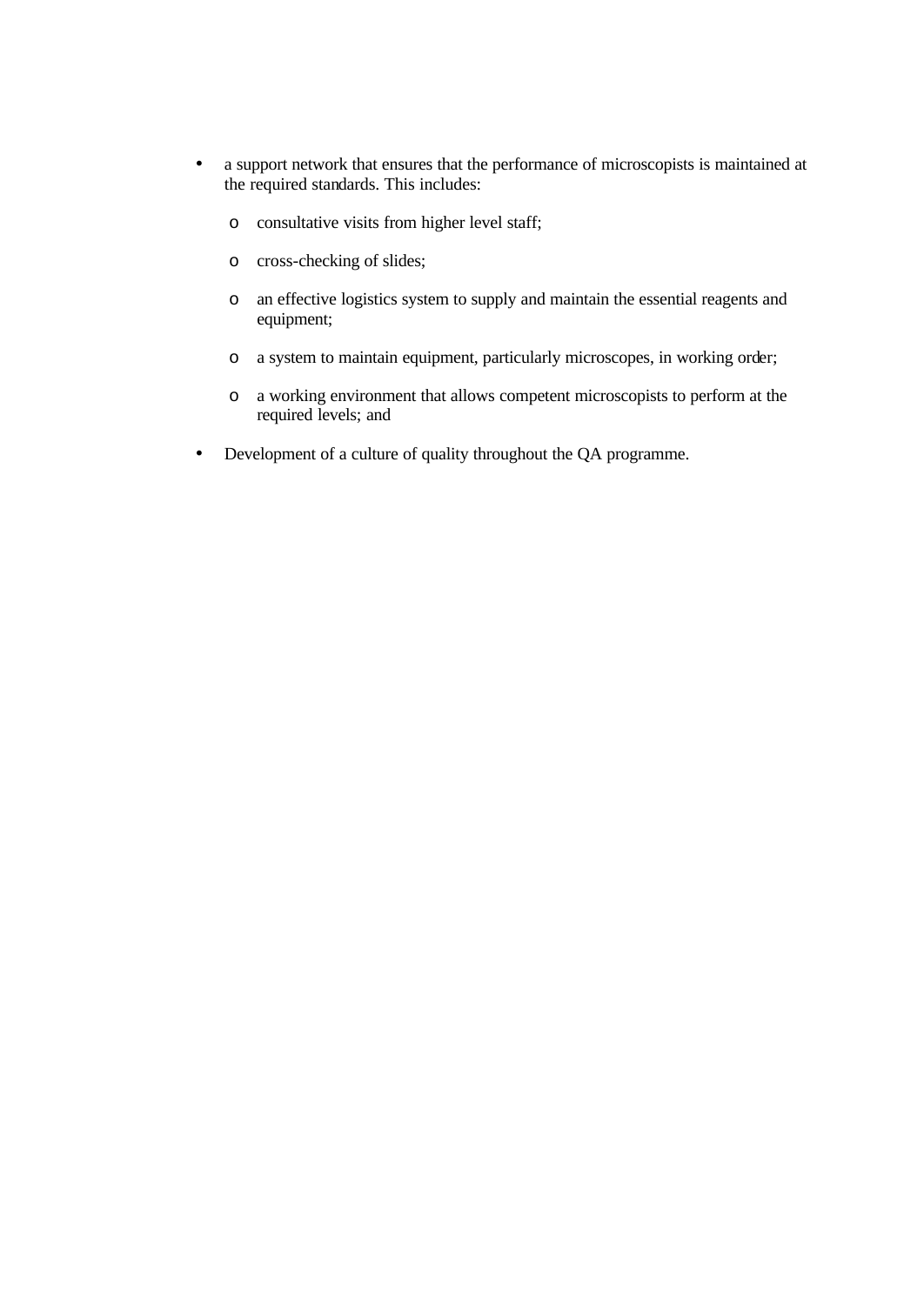# **6. IMPROVING COMPETENCY AND PERFORMANCE OF MICROSCOPISTS**

#### **6.1 What is competency and performance?**

**Competency** in microscopy is the skill of a microscopist to perform an accurate examination and report of a malaria blood film.

Measuring competency requires:

- defining the specific skills that are required at each level of the QA system;
- setting standards of competency;
- defining the minimum requirements for training in microscopy;
- standardizing training materials and courses; and
- standardizing assessments at the end of training.

**Performance** of the microscopist refers to his/her accuracy in examining malaria slides in routine practice.

Measuring the performance of a microscopist requires:

- setting performance standards;
- standardizing unbiased cross-checking of slides routinely examined by the microscopist; and
- monitoring performance.

Performance can be improved through:

- effective response to problems;
- consultation visits by supervisors;
- retraining; and
- personal certification.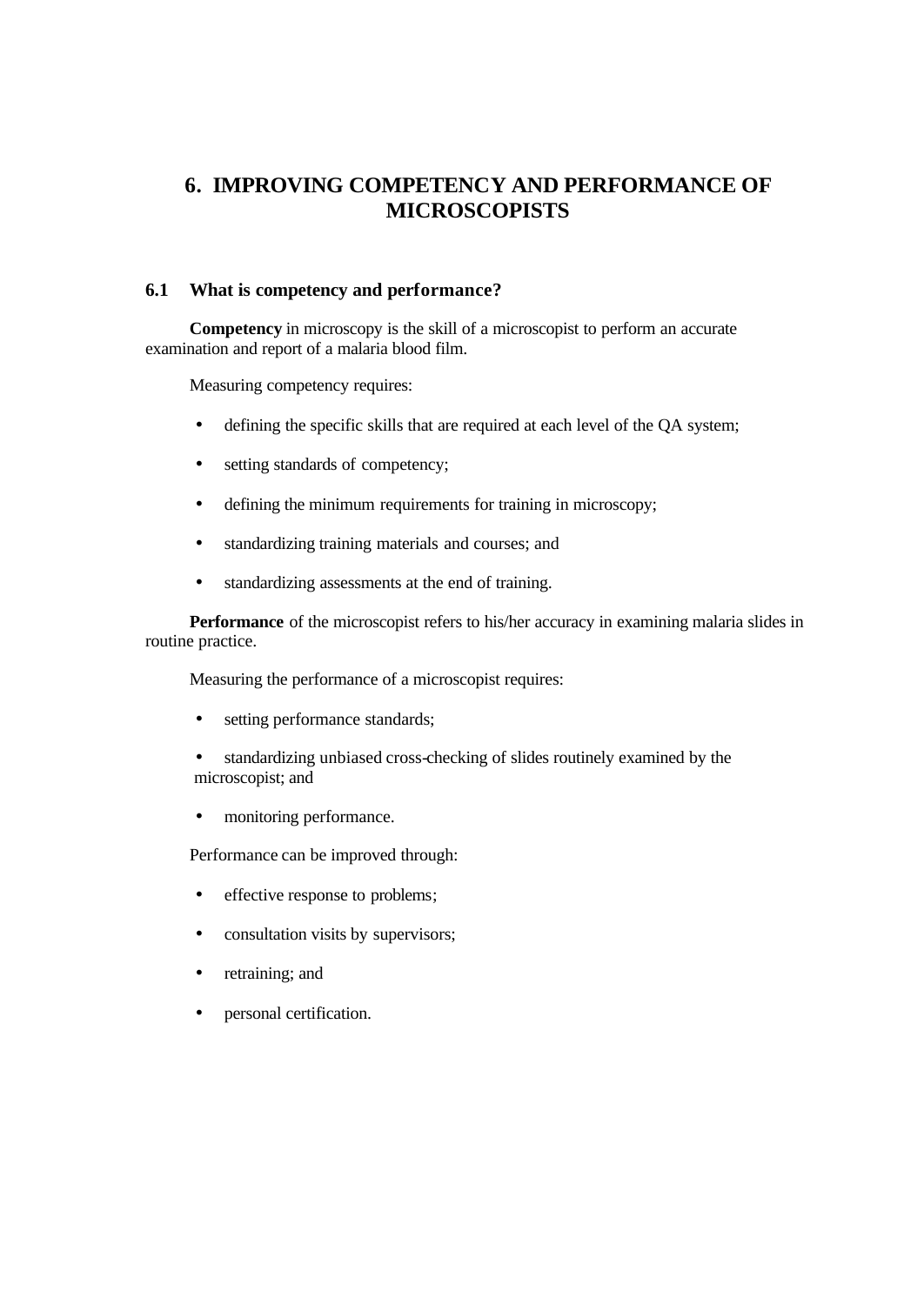The relationship between competence and performance is illustrated in Figure 2.



#### **Figure 2. Ensuring and demonstrating good performance in malaria microscopy services**

Sections 6.2 and 6.3 provide draft lists of the minimum levels of competency and performance that should be achieved at the five levels of a national QA Programme. The actual levels within a programme will vary according to programme needs and the resources available. WHO will recommend the final levels for national and interregional assessments based on further review and expert opinions.

#### **6.2 Assessment of competence**

#### **6.2.1 Defining specific tasks required at each level of the laboratory services**

Various tasks should be assignied at different levels of a national QA system (Table 1).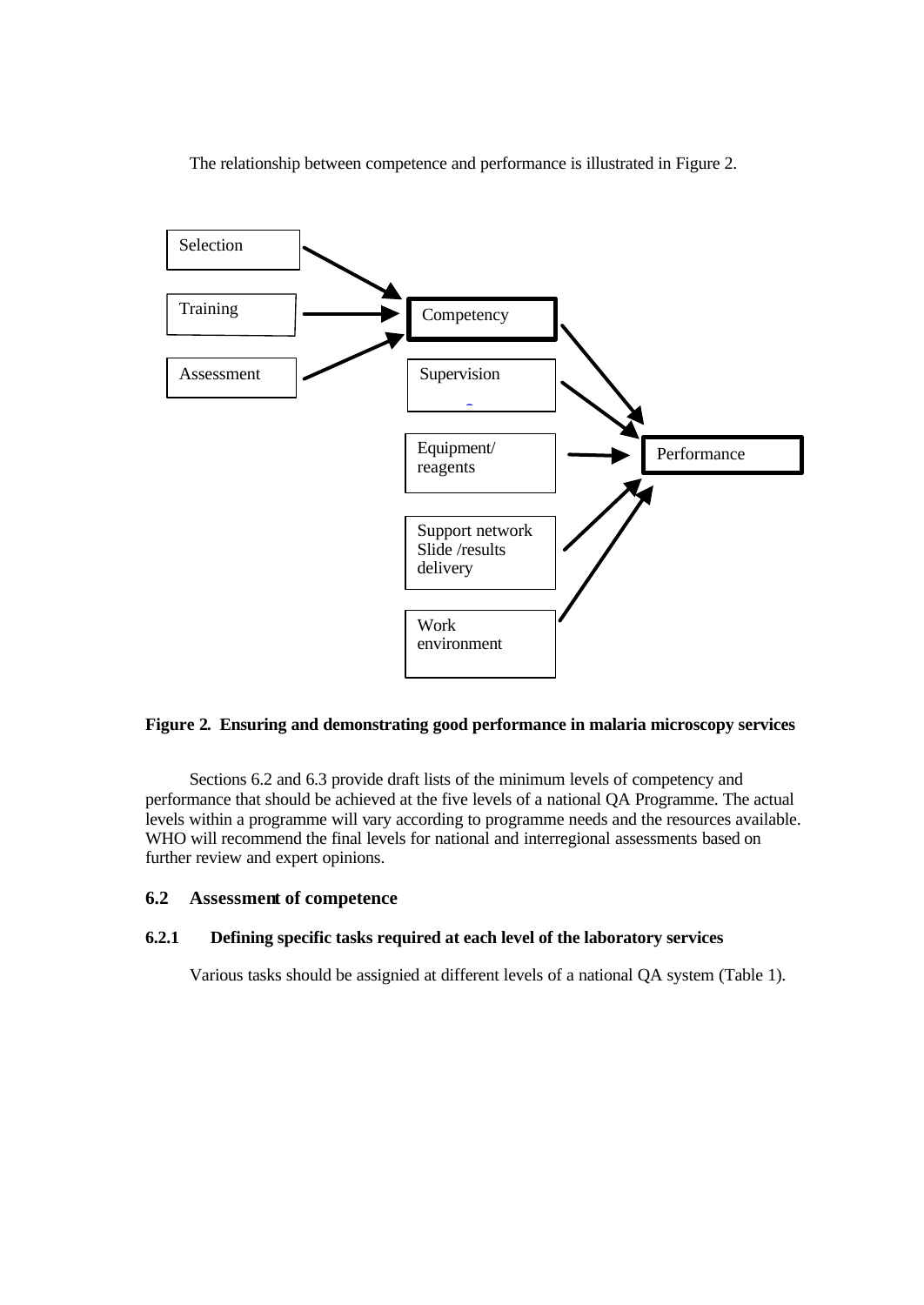| <b>Activity</b>                                   | Village                  |                          | <b>Primary Secondary Region</b> |     |
|---------------------------------------------------|--------------------------|--------------------------|---------------------------------|-----|
| <b>Blood film preparation</b>                     |                          |                          |                                 |     |
| Collection                                        | $\overline{+}$           | $+$                      | $+$                             | $+$ |
| How to clean slides                               | $\overline{+}$           | $+$                      | $\overline{+}$                  | $+$ |
| How to store slides                               | $\overline{+}$           | $+$                      | $+$                             | $+$ |
| Prepare a thick film                              | $+$                      | $+$                      | $\overline{+}$                  | $+$ |
| Prepare a thin film                               | $\ddot{}$                | $+$                      | $\overline{+}$                  | $+$ |
| <b>Staining</b>                                   |                          |                          |                                 |     |
| Correct dilution and use of prepared stock of     | $+$                      | $+$                      | $+$                             | $+$ |
| Giemsa stain                                      |                          |                          |                                 |     |
| Prepare stock of Giemsa stain                     | $\overline{a}$           | $\overline{\phantom{0}}$ |                                 | $+$ |
| Troubleshoot staining problems                    |                          |                          |                                 | $+$ |
| Microscope                                        |                          |                          |                                 |     |
| Basic cleaning/maintenance                        | $+$                      | $+$                      | $+$                             | $+$ |
| Correctly set up a microscope (correct            | $+$                      | $+$                      | $+$                             | $+$ |
| illumination)                                     |                          |                          |                                 |     |
| Correctly use a microscope                        | $+$                      | $+$                      | $\overline{+}$                  | $+$ |
| Troubleshoot microscope problems                  |                          |                          | $\overline{+}$                  | $+$ |
| Perform repairs                                   |                          |                          |                                 | $+$ |
| Slide reading                                     |                          |                          |                                 |     |
| Accurately identify trophozoites                  | $+$                      | $+$                      | $+$                             | $+$ |
| Accurately differentiate between Pf and non-Pf    | $\ddot{}$                | $+$                      | $+$                             | $+$ |
| Identify the species present in the local region  |                          | $+$                      | $\overline{+}$                  | $+$ |
| Identify all 4 species                            |                          |                          |                                 | $+$ |
| <b>Identify</b> gametes                           |                          | $+$                      | $+$                             | $+$ |
| Identify schizonts                                |                          | $+$                      | $+$                             | $+$ |
| Quantify                                          |                          | $+$                      | $+$                             | $+$ |
| Perform a partial differential count on the thick |                          |                          | $\overline{+}$                  | $+$ |
| film—neutrophils, lymphocytes, eosinophils,       |                          |                          |                                 |     |
| monocytes and basophils                           |                          |                          |                                 |     |
| Identify other pathogens                          | $+$                      | $+$                      | $+$                             | $+$ |
| Cross-check slides for QC                         |                          |                          | $+$                             | $+$ |
| Data                                              |                          |                          |                                 |     |
| Record results in a lab register                  | $+$                      | $+$                      | $+$                             | $+$ |
| Data analysis                                     |                          |                          |                                 | +   |
| Other                                             |                          |                          |                                 |     |
| Complete a course in "How to train others"        | —                        | —                        | $+$                             | $+$ |
| Inventory control-stock management                | $+$                      | $+$                      | $+$                             | $+$ |
| General lab management skills                     | $\overline{\phantom{0}}$ |                          | $+$                             | $+$ |
| Training in QC-Basic                              | $+$                      | $+$                      | $+$                             | $+$ |
| Training in QC/QA-Basic                           | $\overline{\phantom{0}}$ |                          | $+$                             | $+$ |
| Training in QC/QA—Advanced                        |                          | $\overline{\phantom{0}}$ |                                 | $+$ |
| Computer skills                                   | $\overline{\phantom{0}}$ | $\equiv$                 | $\overline{\phantom{0}}$        | $+$ |
| <b>Biosafety/Waste Management</b>                 | $+$                      | $+$                      | $+$                             | $+$ |
| Use of referral system                            | $+$                      | $+$                      | $+$                             | $+$ |

Table 1. Essential microscopy tasks at each organizational level of the national QA system<sup>a</sup>

Pf, *Plasmodium falciparum* ; QA, quality assurance; QC, quality control. N, national level; P, primary diagnostic facility; Pf , *Plasmodium falciparum*; QA, quality assurance; QC, quality control; R, regional level; S, secondary diagnostic facility; V, village level.

 $a$ As outlined in Section 5.2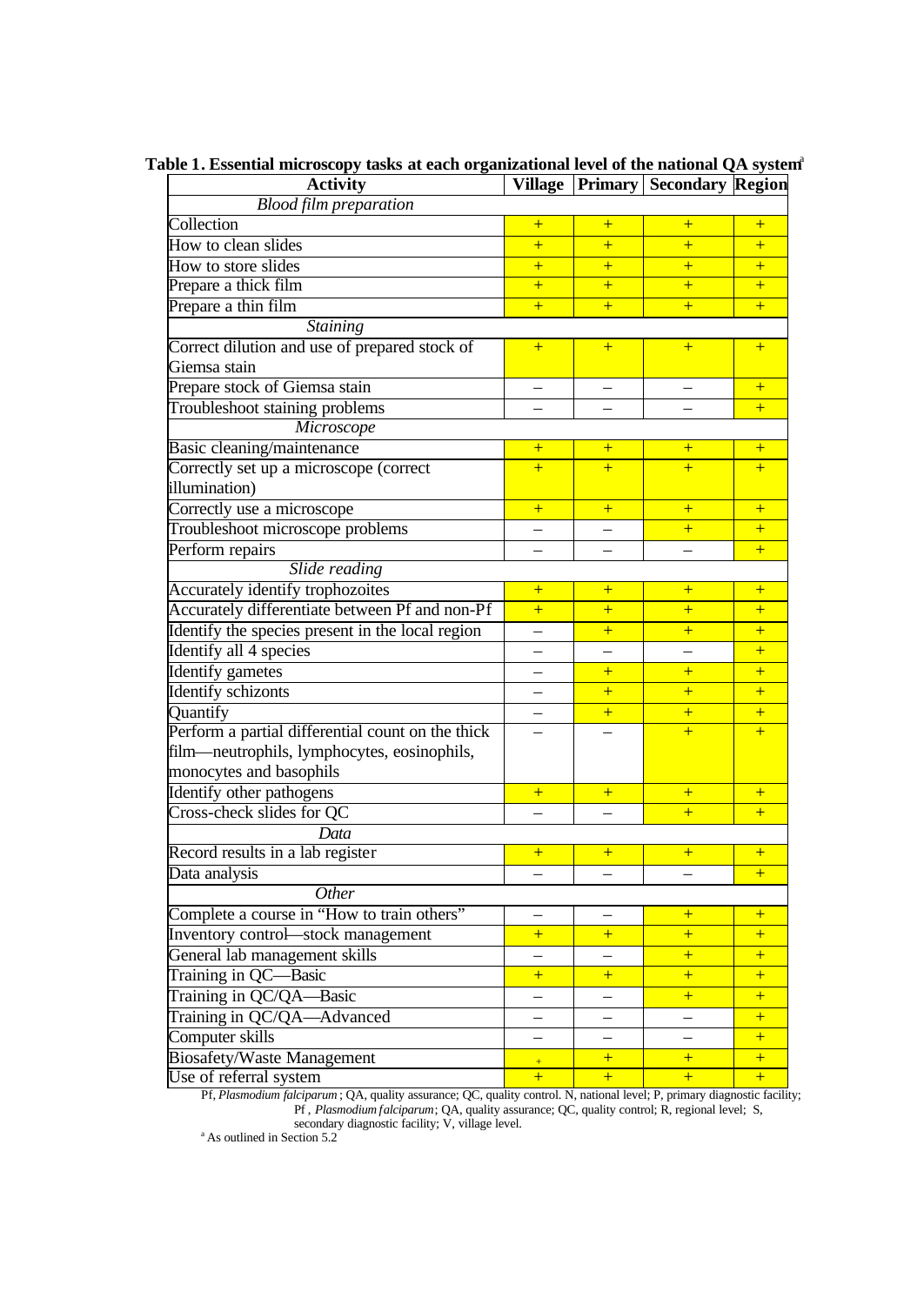#### **6.2.2 Setting competency standards**

#### **Table 2. The minimum competency levels that should be achieved at the five levels of a national QA programme**

| <b>Microscopy Skill</b>                                                        | v   | P   | S   | R   | N                    |
|--------------------------------------------------------------------------------|-----|-----|-----|-----|----------------------|
| Sensitivity-trophozoite detection                                              | 75% | 80% | 80% | 90% | 95%                  |
| Specificity—trophozoite detection                                              | 80% | 85% | 85% | 95% | $>95\%$ <sup>a</sup> |
| Accuracy of reporting Pf when present                                          | 80% | 85% | 90% | 95% | $>95\%$ <sup>a</sup> |
| Quantitation—accurately distinguishing<br>Pf at $< 10$ /field and $>10$ /field | 80% | 85% | 90% | 95% | $>95\%$ <sup>a</sup> |

<sup>a</sup>Country to decide

N, national level; P, primary diagnostic facility; Pf , *Plasmodium falciparum*; R, regional level; S, secondary diagnostic facility; V, village level.

#### **6.2.3 Selection of microscopists**

#### 6.2.3.1 Peripheral-level microscopists

Training as peripheral-level malaria microscopists should have two levels, i.e., candidates with no experience and laboratory technicians.

WHO has carried out basic training in malaria microscopy continually since the eradication era. This long experience has shown that health workers from a range of educational backgrounds can be accepted for training as peripheral-level microscopists, and can achieve adequate standards in this field, provided the candidate is interested in the job, and is effectively literate and numerate.

In the past, colour-blindness would exclude candidates from training as malaria microscopists. However, the meeting concluded that no data supported the theory underlying this exclusion. In these circumstances, eyes tests were recommended for trainees only if they experienced difficulties during training.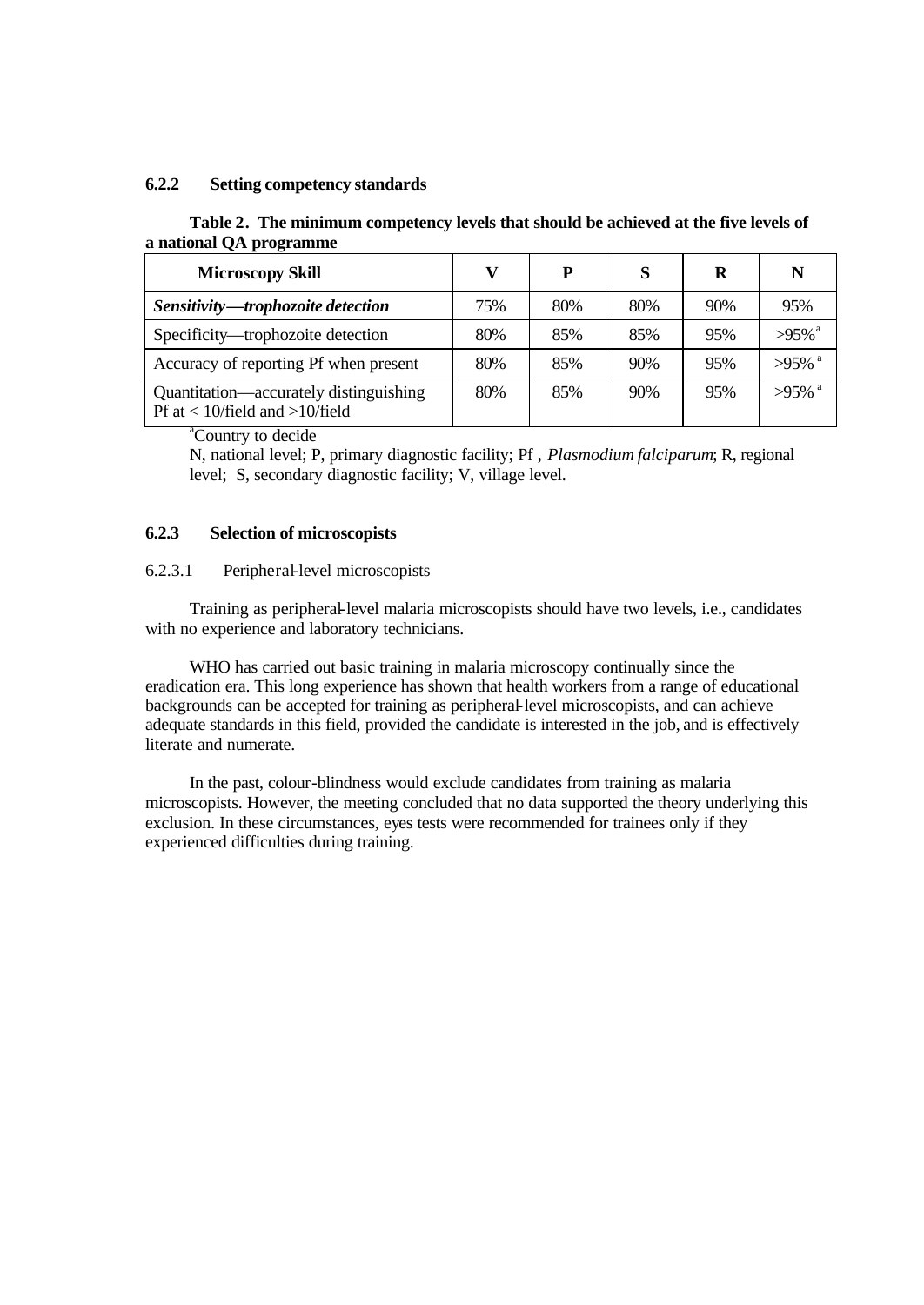| <b>Previous qualification</b> | <b>Selection Criteria</b>                                                                                             | <b>Training</b>                                                                                                                                             |
|-------------------------------|-----------------------------------------------------------------------------------------------------------------------|-------------------------------------------------------------------------------------------------------------------------------------------------------------|
| Persons with no<br>experience | Literate, numerate (can<br>read/write at a basic level)<br>If experience difficulties<br>with training, test eyesight | Minimum 5-weeks training<br>$\overline{\phantom{0}}$<br>at a level at least equal to<br>the WHO training course<br>Practical and theoretical<br>examination |
| Laboratory technicians        | None                                                                                                                  | Minimum 2-week training<br>course<br>Practical and theoretical<br>examination                                                                               |

**Table 3. Summary of selection criteria for microscopists and the recommended length of training**

#### 6.2.3.2 Trainers

The training of trainers generally has been carried out at the national level, though it also could be an intercountry activity when national capabilities and resources are limited.

Previous training of trainers has concentrated on building a core group of national experts with the skills for training and assessing the competence of laboratory technicians in the basic issues of preparation, staining and examination of blood smears.

In the past, the selection of personnel for training was based on experience working in a malaria diagnostic laboratory and recommendations of the candidates' supervisor. Courses have been 1–2 weeks long. Specific guidelines have not been published for conducting courses to train trainers, which usually have been based on the WHO's basic malaria microscopy manual, particularly the tutors guide.

Details of the recommended practical examinations for potential trainers at the regional and national levels, and their expected performance levels, are in Section 6.2.5.3 and 6.3.1, respectively.

#### **6.2.4 Designing training courses**

The workshop recommended that training courses for basic malaria microscopists be based on the manuals produced by WHO (Section 7.2), which also contain suggestions for written examinations. In addition to a written examination, these courses should include a practical examination tailored to the level in the system that the candidate would work following successful completion of training.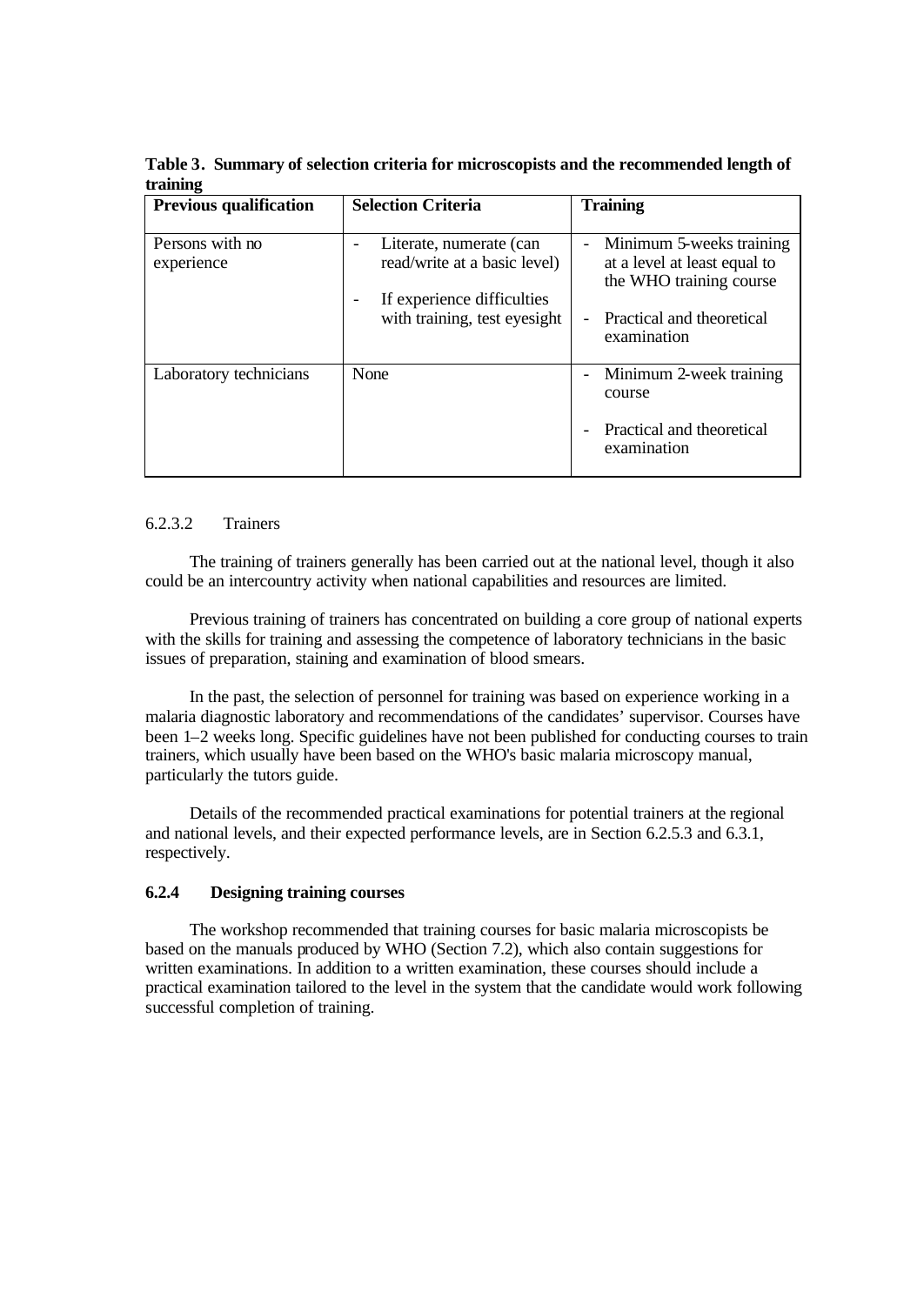#### **6.2.5 Practical examinations**

The following practical examinations were recommended:

#### 6.2.5.1 Village level

- Collection of a blood sample, preparation of a slide, preparation of a dilute stain from stock solution and staining of the blood slide.
- Examination of 20 prepared and stained slides for a maximum of 10 minutes per slide. The 20 slides should comprise:
	- 5 negative slides;
	- 8 P. falciparum slides with a minimum density of 200 parasites/mm3; and
	- 7 non-falciparum species.
- 6.2.5.2 Primary and secondary levels
	- Collection of a blood sample, preparation of a slide, preparation of a dilute stain from stock solution and staining of the blood slide.
	- Examination of 20 prepared and stained slides for a maximum of 10 minutes per slide. The 20 slides should comprise:
		- 5 negative slides;
		- 8 P. falciparum slides with a minimum density of 100 parasites/mm3;
		- 6 P. vivax slides;
		- 1 P. malariae slide; and
		- 1 mixed slide containing *P. vivax* trophozoites and *P. falciparum* gametes.

#### 6.2.5.3 Regional/national levels

- Examination of 20 prepared and stained slides for a maximum of 10 minutes per slide. The 20 slides should comprise:
	- 5 negative slides;
	- 1 slide of an unusual presentation;
	- 1 P. falciparum slide with a minimum density of 20 parasites/mm3;
	- 1 P. falciparum slide with a minimum density of  $>50$  parasites/mm3;
	- 4 P. vivax slides;
	- 2 P. malariae slide;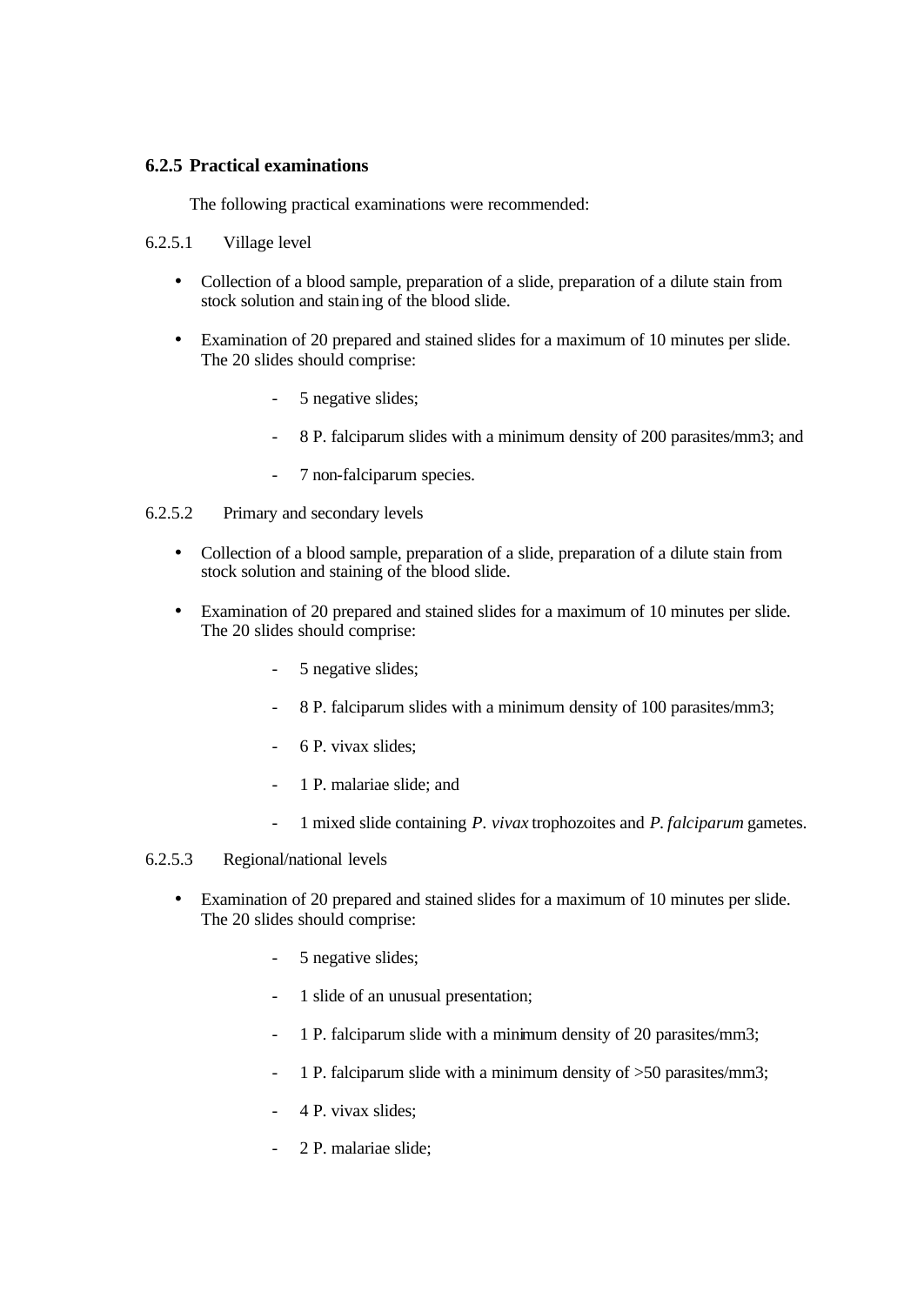- 1 P. ovale slide; and
- 1 mixed slide.

(Drug pressure effects on parasites will be covered in training, but not in the examination.)

Trainees at this level would be expected to quantitate the presence of parasites according to the following systems:

- 1+/4+ system with an allowable error +/**-** 1 grade;
- number per white blood cell with an allowable error  $+/-50\%$ ; and
- number per field with an allowable error +/**-** 50%.

6.2.5.4 Competency standards for practical examinations

For all these practical examinations, participants would be assessed using the competency standards outlined in Table 2 for the following:

- sensitivity;
- specificity; and
- accuracy, specifically:
	- combination of correctly identifying *P. falciparum* and grading <10 and >10 trophozoites/field for village-, primary- and secondary-level diagnostic facilities; and.
	- combination of correctly identifying *P. falciparum* and grading parasite density for regional and national levels.

(Accuracy in quantitation is assessed for microscopists at the regional/national levels only.)

#### **6.3 Assessment of performance**

#### **6.3.1 Defining performance levels**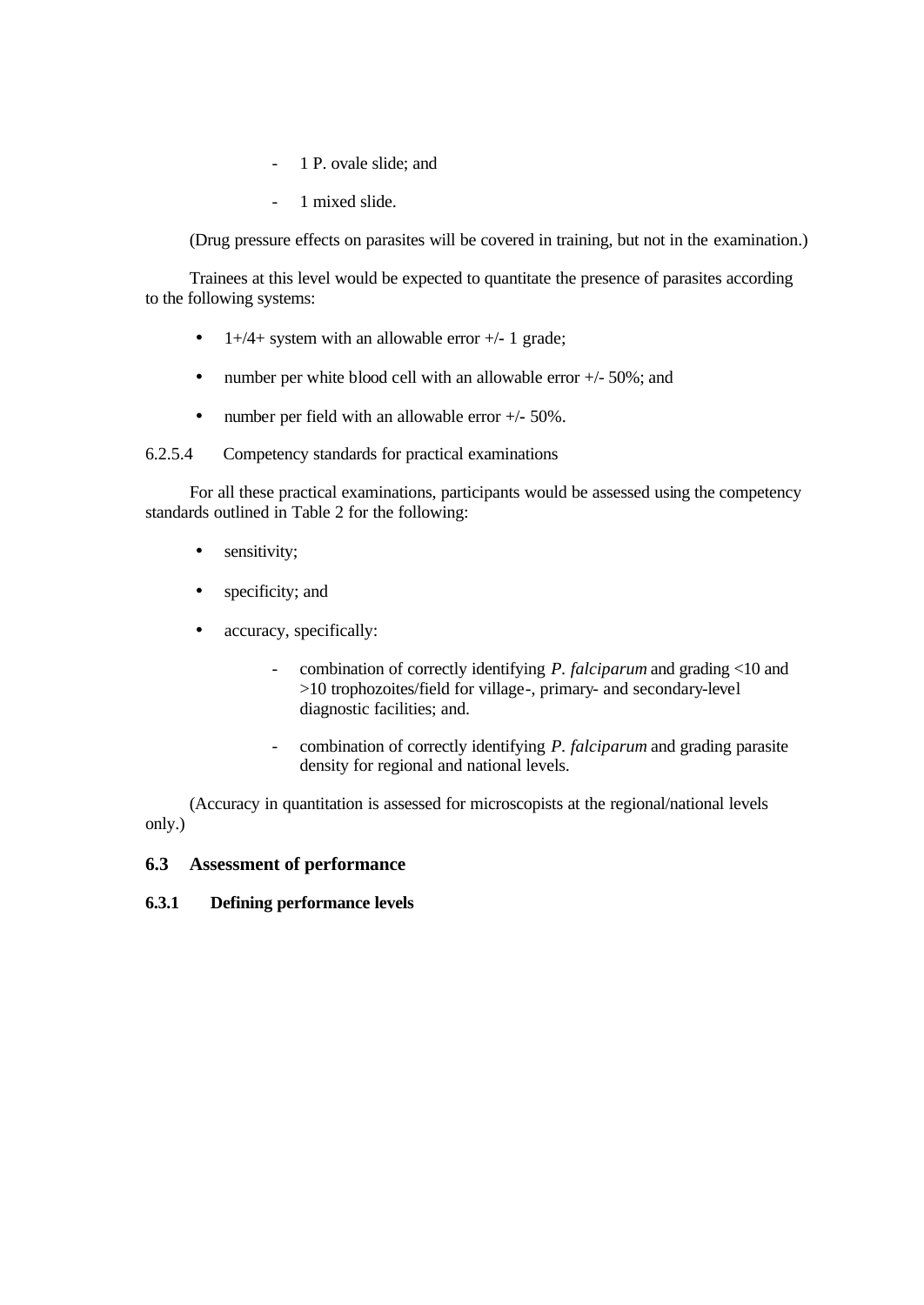**Table4. Draft list of the minimum levels of performance that should be achieved at the five levels of a national malaria microscopy QA programme**

| <b>Microsopopy Skill</b>                            |     | D   | S   | R   | N                    |
|-----------------------------------------------------|-----|-----|-----|-----|----------------------|
| Sensitivity-trophozoite detection                   | 75% | 80% | 80% | 90% | 95%                  |
| Specificity—trophozoite detection                   | 80% | 85% | 85% | 95% | $>95\%$ <sup>a</sup> |
| Accuracy of reporting Pf when                       | 80% | 85% | 90% | 95% | $>95\%$ <sup>a</sup> |
| present                                             |     |     |     |     |                      |
| Quantitation—accurately                             | 80% | 85% | 90% | 95% | $>95\%$ <sup>a</sup> |
| distinguishing Pf at $\langle 10/field \rangle$ and |     |     |     |     |                      |
| $>10$ /field                                        |     |     |     |     |                      |

<sup>a</sup> Country to decide

N, national level; P, primary diagnostic facility; Pf , *Plasmodium falciparum*; R, regional level; S, secondary diagnostic facility; V, village level.

#### **6.3.2 Consultative visits.**

6.3.2.1 Importance of consultative visits.

Staff competence is only one of many factors than can affect performance. For example, the majority of poor examination results do not always relate directly to the diagnostic ability of the microscopist. Rather, poor results are often due to:

- personal problems (e.g., family, sickness, etc.);
- poor motivation for a variety of reasons;
- a defectively maintained microscope;
- badly prepared, stored or transported blood slides;
- badly stained blood slides;
- poorly labelled blood slides; and
- an unsustainable workload.

These deficiencies have to be dealt with at the source.

Although on-site evaluations are time-consuming and costly, they are essential to the operation of all QA programmes, because they enable the supervisor to:

- correct incorrect procedures on site;
- relate the conditions of work to the performance of the staff that have been assessed by external cross-checking of slides;
- assess the internal quality-control procedures and the logistical procedures for maintaining equipment and supplies;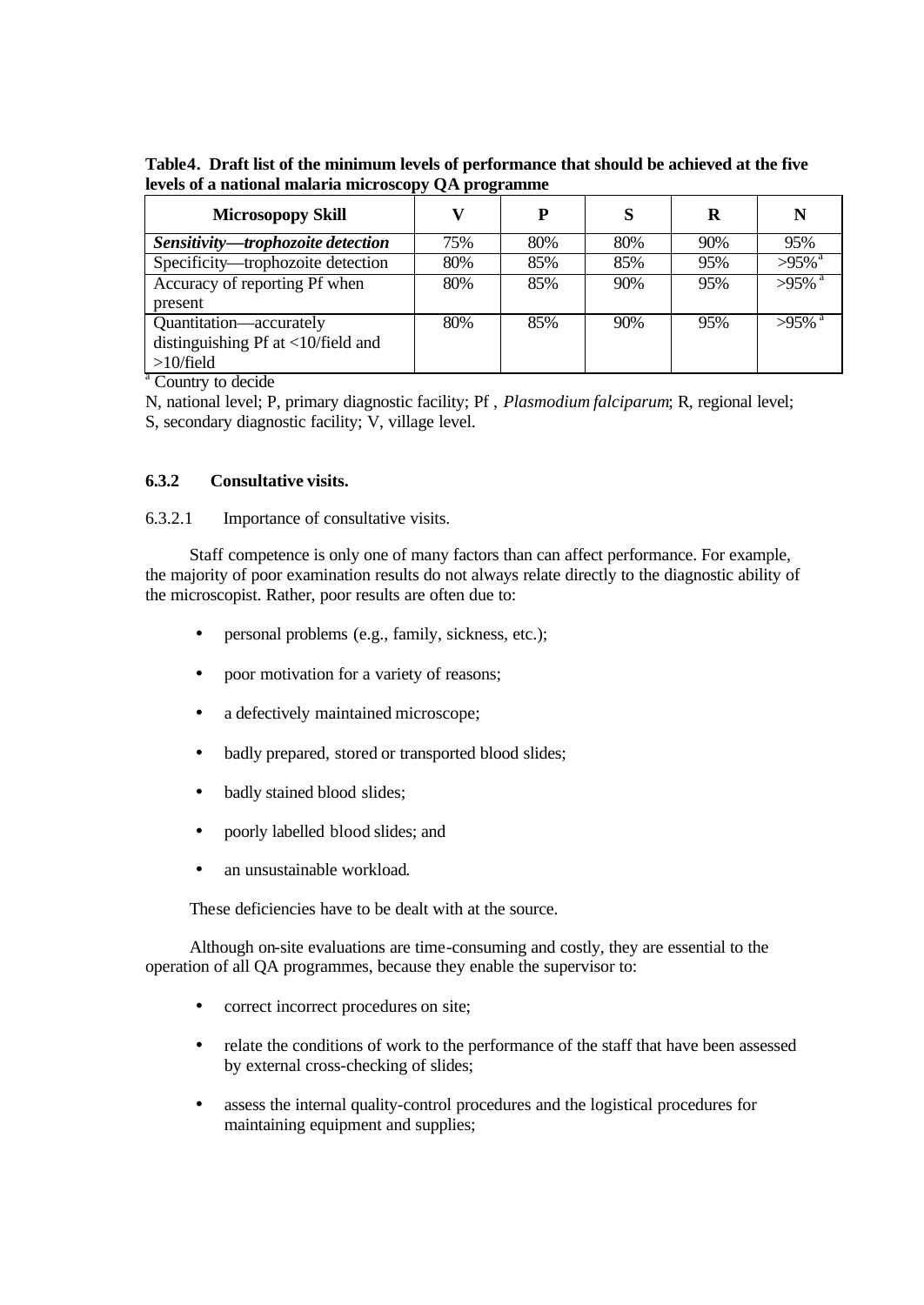- discuss with the technicians and the laboratory management the problems encountered by the laboratory and make improvements on the spot;
- make decisions on training and retraining; and
- build communication with the staff in the routine laboratories.

Because consultative visits are considered so important, malarial microscopy should not be performed at any location where, for whatever reason, such visits are not possible.

While consultation visits are considered the most effective form of continuous monitoring of performance, some issues can reduce their optimal frequency and/or their effectiveness, including:

- cost;
- practicality in certain regions or countries (i.e., remoteness, availability of staff, etc.);
- the skills of the person conducting the consultation visit, which can produce different levels of effectiveness, because not all people have the same interpersonal skills; and
- other factors that can undermine the authority of the consultant in some circumstances, including gender, age, and internal country tensions between different groups.

For these reasons, QC of performance by slide cross-checking remains essential, even with a system of consultation visits (Section 6.4).

#### 6.3.2.2 Frequency

Consultative visits should be:

- conducted at least twice a year;
- conducted more frequently during the first year;
- supplemented with special visits as soon as possible if any problems arise; and
- announced (though depending on conventions in individual countries, consultation visits can be conducted unannounced).

#### 6.3.2.3 Consultants

Staff from at least the next higher level should perform these visits. Staff from the national/regional levels also should periodically visit all levels.

6.3.2.4 What should be done at these visits?

At a minimum:

The supervisor should complete a checklist of the activities monitored during the visit. (It is recommended that WHO develop, from existing models, a standard generic format for these visits).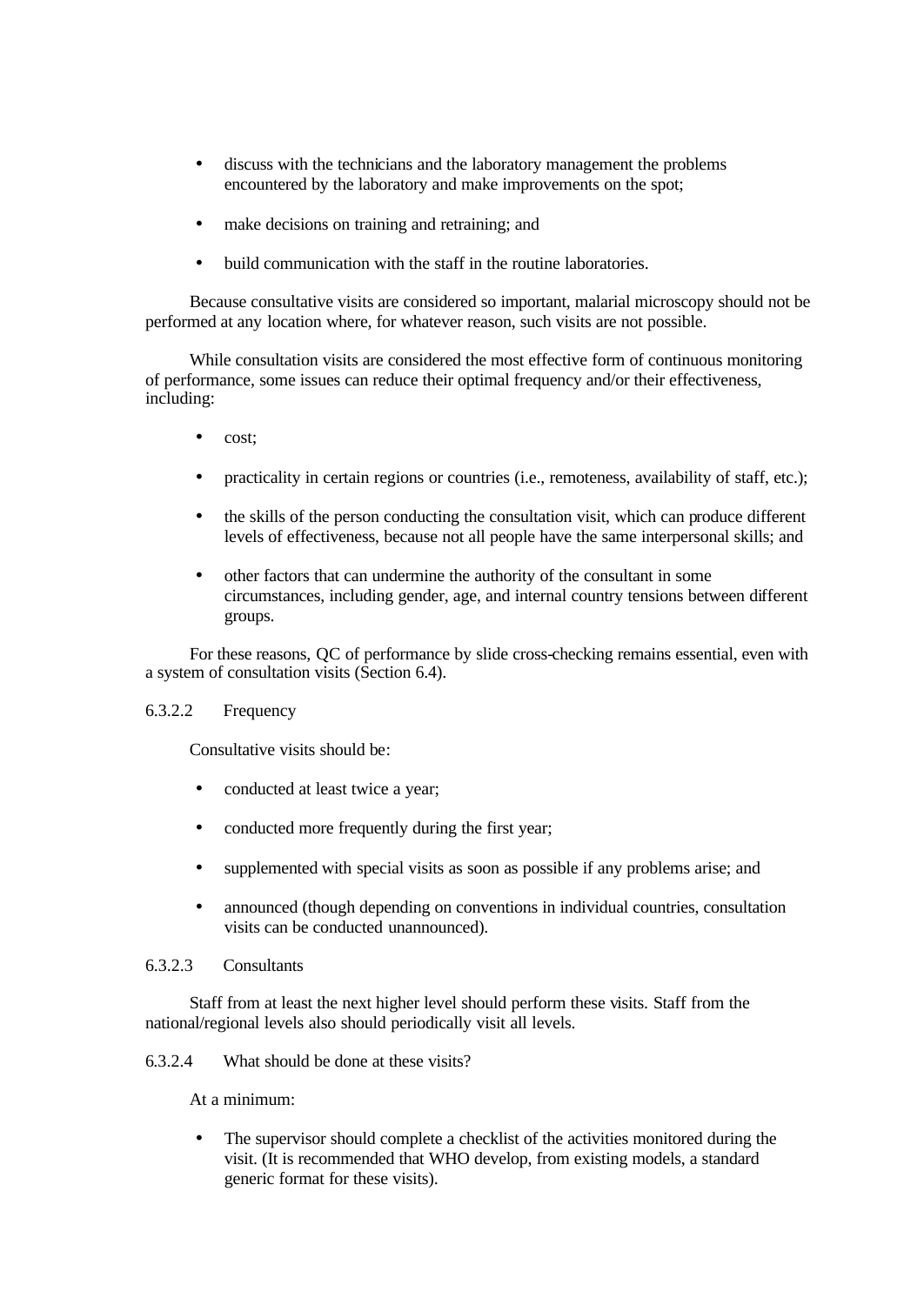- Corrective training should be undertaken, as appropriate.
- Each location visited should have a log book to record all activities carried out. The supervisor should enter details of the visit and comments into this log.
- In addition to completing the log book, the supervisor should provide verbal feedback to the staff on the day of the visit, as well as written reports to appropriate authorities, as soon as possible after the visit.
- Each microscopist should be required to keep all slides for at least 1 month after examination. This allows the supervisor to look at previous slides.

#### **6.4 Cross-checking of routine slides**

QC by the cross-checking of slides taken routinely by the laboratory services can be highly demanding on human and financial resources, and requires the establishment of an efficient logistics network.

Implementation of good quality assurance also requires that:

- technicians and the supervisors are motivated, well-organized and well-trained;
- budgeting and availability of funds are adequate to implement the system;
- technicians send the slides to the supervisory laboratory at the designated times, and understand the reasons for sending them;
- the supervisor and the technicians communicate well;
- the supervisor provides prompt feedback of results, so that action can be taken to correct errors (and late reporting loses impact and discourages the technicians); and
- an efficient postal system, or its alternative, is in place to send the samples that should be dispatched according to the national safety guidelines for the transport of blood products.

A system based on the eradication criteria of cross-checking all positive and 10–15% of all negative slides is widely known to create huge workloads for validators, and is unsustainable for most, if not all, developing countries. As such, many countries are looking for a simpler and more cost-effective system.

Recognizing the demands that any system of cross-checking will have on a health system, the workshop participants agreed unanimously that cross-checking was an essential element in the evaluation of a microscopist's performance. Further, the workshop agreed on several other issues:

- Independent cross-checking of routinely taken blood slides must be performed.
- Performing detailed cross-checking during consultant visits is not appropriate. Slides should be taken away and examined in detail later.
- A fixed number of slides should be checked.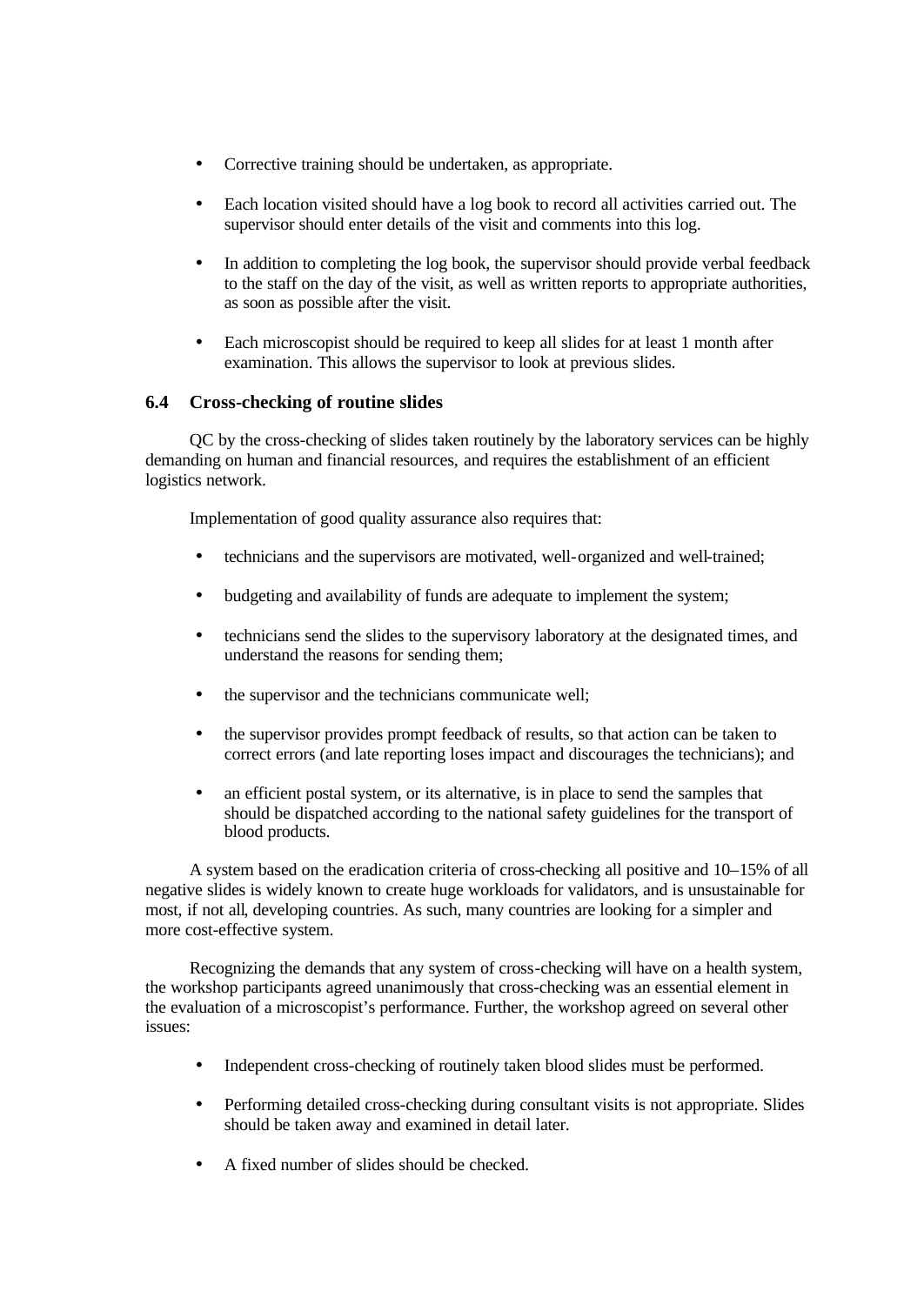- The laboratory performing the cross-checking must select slides randomly, e.g., by nominating all slides ending in a particular digit.
- The microscopy centre being evaluated must not select slides for cross-checking.
- Cross-checking must be performed blindly, i.e., the person performing the crosscheck must not know the results at the time of slide reading.

The efficiency of cross-checking will depend on the number of people that are able to perform the validation, the number of microscopists to be validated and their respective workloads (Section 6.5). In most situations, this will require only a small sample of 50–100 randomly selected slides, with the capacity of the programme to quality control the slides determining the number.

A small sample size is perfectly acceptable, provided that the limitations and assumptions of a small sample size are clearly understood. Protocols based on Lot Quality Assurance System (LQAS) tables and the Médecines Sans Frontières (MSF) protocol<sup>7</sup> offer the possibilities of using small sample sizes. With these approaches, the QC analysis can be performed in a way that allows the reliability of the analysis (confidence in the results) to be expressed statistically. Given the importance of QC, the workshop considered it essential that the accuracy and limitations of these methods are demonstrated. For example, the LQAS table-based method being adopted in the Philippines (Annex 3) aims to detect very poorly performing microscopists for immediate remedial training, while avoiding overloading a limited pool of available validators. This forms part the QA system, alongside periodic refresher training and assessment all microscopists.

Since this process will have a major impact on the microscopist's career, each microscopist should:

- have confidence in the system;
- understand the reasons and the scientific basis for such a method of QC; and
- be able to question the reasonableness of the QC analysis that has been used to assess his/her performance.

#### **6.5 Workload**

l

Excessive workloads are a major contributor to poor performance. As microscopy is tedious and monotonous, the sensitivity of a microscopist decreases when large numbers of samples are processed due to the time-consuming nature of the work. Even highly competent microscopists cannot perform to their best if they do not have the time to correctly examine malaria slides. This problem is compounded where microscopists have responsibilities for diagnosing other diseases.

The workshop reached a consensus that the current WHO recommendation that a person can read satisfactory 60–75 slides per day (Pampana, 1963) is unrealistic today, and fewer slides per day should be recommended. Choosing a number of slides that represents a reasonable

 $^7$  Médecines Sans Frontières, Holland Quality Control Protocol. See Annex 1.3 for details.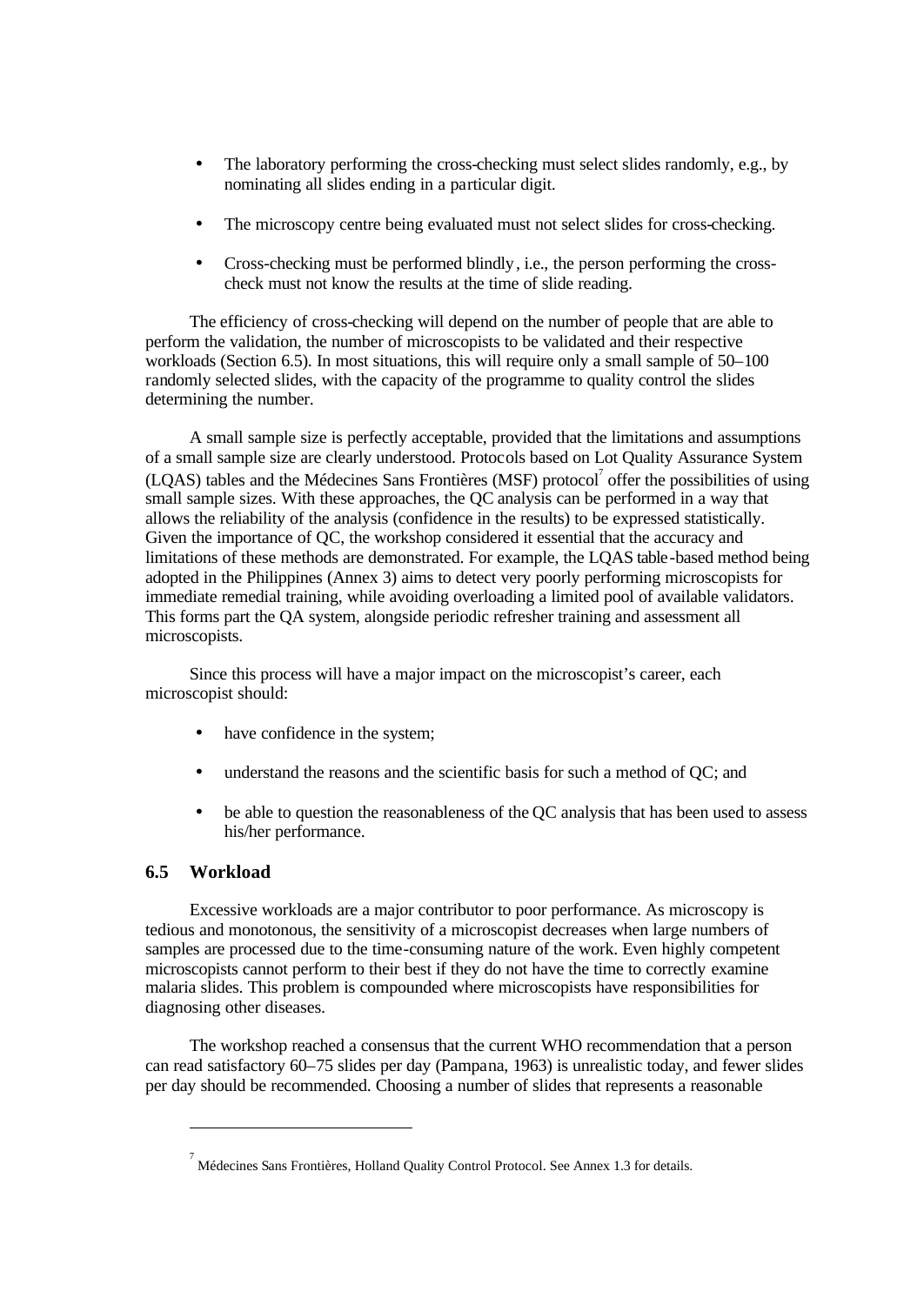workload for all situations is difficult. The workload capacity of an individual microscopist depends on many factors, including:

- the slide positivity rate;
- the time allocated to reading positive and negative slides, which will be significantly different;
- the balance of accuracy versus efficiency;
- whether the microscopist also collects the samples, and stains and examines slides; and
- other duties besides malaria diagnosis.

For example, if reading a strongly positive malaria slide takes 1 minute, and reading a weakly positive or a negative slide takes 6 minutes, slide-reading capacities can be calculated. (Table 5).

| Table 5. Silde-reading capacities, based on a 0-nour working day |     |     |     |     |     |     |            |     |
|------------------------------------------------------------------|-----|-----|-----|-----|-----|-----|------------|-----|
| Slide positivity rate                                            | 10% | 20% | 30% | 40% | 50% | 60% | <b>70%</b> | 80% |
| Slides read/day                                                  |     |     |     |     |     |     |            |     |
| Slides read/hour                                                 | 44  | 46  | 48  |     |     | 56. |            | 63  |

## **Table 5. Slide -reading capacities, based on a 6-hour working day<sup>a</sup>**

a This does not include the time taken to collect and stain the slides, and report on the results

If the microscopist has to collect and/or stain the slide, the output in slides per day would be reduced significantly. For example, while reading a strong-positive slide might require only 1 minute, the collection and staining of such a slide might require 6 minutes. As a result, the time required to read strongly positive slides will increase to 7 minutes, and for a weak or negative slide the required time will rise to 13 minutes (Table 6).

| Table 6. Average slide output of a microscopist if slide preparation and staining is required |               |  |                                    |  |       |
|-----------------------------------------------------------------------------------------------|---------------|--|------------------------------------|--|-------|
| Slide positivity rate                                                                         | $10\% - 20\%$ |  | $30\%$ $40\%$ $50\%$ $60\%$ $70\%$ |  | - 80% |
| Slides read/day                                                                               |               |  | $\overline{4}$ $\overline{4}$      |  |       |

Slides read/hour 20 21 23 24 25 27 29 31

An acceptable workload, therefore, will vary depending on the context.

The rational requesting of tests by clinical staff is another important issue that affects the operation of laboratory services. Misuse of laboratory services by medical staff wastes scarce resources, and can lead to poor patient care. Guidelines for requesting slides in different epidemiological situations would be useful to improve communication between the clinical and laboratory staff.

#### **6.6 Refresher training**

l

Refresher training was considered essential for maintaining the competency and commitment of microscopists. The workshop made the following recommendations:

 $8<sup>8</sup>$  This does not include the time taken to collect and stain the slides, and report on the results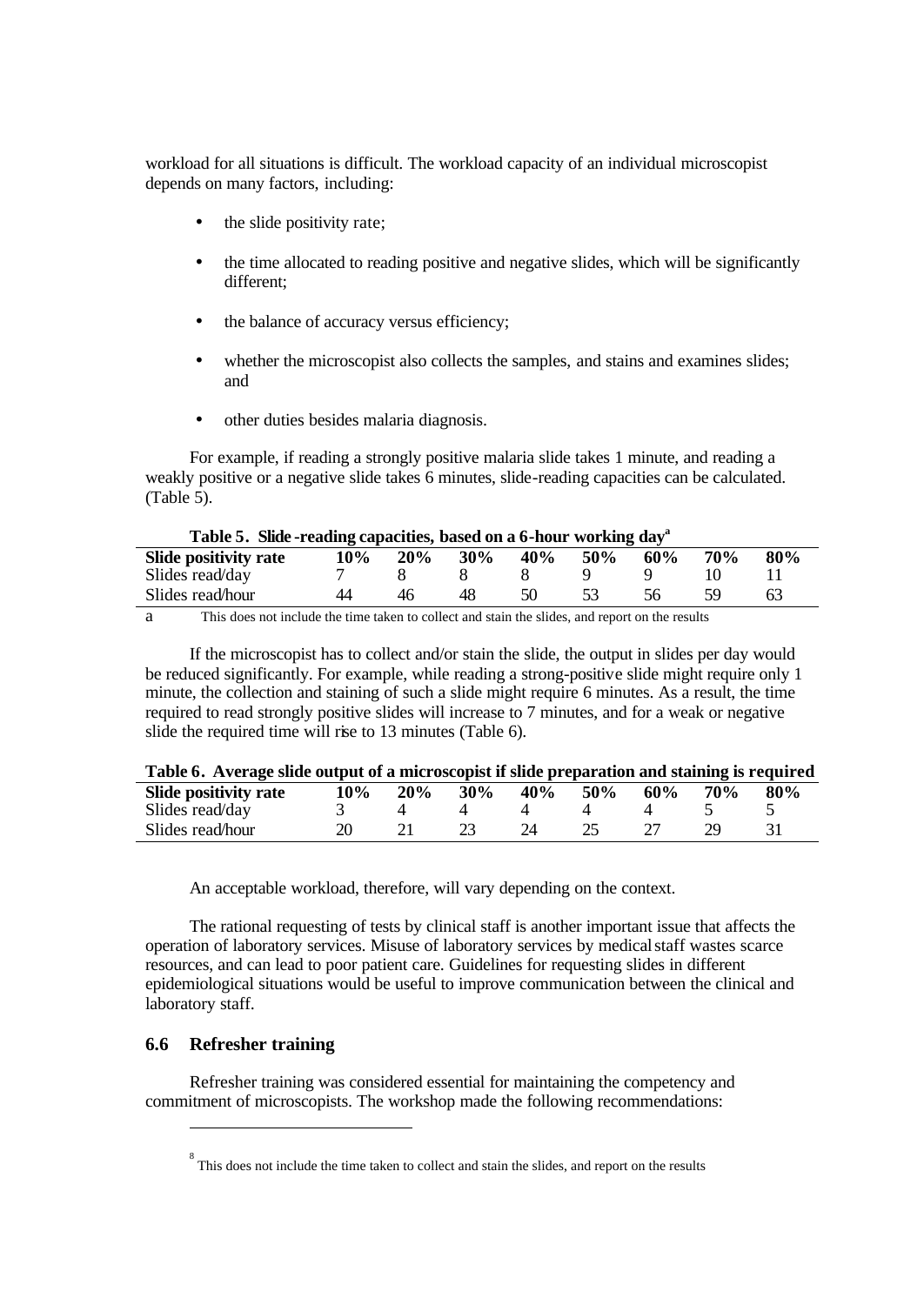- All persons performing malaria microscopy should have refresher training every 2 years.
- Refresher courses should be at least 1 week long.
- More stringent training on species identification than is taught in basic training courses should be included.
- Depending on the country, refresher courses should include training in quantitation.
- Reassessment of competency by examination every 2 years is extremely important.

#### **6.7 Corrective retraining**

If a microscopist's performance is considered poor and proven to be related to unsatisfactory competency (following QC cross-checking and consultative visits when all factors affecting performance have been considered), the following actions should be taken:

- Additional consultation visits should be arranged for corrective training.
- The microscopist should be given 2–3 opportunities to improve.
- As appropriate, formal retraining should be provided (e.g., attending additional training course).
- The microscopist's eyesight should be checked, if possible.

If a microscopist fails to improve after the corrective training, he/she should not be permitted to examine and report on malaria slides.

#### **6.8 Personal certification**

Certification has the potential to improve quality assurance, as well as enhance self-esteem and career development, if it is linked to a defined career structure with pay upgrades. However, few country programmes appear to have systems that:

- formally recognize the skill levels of individual microscopists;
- monitor continuing competency; and
- provide a career path.

At best, malaria microscopists seem to receive initial training and are then assumed to be competent for the remainder of their careers. Refresher and more advanced courses are seen as a reward rather than continuing education. At worst, malaria microscopists receive no formal training—they simply learn from others on the job.

Workshop participants unanimously approved the personal certification system that has been implemented in the Philippines and Solomon Islands. In these countries, basic microscopists and supervisory officers are assessed by written examinations after training. Those who score 80% or better are certified as Licensees for Microscopy Practice in the country. They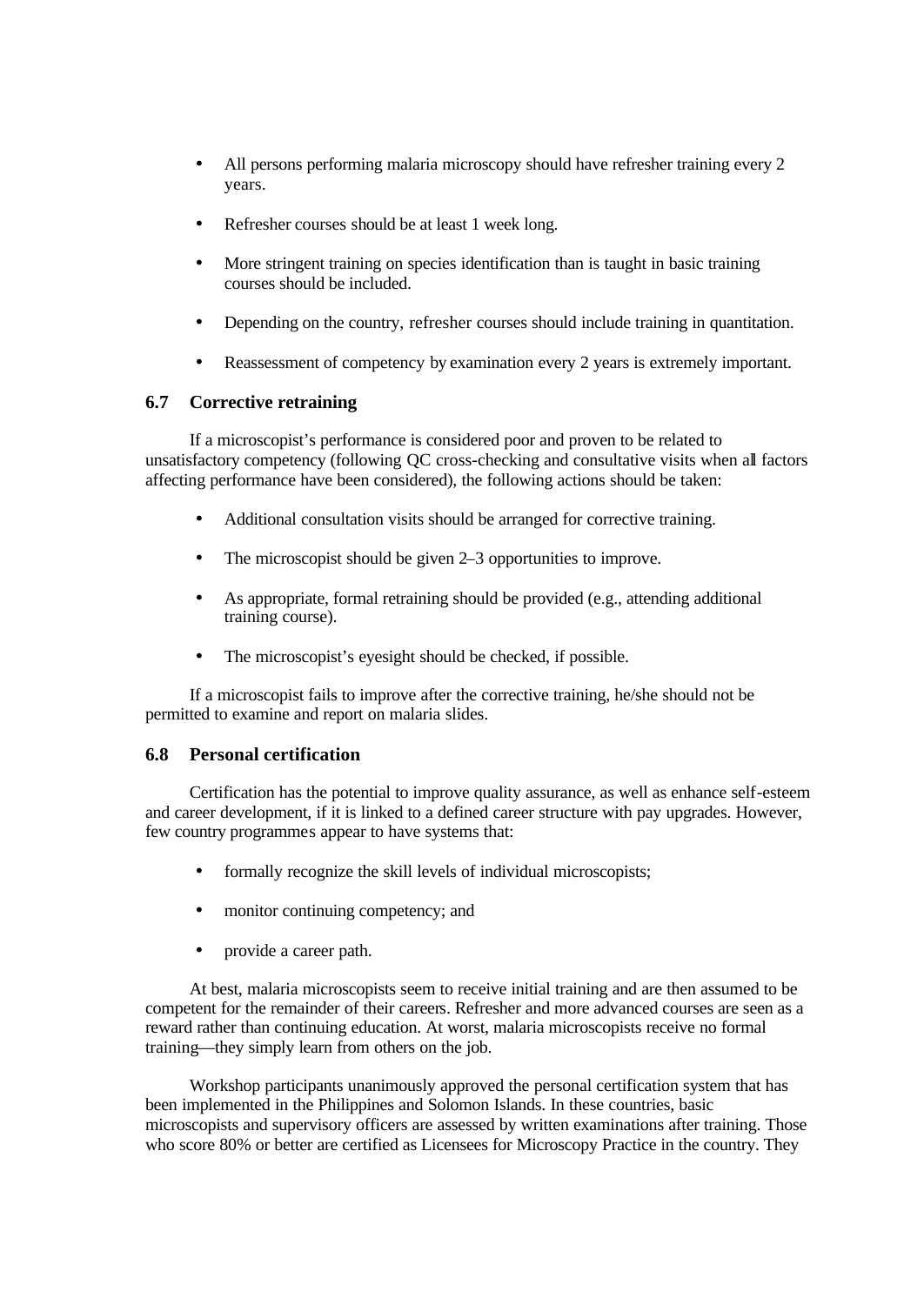receive a Malaria Microscopists Registration Booklet, signed by their respective supervisors, which records the history of their training.

A similar system should be developed in other countries, and WHO should assist in this and in the development of clear recommendations.

#### **6.9 How to get clinicians to use laboratory services effectively**

The time required for the laboratory to provide the clinician with accurate results of a blood slide examination is crucial to effective treatment, as well as to instilling in patients confidence and satisfaction with the health system. For malaria, providing results within 30–60 minutes is considered satisfactory (Institutes of Medicine, 1991). This not only requires an improvement in laboratory services, but also that clinicians and laboratory personnel work as a team with mutual benefit and respect.

Unfortunately, this mutual respect and confidence often is not evident. The workshop agreed that clinicians frequently misuse malaria microscopic diagnosis by proceeding with treatment despite negative results. This is probably caused in large part by clinicians lacking confidence in the slide results.

Certain measures could improve the situation:

- **Advocacy**. The importance of malaria slide examination for correct diagnosis should be emphasized.
- **Training.** Clinicians should be provided with training and support literature regarding the clinical importance of malaria microscopy examination, and guidelines for their use in different epidemiological situations.
- **Training certificates**. Microscopists should be strongly encouraged to frame these certificates and display them prominently in test centres.
- **Log books**. Personal **certification** log books for individual microscopists would certify their competence.
- **Quality control**. QC **should** be maintained to confirm a continuing high standard of performance. This might not be feasible in poorly funded areas and those where transporting slides from the periphery to the regional laboratories for cross-checking is difficult.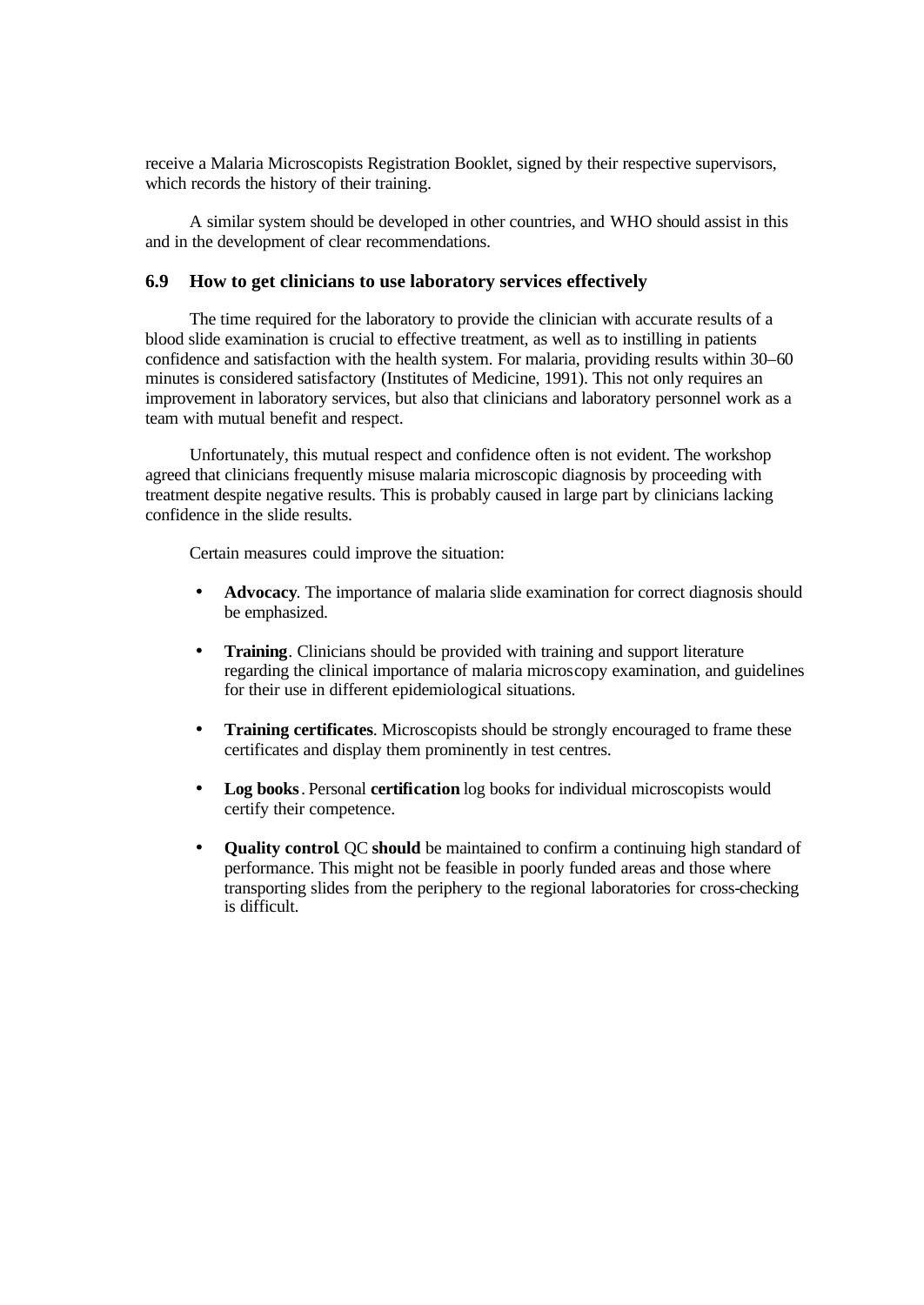## **7. SUPPORT MATERIALS AND NETWORKS**

#### **7.1 National reference centres for laboratory diagnosis**

The workshop recommended that each country establish and maintain a national reference centre within the national health service, or at an associated institute that would provide a core of expertise for the planning, implementation and monitoring of the national QA programme. It should be responsible for establishing national standards for:

- training courses;
- preparation/adaptation of training materials according to local situations and languages;
- assessment of competency and performance of microscopists according to international standards;
- accreditation (certification) of microscopists; and
- laboratory procedures and equipment.

This centre would be the focal point for international contacts, and should strive for international and regional recognition as a centre of excellence.

#### **7.2 Training manuals and bench aids**

The WHO training manuals *Basic Malaria Microscopy: Part 1 Learner's Guide* and *Part 2 Trainer's Guide* (WHO, 1991) continue to be extremely useful as training tools for basic microscopy (Annex 3).

The workshop recommended that production of these manuals be continued following minor updating. In particular, the sections on cross-checking of slides, and the objectives and implementation of QA, need to be updated to bring them in line with the recommendations of this meeting.

WHO has produced bench aids for the diagnosis of malaria infections since 1988 (WHO, 1988, 2000). Aimed at laboratory workers responsible for diagnosing malaria by microscopic examination of blood smears, these 12 plasticized plates are designed for day-to-day use in the laboratory. They also can be used as teaching materials. They cover the same topics as those in the *Basic Malaria Microscopy Part 1 Learners Guide*.

Although these bench aids have been very useful for training, the workshop noted wide variations in the way that microscopists from different locations performed the procedures detailed in these bench aids. Thus, the workshop recommended that these be revised to prevent misinterpretation.

Bench aids are not a substitute for comprehensive and specific SOPs since they do not provide adequate detail to allow procedures to be performed consistently without undue allowance for subjective interpretation. For example, the section on counting malaria parasites (Plate 8) does not go into enough detail on how to perform the counting, particularly regarding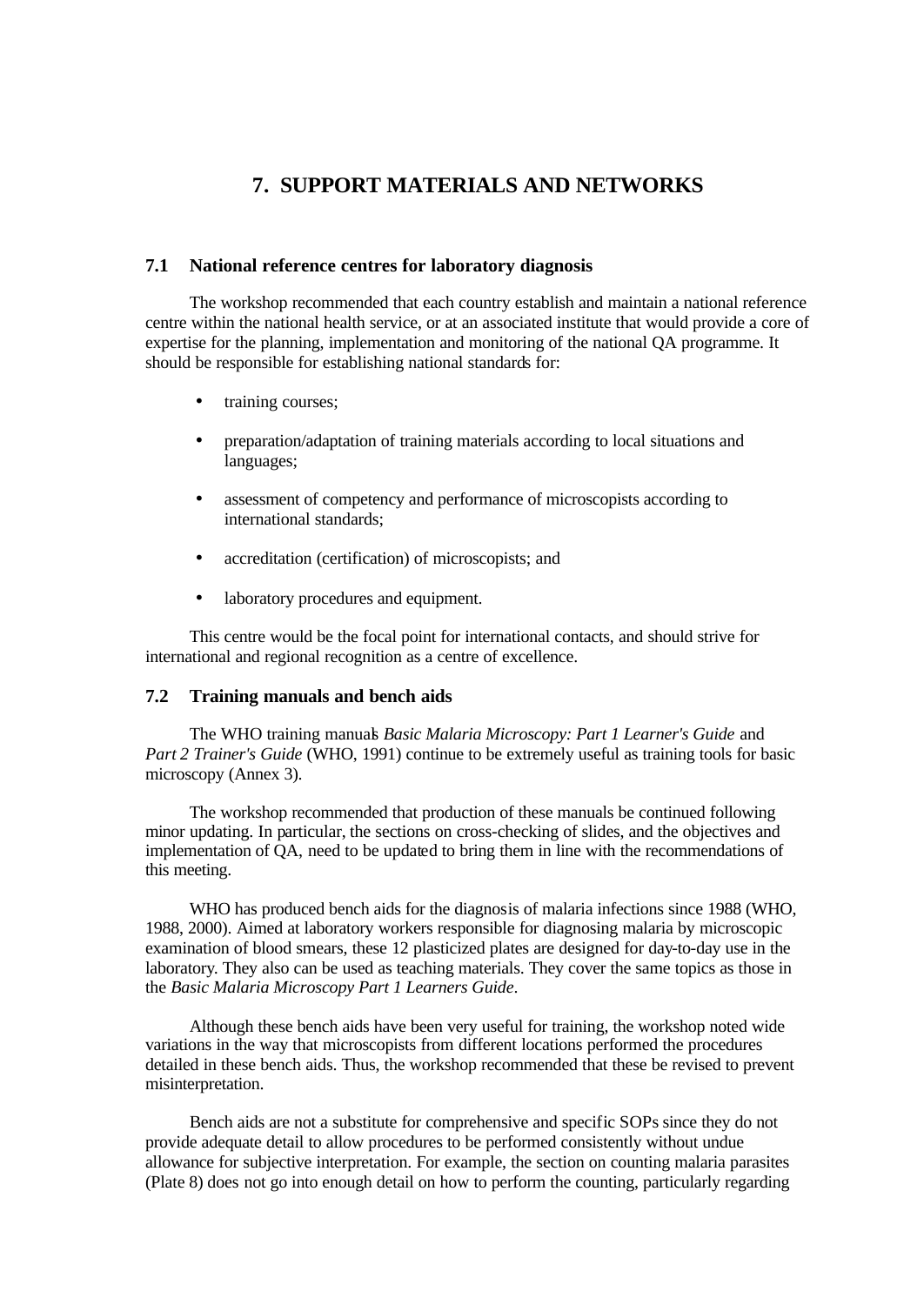the distribution of white blood cells/parasites and how to traverse the film. Another area that causes problems is the statement that "all the characteristic morphological stages of trophozoites, schizonts and gametocytes may be found in the peripheral blood." (Plate 4) Although not technically incorrect, this statement often is misinterpreted to mean that all stages of *P. vivax* must be seen for a diagnosis of *P. vivax* to be made (Lilley, 2004).

The WHO training manuals and bench aids should be available on the Internet following their revision.

#### **7.3 Slide banks**

Microscopical diagnosis of malaria is best learned by a repetitive examination of wellprepared and stained examples of the human malaria parasites in thick and thin blood slides. Thus, slide banks of unimpeachable quality with their content validated, ideally by malaria polymerase chain reaction (PCR) tests, are essential.

WHO collected in the field and catalogued large libraries (slide banks) of 2,000–3,000 slides positive and negative, thick and thin films of all stages of the four human species for use by trainees. However, this was discontinued due to the lack of funds and administrative problems in maintaining such a facility.

Such vital libraries of training slides can be acquired by contracting the preparation of the slides, according to SOPs, to those malaria control institutions that have access to the required range of *Plasmodium spp* in the numbers required. These institutions should be capable of providing coded and matching negative slides to make standardized and high-quality slide sets that can be used for training. Adequate funds would have to be provided to support a sustainable service, as well as to ensure that the slides would be collected under the highest ethical standards. Experience has shown that these slides must be cross-checked to ensure the accuracy of the original diagnoses.

Slide banks require experienced staff, teamwork, ethical clearance for the collection of the samples, high-quality supplies and reagents, careful slide preparation, excellent logistical and laboratory support, and an efficient archiving system that allows the practical retrieval of data and slides.

The US Naval Medical Research Unit No. 2 (NAMRU-2) in Indonesia and Hydas Inc. in USA recently developed such a slide bank as part of a project funded by the Malaria Research Centre (MR4) of the US National Institutes of Health. These slides have been produced according to SOPs for their collection, staining and storage, with their diagnoses confirmed by a panel of international experts and in accordance with PCR diagnosis by two laboratories. Twelve sets of 100 slides containing *P. falciparum*, *P. vivax* and *P. malariae* have been produced.

The Centers for Disease Control and Prevention (CDC) in USA also developed a CD-ROM-based virtual teaching/slide bank. It contains slides of the four human species of malaria parasites in thick and thin smears, mixed infections, negative slides, and placental smears, as well as *Babesia* spp and other pathological states, such as sickle -cell anaemia, ovalocytosis and malaria-like artefacts. Although the slides do not show perfect textbook specimens, they represent slides that are typical of those seen in field laboratories. PCR has been used to confirm mixed infections.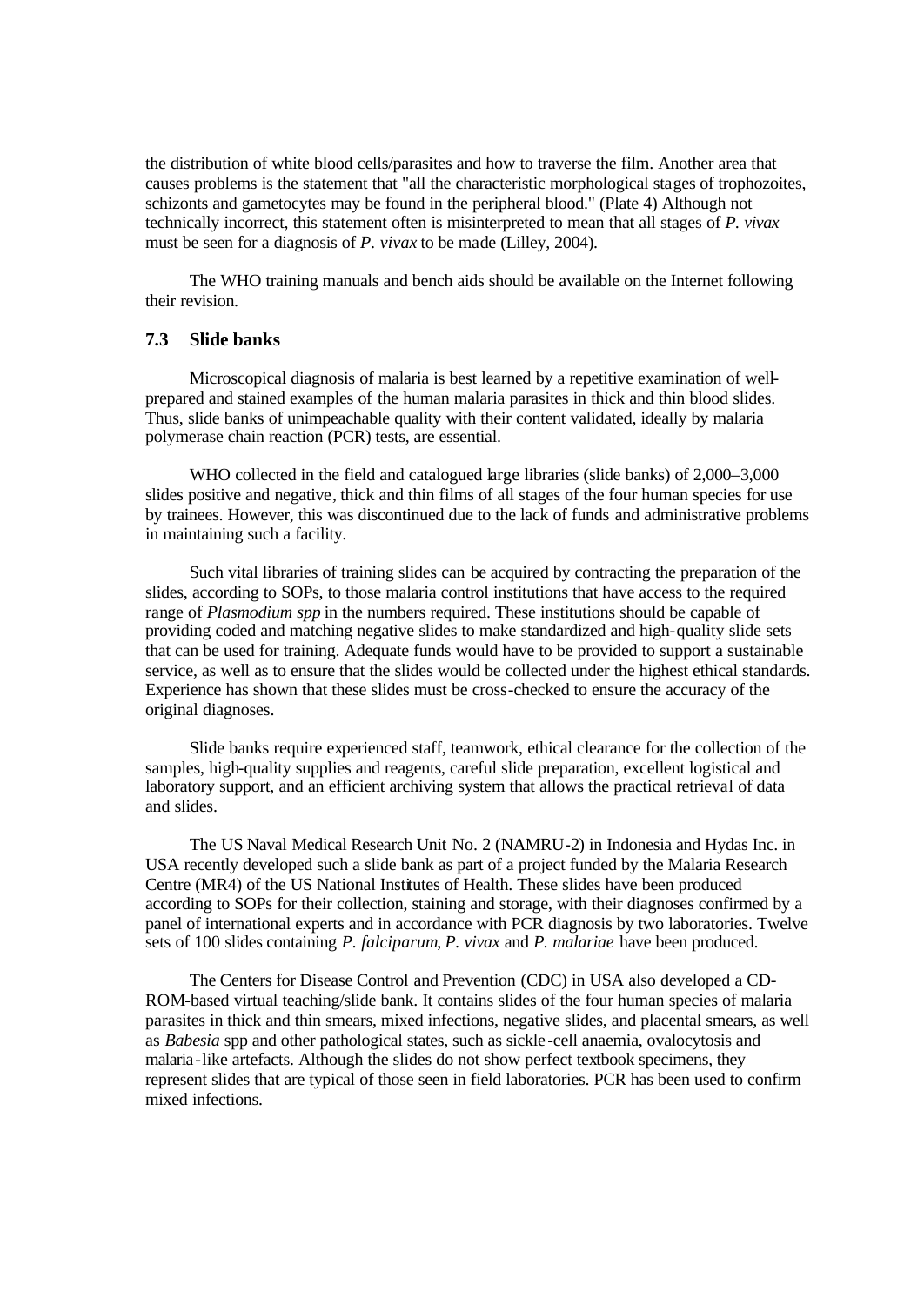The format is:

- more than 200 slides with viewer-controlled captions; and
- virtual microscope slides that can be manipulated in three dimensions by a mouse, which can be used to move the slide and focus the view.

The workshop concluded that:

- slide banks were an essential need;
- slide banks for training should be maintained in each country as part of the national QA programme;
- these national slide banks should be prepared and defined according to national SOPs;
- a validated slide bank maintained at an international level was essential to support assessment of microscopists and to provide well-documented standards;
- electronic slide banks, with their potential for virtual microscopy, were a very useful adjunct to training programmes;
- further development of electronic slide banks and teaching aids should be a high priority for development by WHO; and
- when development of these new aids is completed, they should be available to all interested parties through WHO.

#### **7.4 Equipment and supplies**

#### **7.4.1 Standardized lists**

The ability to perform high-quality work depends directly on the quality of the equipment and reagents available. The type and standards of equipment and reagents used by countries of SEAR and WPR vary greatly, resulting in many countries needing guidance. Major problems also exist in operating an effective logistics system that can maintain adequate supplies and the equipment in working order.

The workshop, therefore, recommended that WHO develop and endorse guidelines on the equipment and reagents needed to perform malaria microscopy. These should include:

- a list of the minimum quality standards for equipment and supplies;
- specific recommendations for the selection of microscopes; and
- guidelines for assessing the microscopes used in the field to ensure that they are operating correctly.

These guidelines also should consider the different contexts in which national programmes operate.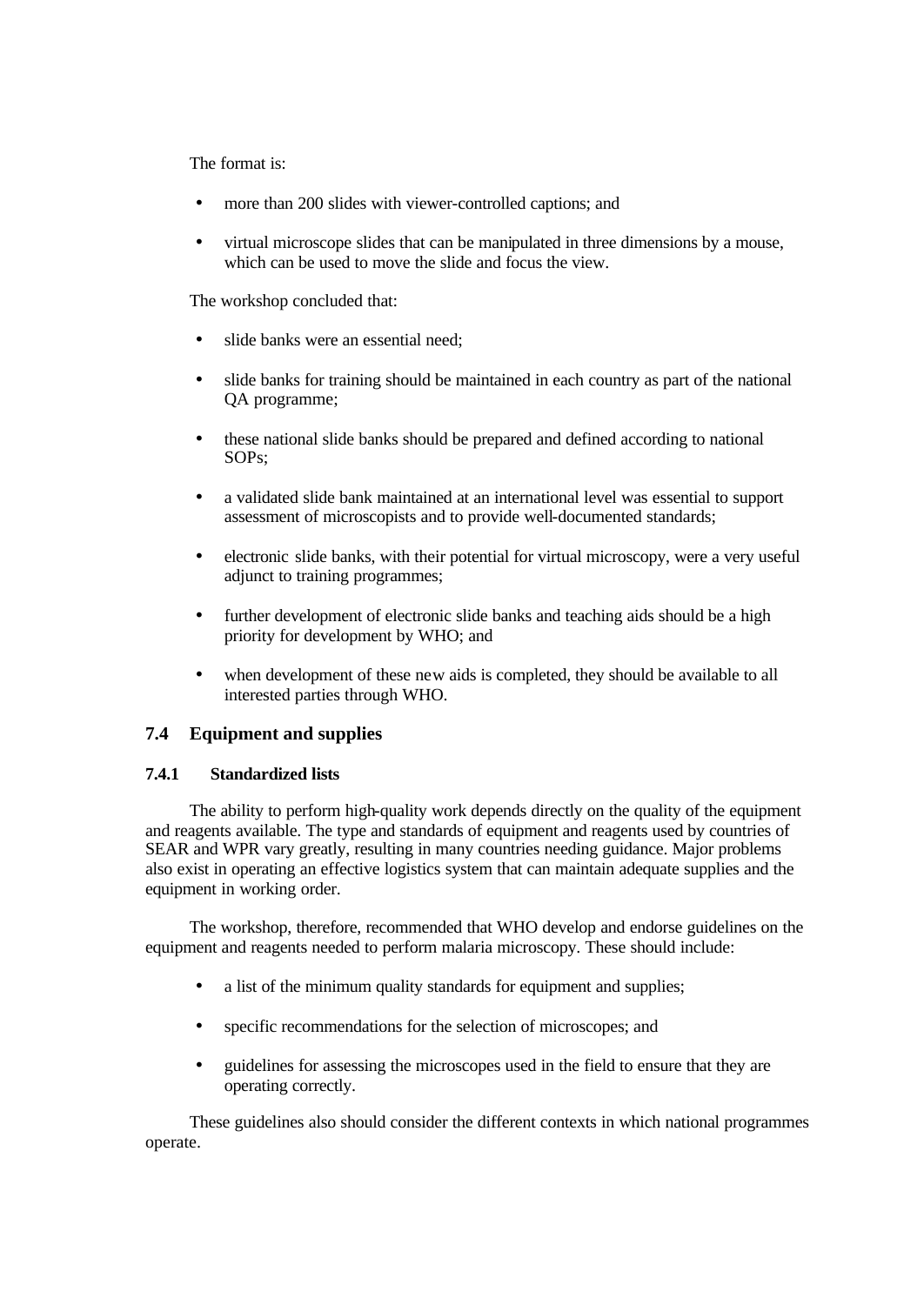All equipment and supplies should match nationally or internationally recognized standards. When this is not immediately possible, the equipment should be standardized as soon as possible. The standardization of microscopes (binocular microscopes should be used wherever electricity supplies permit) is essential as this simplifies maintenance, as well as the acquisition and supply of spare parts. Where artificial illumination is difficult, satisfactory blood slide examinations can be made using good monocular microscopes. However, microscopists might not be able to sustain long periods of slide examination due to the eye-fatigue associated with monocular microscopes.

#### **7.4.2 Establishment of a supply chain**

The establishment of an effective supply chain is essential to foresee and provide all the equipment and supplies that are needed to sustain an uninterrupted flow of reliable malaria diagnoses. To facilitate this, standard establishment and replenishment lists of equipment should be created. Equipment should be replenished as and when required. However, if rapid replenishment of consumable items cannot be assured, buffer stocks equal to the operational requirements for at least 6 months should be maintained at all levels.

#### **7.4.3 Routine maintenance of microscopes**

If the manufacturer's agents are not available to conduct routine microscope maintenance, an in-house staff member should be trained and supplied with ample spare parts. In principle, the spares inventory should include about 50% of the required number of spare oil immersion objectives and 10% of all other replacement parts. In continual and careful daily use, the reasonable life of an oil immersion lens is only 1–2 years, and other parts of the microscope often show marked wear before 10 years. Only premium grade immersion oil—as recommended by the manufacturer of the microscope—should be used. A light administration of xylene should be used to remove excess immersion oil.

#### **7.4.4 Stains and other reagents**

Giemsa stain is the most commonly used stain, and the best for routine diagnosis due to its applicability to thick and thin blood. In view of its critical importance in producing high-quality staining, Giemsa stain stock solutions should be bought from a reputable supplier. If this is not possible, the Giemsa stain stock solution should be made up centrally in quality-controlled batches and distributed in-house to the users. One of the critical variables in staining is the pH of the staining solution. Simple handheld pH meters exist and should be available to peripheral laboratories, where more sophisticated equipment is unavailable.

#### **7.5 Standard operating procedures**

SOPs are essential for the day-to-day running of all aspects QA process.

Several institutions have published detailed operating procedures for the preparation, staining and examination (WHO, 1988, 1991, 2000; UK General Haematology Task Force, 1997). These can be found on the Internet, for example , on the web sites of CDC and the Royal Perth Hospital (http://www.dpd.cdc.gov/dpdx/HTML/DiagnosticProcedures.htm http://rph.wa.gov.au/labs/haem/malaria **)**.

While principles of these procedures are similar, some of the details differ. For example:

Times and methods for drying the slides before staining might differ.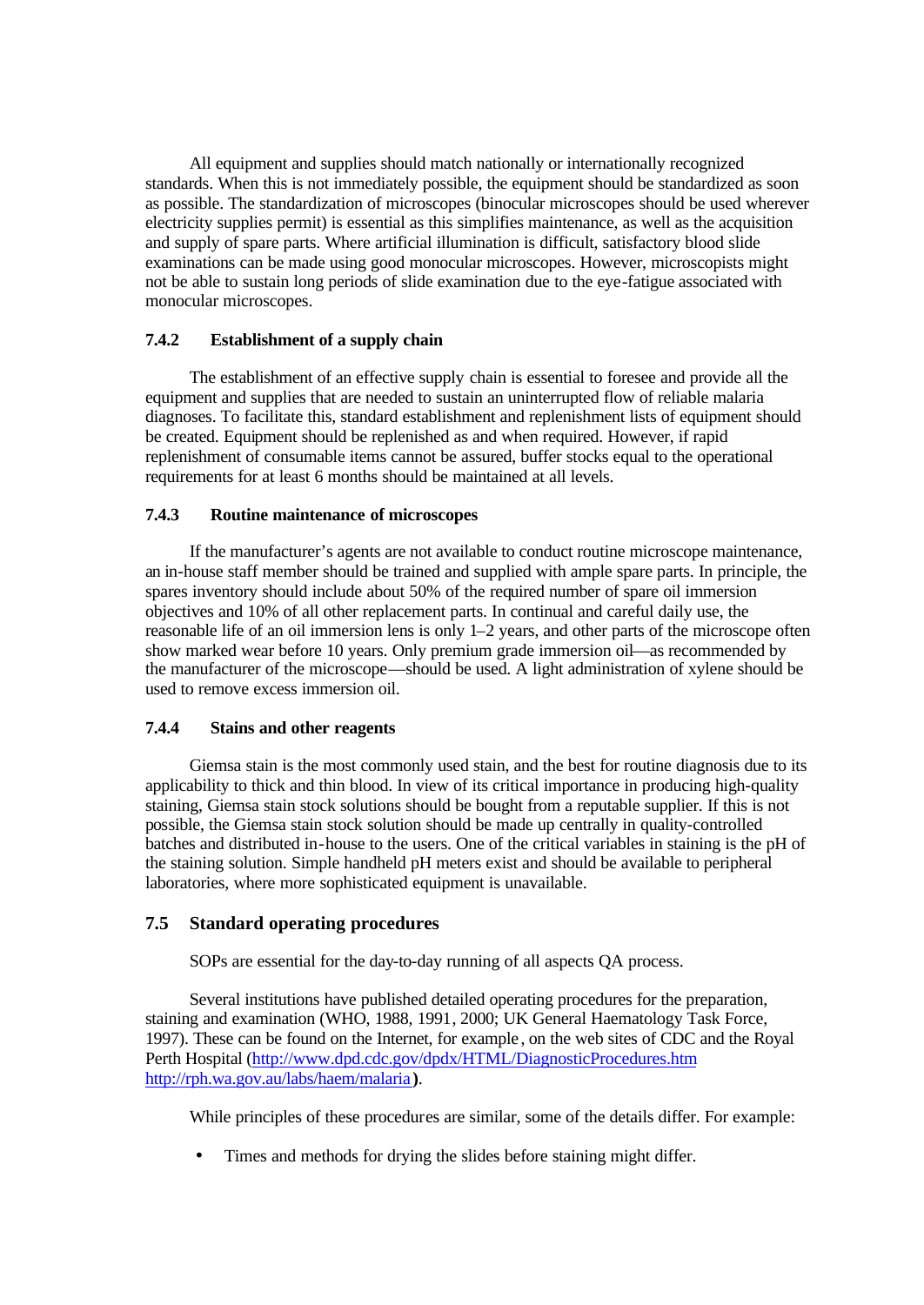- Giemsa stain is recommended by all sources. However, the British also recommend Field's Stain as an alternative for staining thick smears, as it is more rapid and can produce excellent results if the staining procedure is followed carefully (Gilles and Warrell, 1993). Jaswant Singh Battacharya (JSB) stain is widely used in India.
- The formulae and sometimes the process for making up the buffer solutions might differ, although the correct end points might be achieved. Buffer tablets are widely used in some programmes.
- The concentration of Giemsa stain and the staining times might vary.
- Some sources recommend washing stained slides in tap water, while others wash with the same buffer used for staining.
- The number of microscope fields that should be examined before a slide is designated as negative might vary.

These observations clearly illustrate the need for standardized and unambiguous procedures.

Standardized procedures for all aspects of QA of malaria microscopy do not exist, although the Pan-American Health Organization (PAHO) recommends that a national handbook of procedures be developed (PAHO, 2004).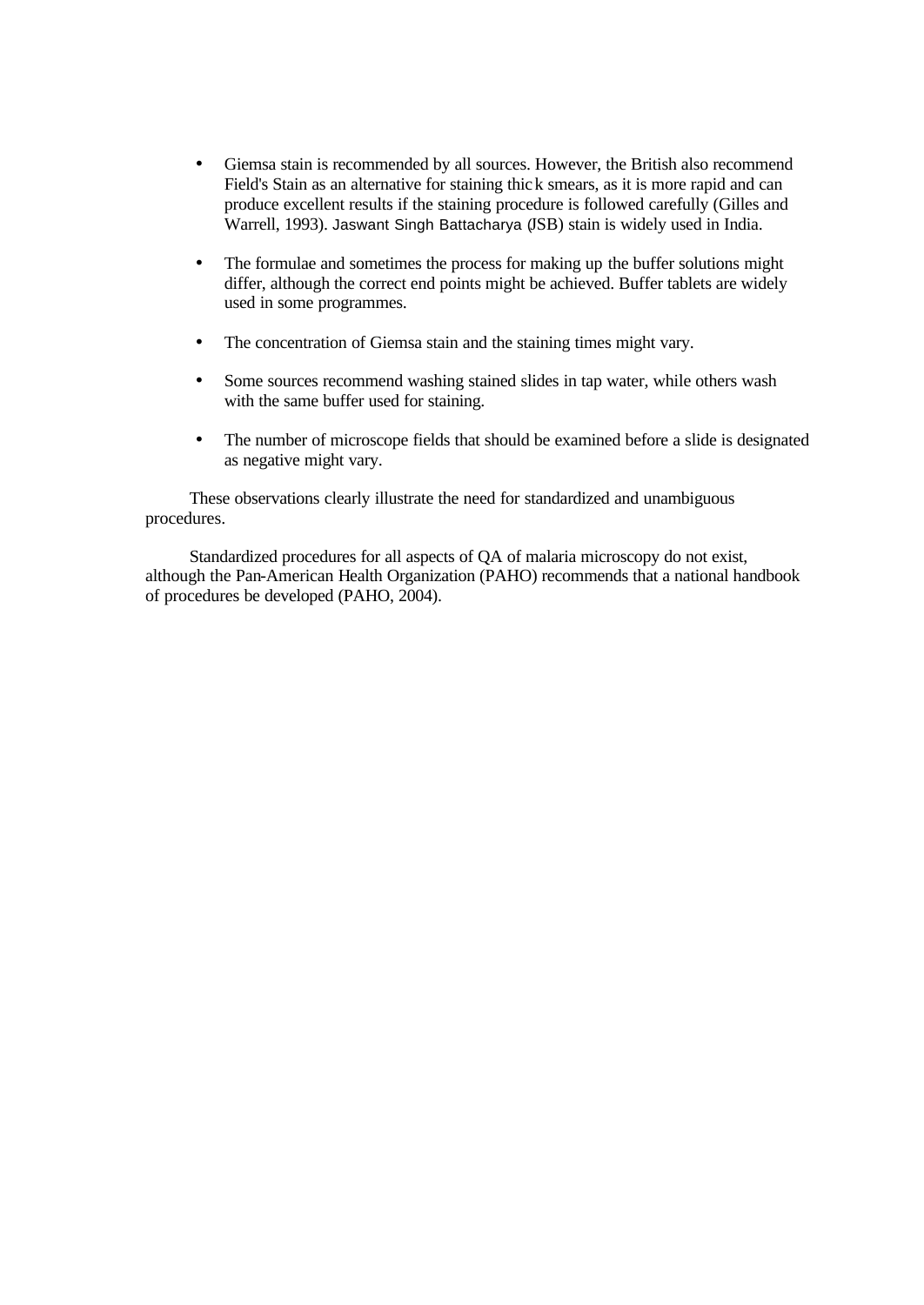# **8. SCALING UP QUALITY ASSURANCE**

# **8.1 The need**

Scaling up of malaria QA has become a priority with the increasing use of high-cost antimalarial drugs. Today, QA is linked specifically to the use of ACT, because ideally this combination therapy should be given only to patients in whom malaria has been validated by a laboratory diagnosis that confirms the presence of parasites.

In many countries, QA programmes will have to be rebuilt due to the reduction and, in many cases, the demise of quality microscopy. This rebuilding cannot be achieved without increased investments in financial and human resources. Some countries might be able to provide these resources nationally. However, many others where ACT is an integral part of their antimalarial drug polices will require external assistance from the international community.

### **8.2 How to proceed with scaling up**

Irrespective of the source of these new investments, national programmes will need to develop realistic proposals with credible budgets to convince decision-makers that the benefits to be gained by investing in rebuilding the infrastructures and human resources required to ensure quality malaria microscopy are worth the money.

The rebuilding effort must be based on a phased plan of action, covering at least 5 years and taking into consideration the Millennium Development Goals set for  $2015$ . The first step of such a plan should be a situational analysis, based on the use of a checklist and a costing tool with specific items related to QA, to determine the status of QA in the country.

Such a checklist might include:

- the objectives of the malaria control programme;
- organization of laboratory services for malaria (e.g., types of laboratories that perform malaria diagnosis, number of microscopists, etc.);
- the status and/or feasibility of integration with other disease programmes, which will depend on the specific objectives of the malaria control programme;
- the role and importance of the private sector in malaria diagnosis and treatment;
- the existence and capabilities of a national reference laboratory;
- capabilities of infrastructure and staff for training and assessing the competence and performance of the laboratory services;

l

<sup>9</sup> See http://www.un.org/millenniumgoals/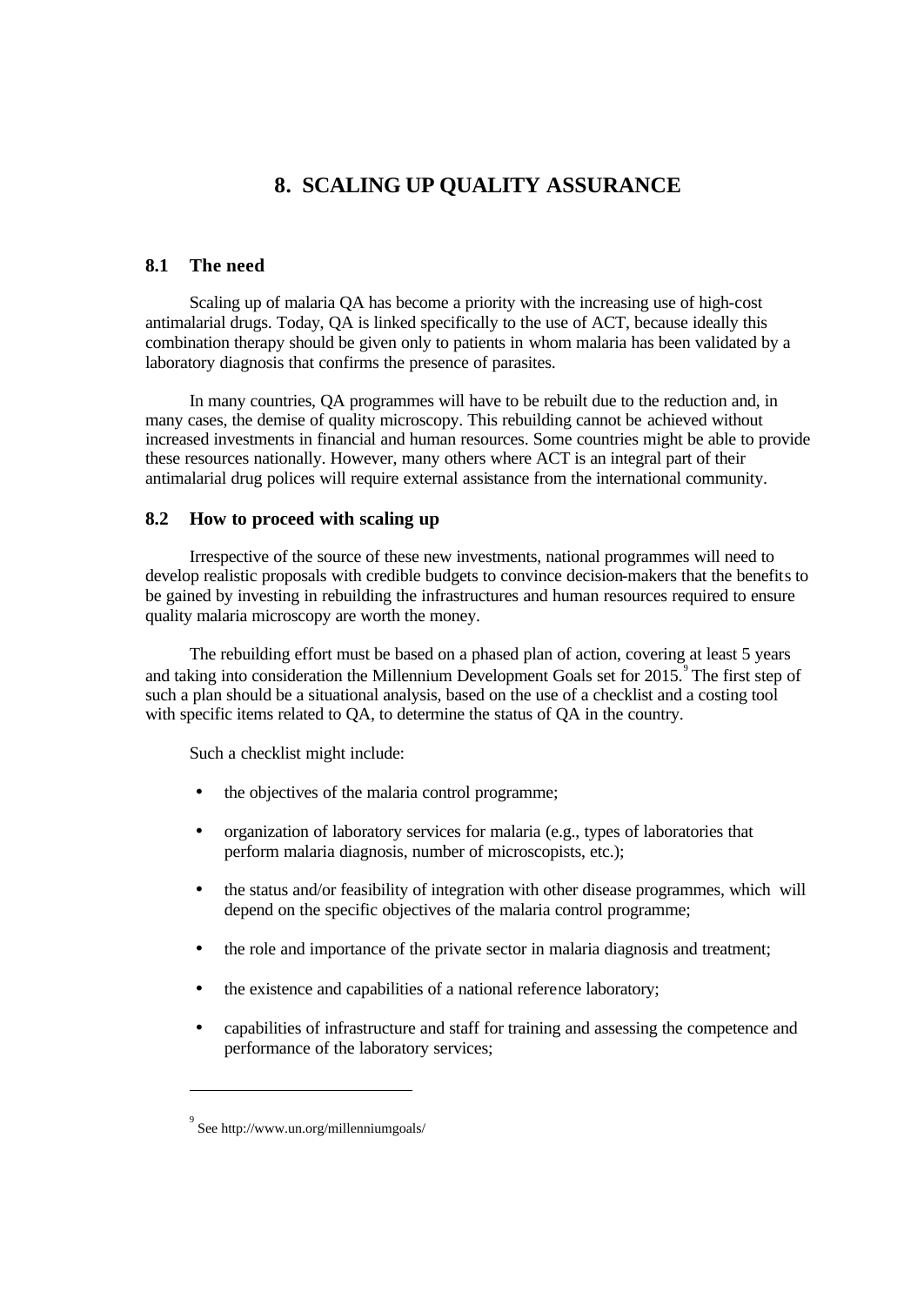- availability of reagents and equipment;
- capabilities of logistics systems to provide the necessary reagents and equipment regularly, and maintain the latter in working order;
- availability and use of guidelines and SOPs for all activities related to ensuring highquality malaria microscopy;
- reporting mechanisms;
- organization, status and performance of QA; and
- levels of financial support and their origins.

The importance of malaria QA should be linked to cost savings, as well as case management, showing that improved QA will save costs and lives, while reducing morbidity from other diseases. Such links are extremely important to partners and donors, not least the Global Fund for AIDS, Tuberculosis and Malaria.

# **8.3 Essential elements for a proposal for funding malaria QA**

Continuous interaction between national laboratory experts, clinicians and epidemiologists is essential to the planning, implementation and monitoring of all proposals for improving the QA of malaria microscopy. It should be developed based on a situational analysis as described above.

The essential elements of a proposal are the:

- context;
- objectives;
- constraints to meet these objectives;
- activities to address these constraints;
- timetable of activities;
- budget;
- indicators for measuring progress, outcomes and impact; and
- expected outcomes.

The following is an outline of a hypothetical proposal, which is provided as a guide to countries that wish to develop their own proposals. Some comments are common to all proposals, while others will vary depending on a country's specific situation and objectives.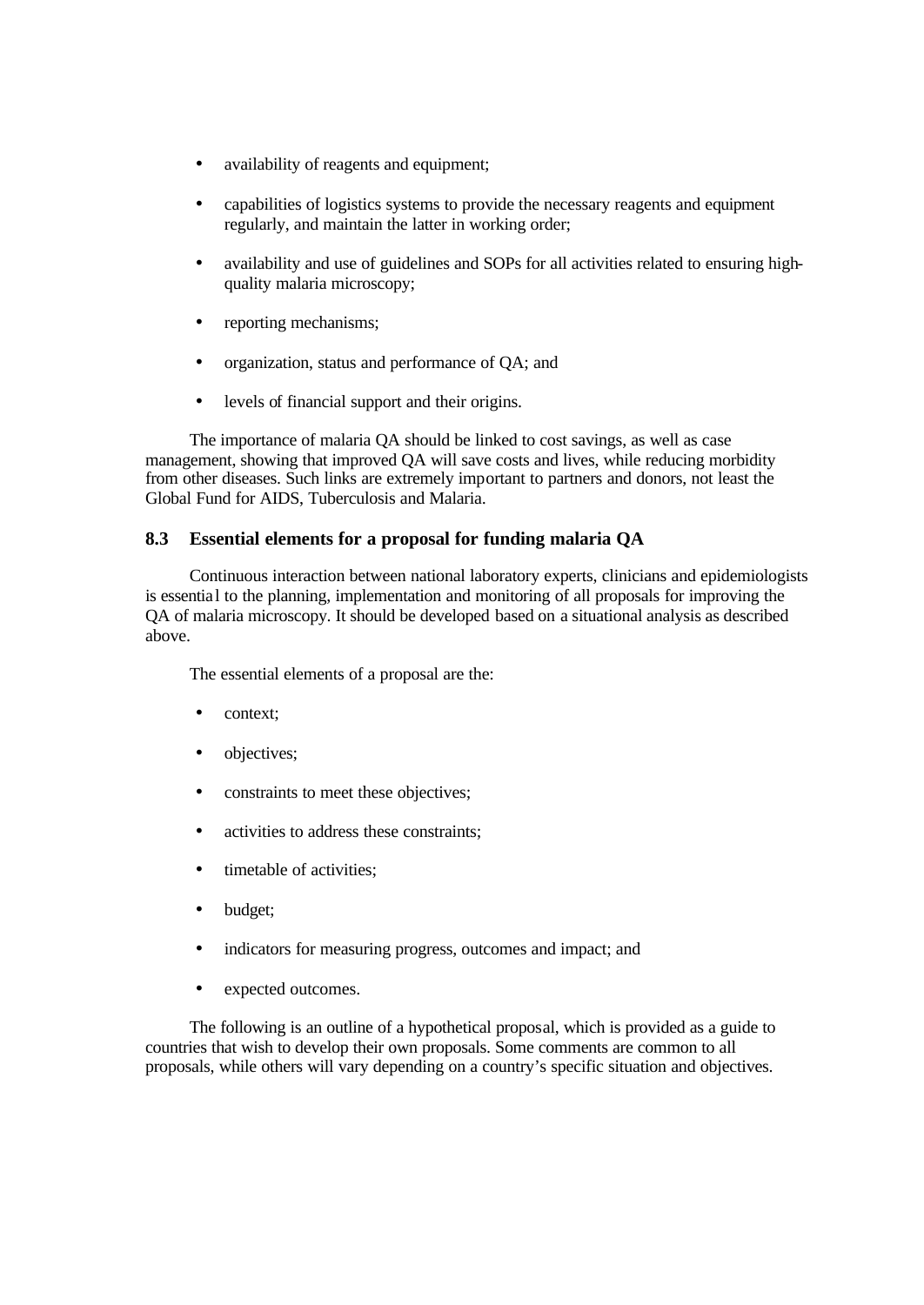# **8.3.1 The context**

Descriptions of the:

- national malaria control strategy;
- national antimalarial treatment policy as an essential part of the national drug policy;
- national strategy for malaria diagnosis, i.e., use of microscopy and/or RDTs;
- status of laboratory diagnosis and its QA;
- constraints to implementing quality light microscopy;
- expected contribution of improving QA of malaria microscopy to the goals of the malaria programme and its impact on the current malaria situation; and
- links with other interventions, control programmes and QA systems.

# **8.3.2 The objectives**

l

A clear and concise statement of the proposal's objective(s) is essential. Here is one possible example: "To establish a national QA scheme for malaria diagnosis that covers at least  $x\%$ <sup>10</sup> of public and private health care facilities after 5 years."

# **8.3.3 Requirements to meet these objectives**

The proposal should describe the constraints that will be addressed to reach the objectives. These might include the need for:

- strengthening/establishing a national reference centre;
- improving staff competence and performance at regional and peripheral levels;
- external technical assistance;
- developing locally appropriate training materials;
- creating or improving the system for cross-checking routine blood slides;
- improving the motivation of staff;
- improving the quality of reagents and equipment; and
- improving the quality of equipment maintenance.

 $10^{10}$  The percentage will vary depending on the local situation.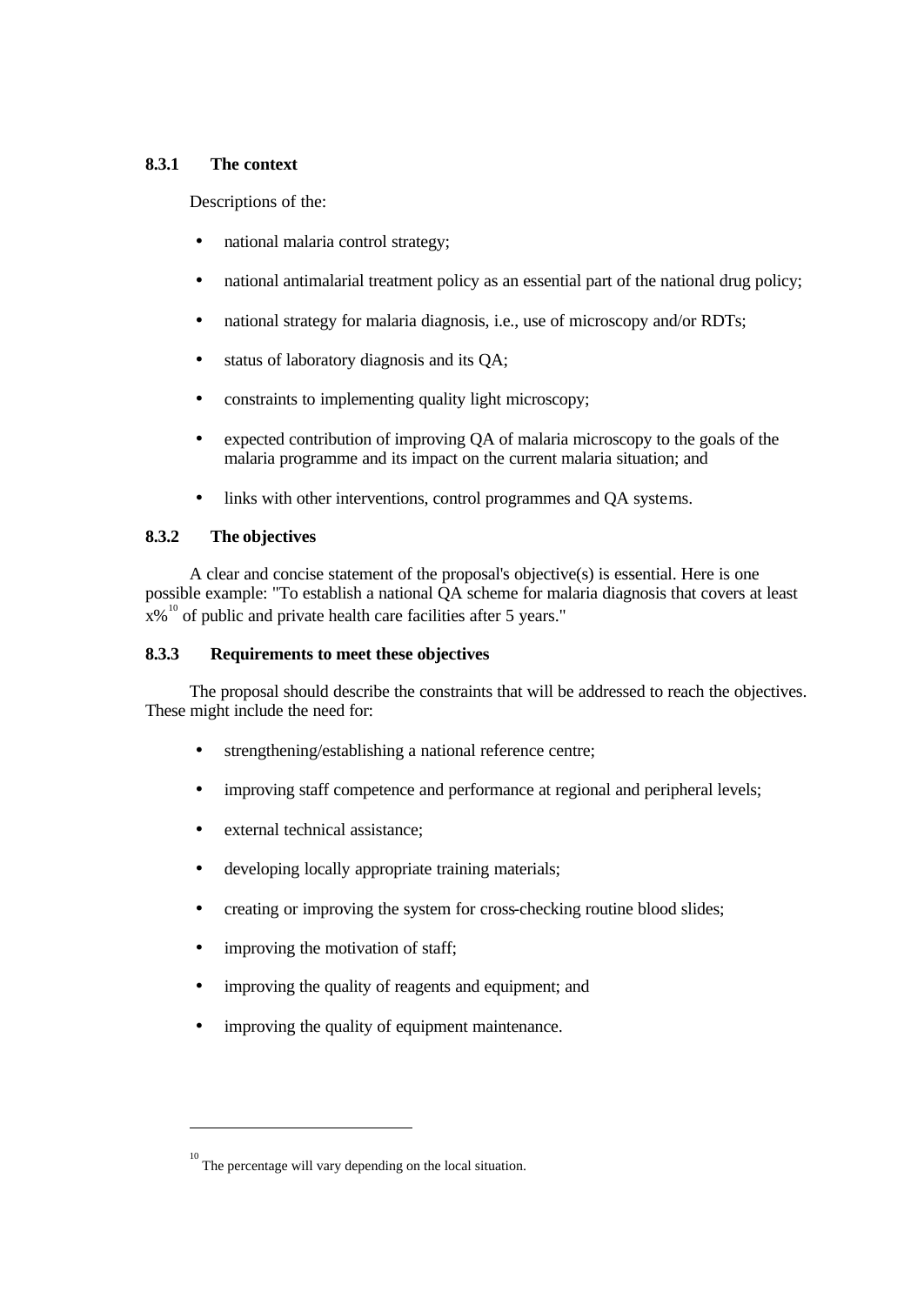## **8.3.4 Planned activities in support of the objectives**

Activities should be feasible and achievable within the time period of the proposal, and are likely to include many essential items in the following lists.

8.3.4.1 National reference centre's infrastructure requirements are likely to include:

- upgrading structural facilities to meet increased requirements and standards for quality assurance;
- developing national pre-service and in-service training programmes;
- developing national slide bank;
- translating, adapting and distributing WHO manuals and guidelines into local languages; and
- developing and distributing national SOPs.

### 8.3.4.2 Human resources

To increase the number, competence and performance of microscopists, the following details should be provided:

- the number of microscopists and supervisors to be trained each year;
- the methods and length of training; and
- how they will evaluated.

At the periphery, one multitask-oriented microscopist per 10,000 people should be assumed. This microscopist should read a maximum of 30 slides per day. Additional technicians might be required in areas with many malaria cases.

### 8.3.4.3 Technical assistance

External expert(s) will be recruited to assist in the:

- development of national SOPs;
- design and implementation of training courses; and
- evaluation of microscopists and their supervisors.

Details of the required skills and tasks to be carried out should be provided.

### 8.3.4.4 Improving staff motivation

A certification scheme for microscopists and supervisors will be developed. Details of how this scheme will work and be managed should be given.

8.3.4.5 Improving quality and maintenance of reagents and equipment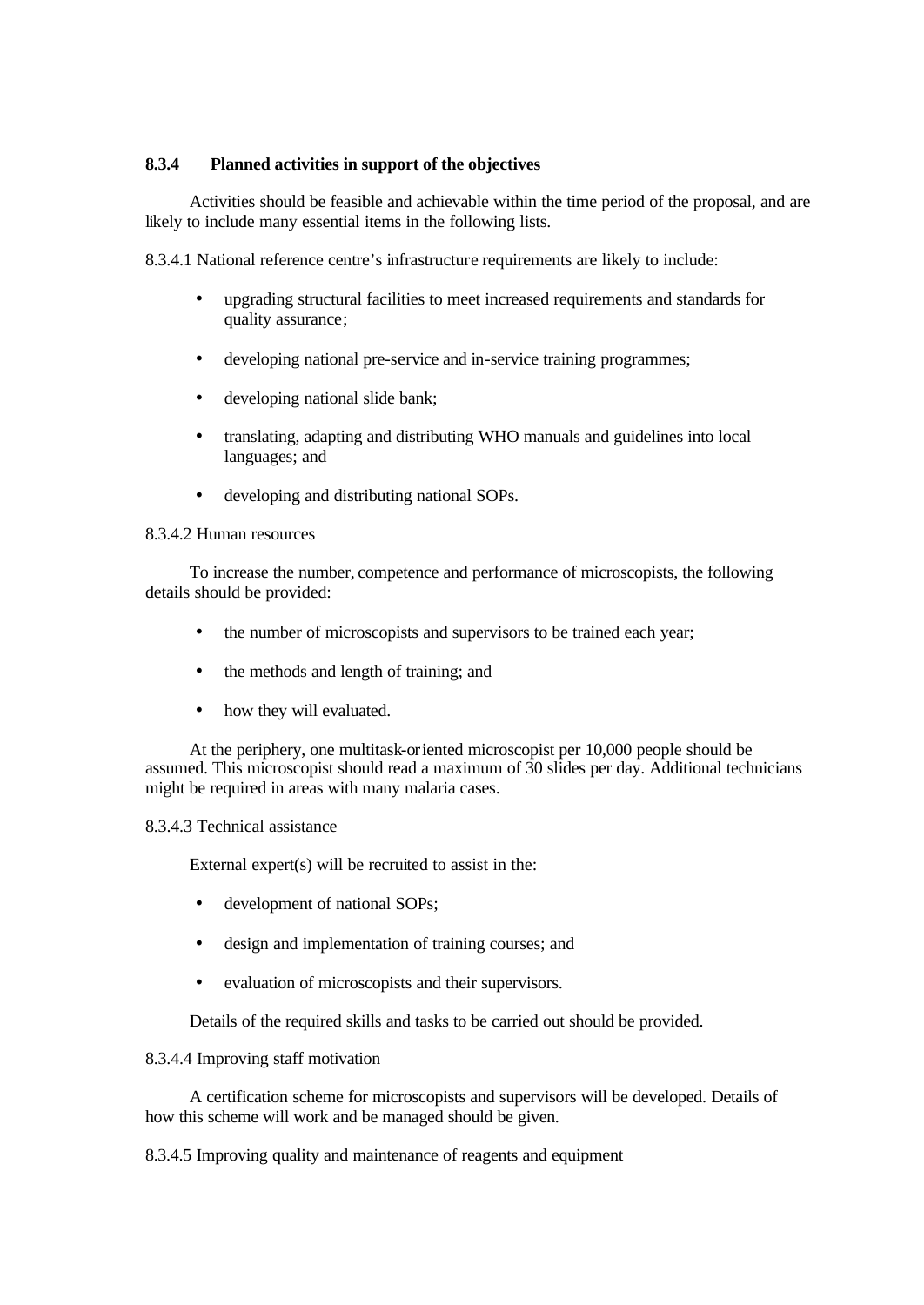# **To improve the quality and maintenance of reagents and equipment, the following steps should be taken:**

- A standard checklist of essential equipment and supplies will be developed.
- Logistics systems will be improved to provide the necessary reagents and equipment, and maintain the latter in working order.
- Training in microscope maintenance will be incorporated into basic training for microscopy.

Details on how these activities will be carried out should be provided.

#### 8.3.4.6 Timetable

A timetable should be provided, indicating when each activity will be initiated and completed during the period of the proposal.

#### **8.3.5 Budget**

Budgets should be realistic and commensurate with the activities to be carried out within the project period. For details of costing activities see Annex 4 and the WHO's Roll Back Malaria Department (RBM) costing tool (http://rbm.who.int/docs/costing tool.zip).

### **8.3.6 Indicators for monitoring progress**

Process, outcome and cost indicators should be developed that are linked to each activity/intervention. These should be measurable and achievable and targets set against the Millennium Development Goals for 2015.

8.3.6.1 **Process indicators** can be developed from baseline data obtained from the situational analysis. Key indicators include the:

- number of microscopists/supervisors needed versus actual;
- number of microscopists/supervisors trained or retrained, evaluated and certified as competent;
- number of adequately staffed and equipped health centres; and
- number of microscopists whose performance is judged satisfactory by cross-checking and supervisory visits.

### 8.3.6.2 **Outcome indicators** could include:

- improvement in microscopists' competency to achieve at least 80–90% microscopic accuracy;
- increase in performance levels, such as a reduced discrepancy rate between microscopist and supervisor following cross-checking;
- increase in the number of patients treated based on confirmed diagnosis versus clinical diagnosis alone (cost-benefit); and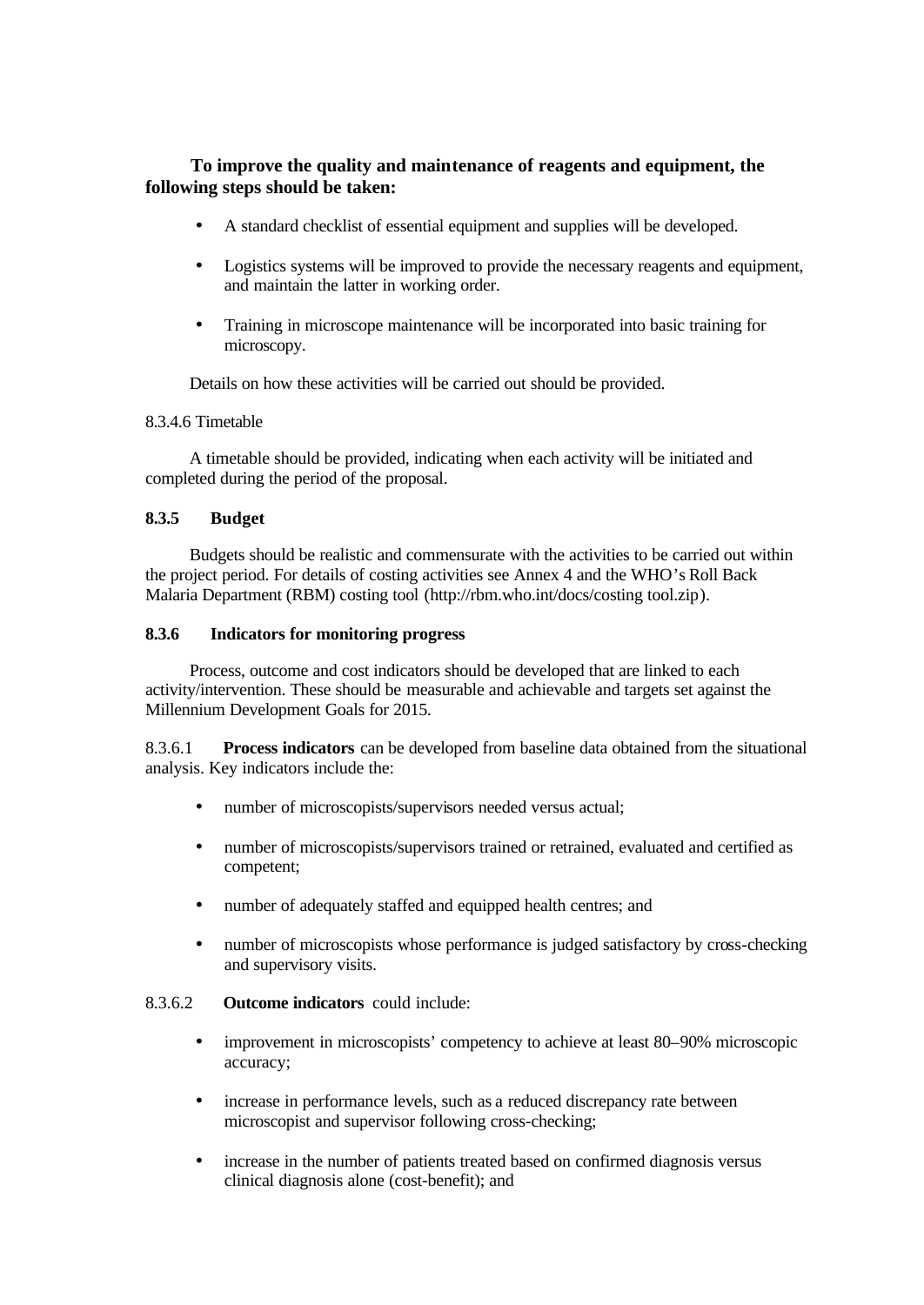• reduction in the use of ACT in relation to positive and negative patients (taking first year as baseline), as more patients are accurately treated, with a consequent impact on the use of drugs.

8.3.6.3 **Cost indicators** should be used to demonstrate value for money that donors have invested. For example, these might include:

- the cost per correct slide/diagnostic accuracy (unit cost) as a reflection of performance;
- the reduction in the cost of drugs used to treat malaria per patient, and cost of additional drugs due to clinical misdiagnosis; and
- a regular comparison of costs during the project with the costing made during the situational analysis.

# **8.4 Costing QA programmes**

## **8.4.1 What tools are required for costing QA programmes?**

Unfortunately, studies to determine the costs of implementing a malaria QA programme are limited. No studies have been conducted to determine cost-effectiveness and cost-benefits of such schemes. However, the costs of implementing a national QA programme clearly will vary greatly between countries due to a variety of factors, such as:

- specific goals of each country, i.e., malaria control or elimination;
- seriousness of the malaria situation;
- status and effectiveness of the present system; and
- each country's implementation capabilities.

While the capital cost of OA programmes will be high in countries were they do not exist, preliminary studies in Thailand suggest that the implementation costs will be low in others with existing infrastructure and trained staff (Indaratna and Plasai, 2005).

Simple costing tools for malaria need to be developed to confirm this observation and to enhance its political impact with decision-makers. These costing tools (e.g., a spreadsheet template) should be linked to all health care levels to identify a true picture of costs and to identify gaps in knowledge. Guidelines for their use will need to be developed. As this costing tool is used, documented case studies can be developed and publicized to increase the evidence base. Health economists should be involved to enhance the validity.

The WHO Lyon Office for National Epidemic Preparedness and Response Laboratory Strengthening Team is developing such a costing tool and guidelines for its use (Annex 4). The workshop recommended that WHO support these studies, so that the tool can be widely applicable to malaria QA programmes.

### **8.4.2 What are the expected cost implications of implementing effective malaria QA?**

Preliminary evidence from Thailand (Indaratna and Plasai, 2005) indicates that the marginal costs of a QA programme are 1%–5% of the overall national budget for malaria. This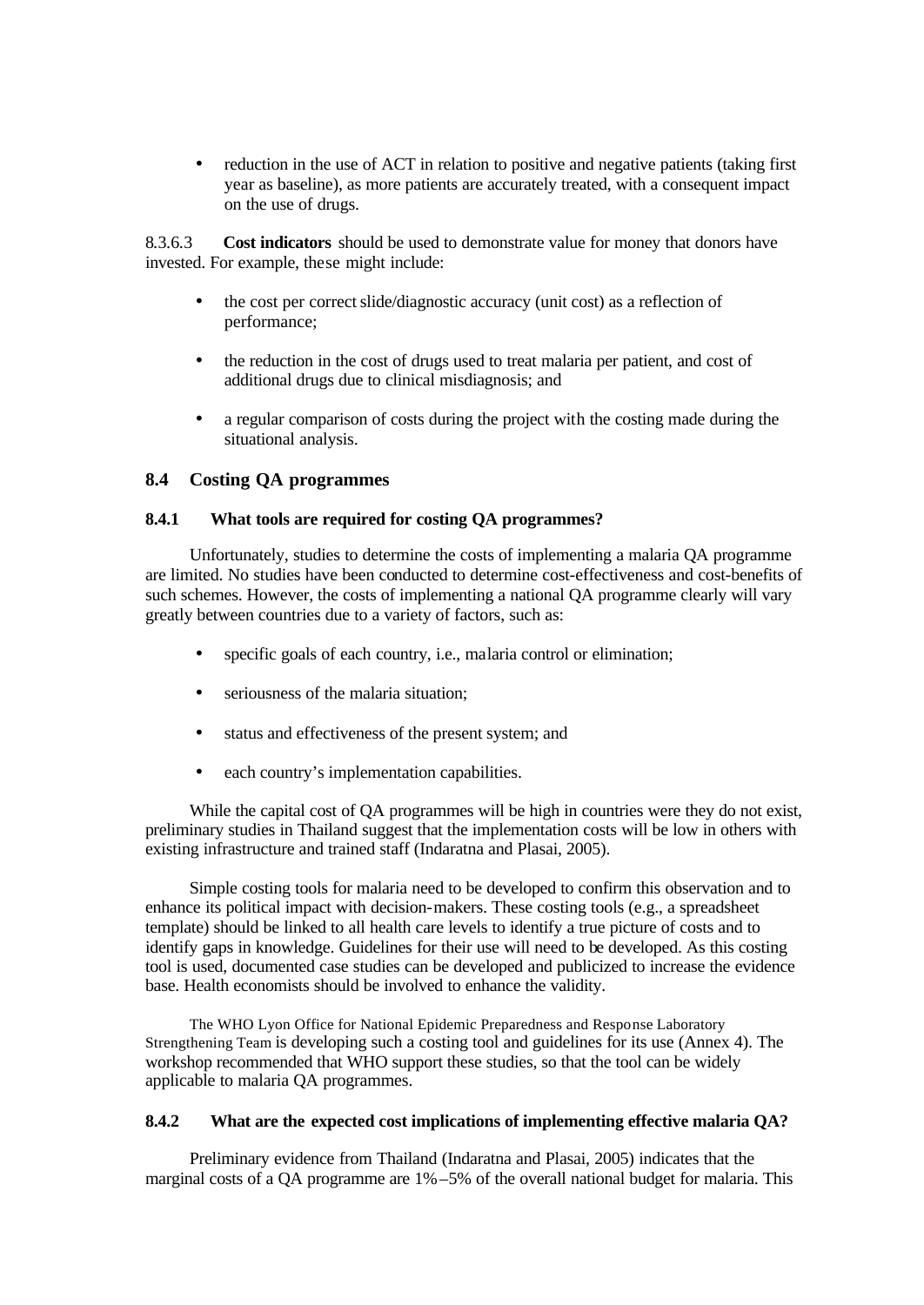cost seems small for the expected benefits. For countries that need to scale up their QA programmes, short-term costs will be higher. These countries will have to procure and refurbish equipment, and train or retrain microscopists and supervisors. However, this investment should be followed by a significant cost-benefit over the medium to long term as:

- fewer drugs will be used, because treatment will targeted at those in need;
- fewer drugs will be wasted;
- malaria morbidity and mortality will decrease;
- other diseases will be recognized better; and
- health service costs will decrease.

With a modest investment, the potential gains might be substantial.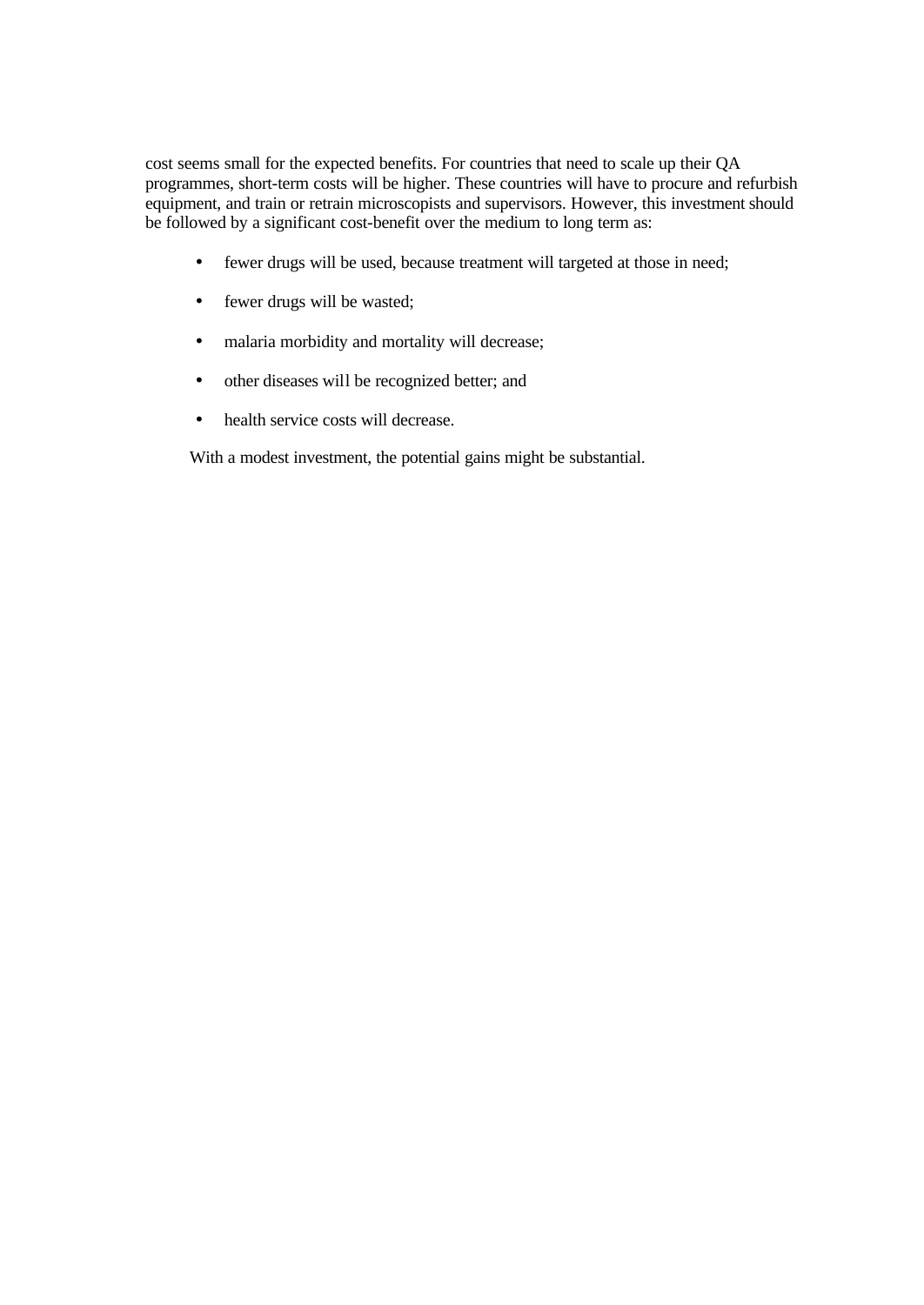# **9. INTEGRATION OF MALARIA QUALITY ASSURANCE WITH OTHER DISEASES**

For many years, WHO has recommended the integration of mala ria microscopy and its QA with that for other microscopically diagnosed communicable diseases (WHO, 1993, 2000). However, progress has been very limited. While integration potentially has many advantages, it also could encounter many constraints. Thus, the feasibility of integrating malaria QA with QA of other diseases will depend on many factors.

### **9.1 Potential added value of integration**

A single QA system could:

- simplify the administration, logistics of supply of reagents and equipment, reporting and evaluation of the performance of microscopy;
- be less resource-intensive as QA for malaria could "piggyback" on other QA schemes, using existing resources and infrastructures;
- improve other laboratory sectors, including the use of new tests and the supply chain for reagents and equipment, as well as the maintenance of microscopes and other equipment in working order;
- optimize the use of microscopes and other equipment in laboratories with low work loads;
- maintain general proficiency when the workload is low;
- generate more interest for the laboratory technicians, thereby increasing staff commitment;
- provide the same approach and grading for measuring the competence and performance of microscopists, making implementation of a career structure easie r;
- require only one budget;
- be easier to monitor and evaluate, making the system more transparent;
- increase attractiveness to donors; and
- save money through reduction of duplication.

### **9.2 Constraints**

Integration of laboratory services, therefore, is an attractive strategy, though one with immediate and practical implementation problems. The constraints include the following:

• Integration must be proven to be necessary and cost-effective, leading to health and financial benefits.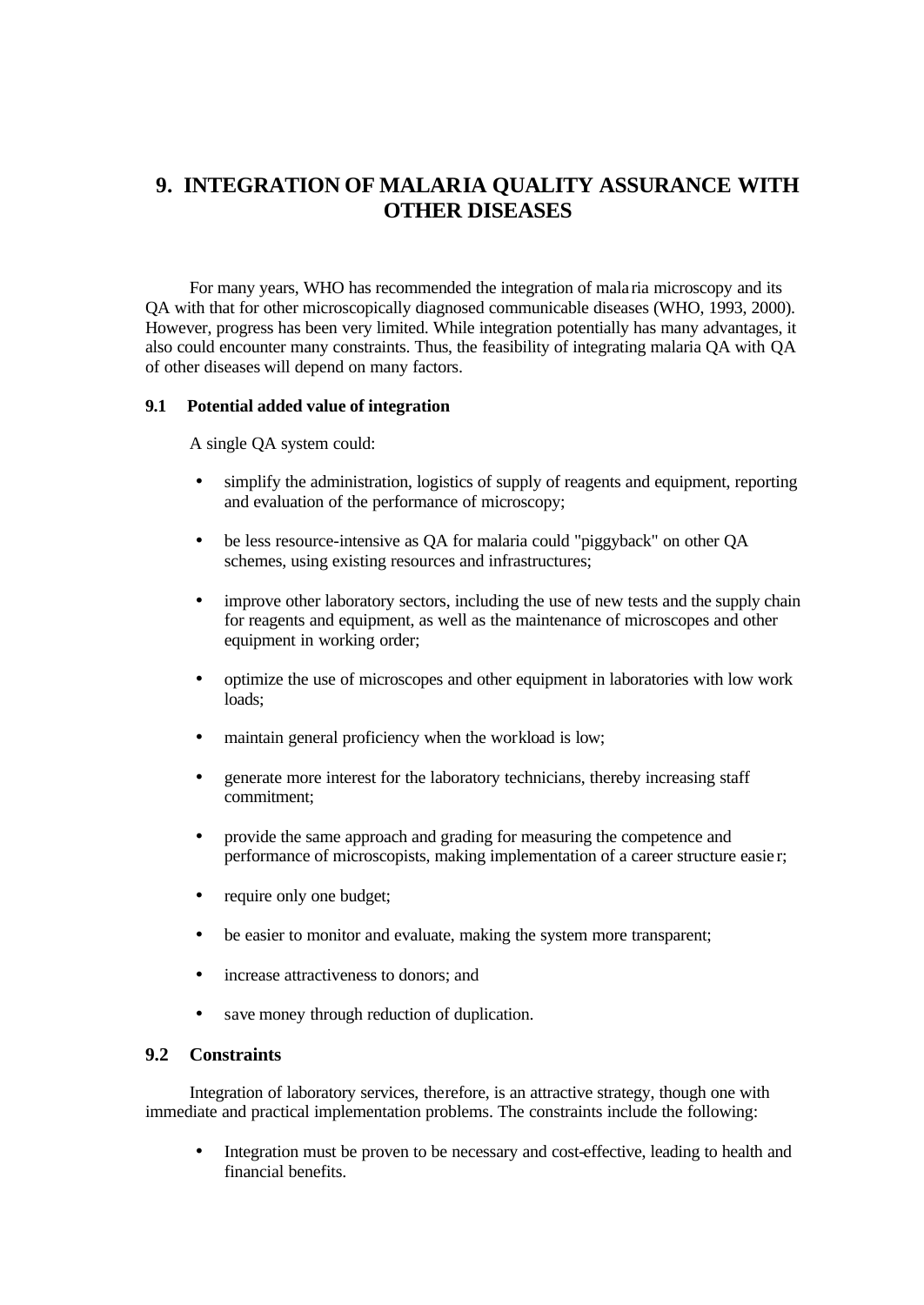- Implementation requires an integrated management system, including expert advisers in more than one disease, long-term support and commitment from all parties involved.
- Other QA schemes must be persuaded to integrate and work with malaria QA, and vice versa.
- Trained "polyvalent" QA staff who are capable of supervising and evaluating a multidisease QA programme are limited.
- Multidisease supervisors might have problems attaining and maintaining their skills for all diseases, becoming too generalist in their performance.
- Integration might not be feasible in countries with vertical disease-orientated programmes whose objectives are elimination of disease.
- Maintaining high standards across all disciplines and at all levels could be harder than in a system oriented toward a single disease.
- Confusion could be created over the standards required for different disciplines, especially between malaria and tuberculosis.

# **9.3 Determining the feasibility of integration**

The capacity of a country to overcome these constraints will depend on the current objectives of the national disease programmes, the infrastructure, the activities being carried out and the levels of funding of the respective programmes. The feasibility of integration should be determined as part of a thorough situational analysis for scaling up QA (Section 8.2). The following is a guide to the major issues that should be considered in this analysis.

### **9.3.1 Country-specific objectives and programme organizational factors**

9.3.1.1 Are the objectives of the national malaria programme control or elimination of malaria disease?

If the objectives are to control malaria, and if disease surveillance is integrated, integration of QA laboratory services should be considered seriously. However, if the objective is the elimination of disease by a vertical disease-specific programme, integration will be difficult and might not be recommended. Since the goals to be achieved are "absolute," this situation might not be conducive to sharing resources between programmes.

9.3.1.2 Does a laboratory coordination office/group exist at the national level?

If such a coordination office does exist, this implies use of common procedures for laboratories, such as common operating procedures, common methods of supervision and common training of staff. Further, this implies that a common QA programme is ongoing or planned. In this case, malaria will need to fit into this existing system by integrating all of its activities.

If a laboratory coordination office does not exist, specific malaria programmes could be the initial basis for coordination between communicable disease control programmes, taking into consideration that coordination does not always mean integration.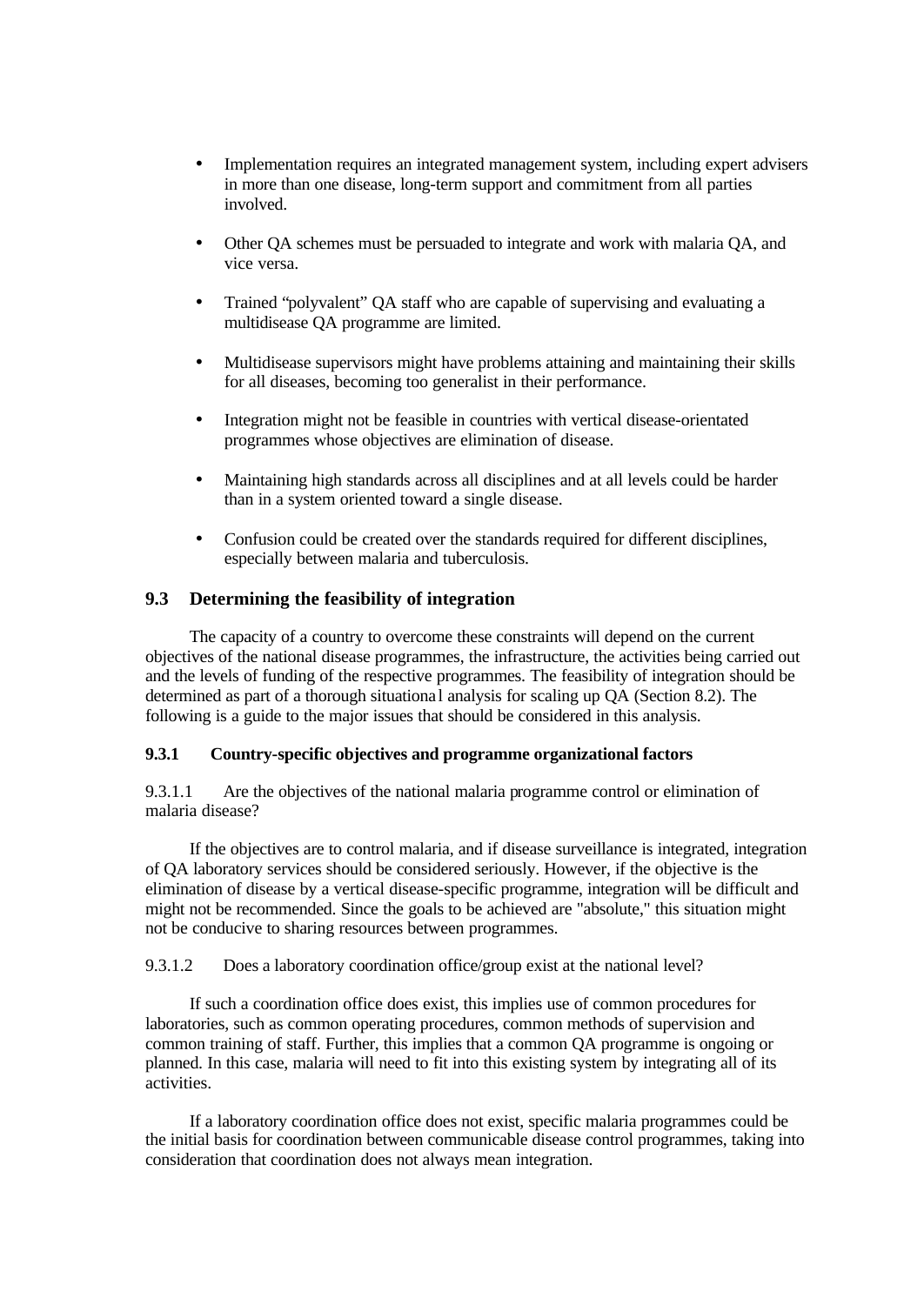9.3.1.3 Does the political will exist to integrate laboratory services?

Integration should be promoted if the political will to do so is deemed to exist. If not, the benefits and constraints will have to be balanced to develop a feasible strategy for integration.

#### **9.3.2 Factors related to programme activities**

9.3.2.1 Are the targeted diagnostic laboratories multidisciplinary or disease-specific?

In multidisciplinary laboratories (which are the most common at the periphery), the same technician will diagnose tuberculosis, malaria, gastrointestinal parasites and other diseases. A common QA programme is advantageous as it targets the same individual, who could be trained in a common multidisciplinary training programme.

In malaria-specific laboratories, integration is not essential. However, if QA of malaria laboratories is established, it could form the basis of laboratory coordination (9.2.1).

9.3.2.2 Does a laboratory QA programme exist?

If a laboratory QA programme is in place, integration of malaria will be easier and should be promoted. However, if such a programme does not exist, malaria could take the lead in establishing such a QA programme (and might be joined later by other programmes/diseases).

9.3.2.3 Are personnel training programmes and an accreditation process ongoing in the country?

If such schemes are in place, integration of malaria is recommended. Evaluation of competency and performance is the essential part of training and accreditation of all QA schemes.

If training programmes and accreditation schemes do not exist, mala ria can take the lead in establishing these as components of a multidisease QA programme. Other disease programmes might join later.

9.3.2.4 How are the operating procedures and/or QA manual organized in the country?

If multidisease SOPs or a national QA manual already exist, those for malaria should be integrated within them.

If disease-specific procedures and a malaria QA manual already exist, integration will be much harder.

9.3.2.5 Are multiskilled staff available who are trained, or could be trained, as supervisors of peripheral laboratory technicians as part of an integrated programme?

If multiskilled staff are available, supervision and follow-up will not be a problem. If not, supervision might become quite problematic.

### **9.3.3 Partnership and funding factors**

9.3.3.1 What funds are available for QA in the country?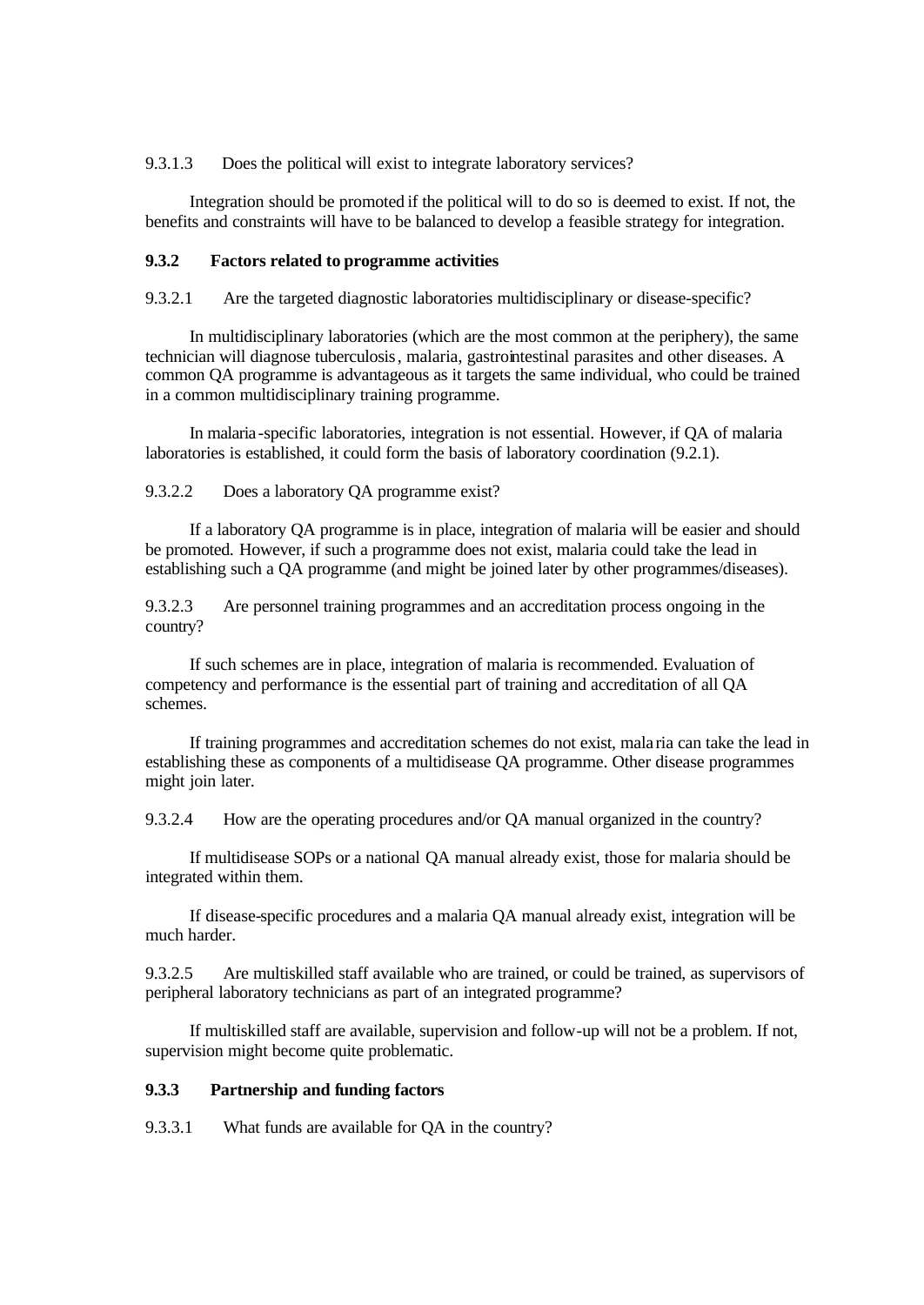If substantial funding is available for QA, financing QA of disease-specific programmes is possible. If funds are limited, however, integration will allow economies of scale and joint activities.

9.3.3.2 What are the wishes of the partners/funding agencies?

If the partners and/or funding agencies have a strictly disease-specific focus, integration will be difficult to implement. However, if they are nonspecific or multidisease-based, integration is recommended.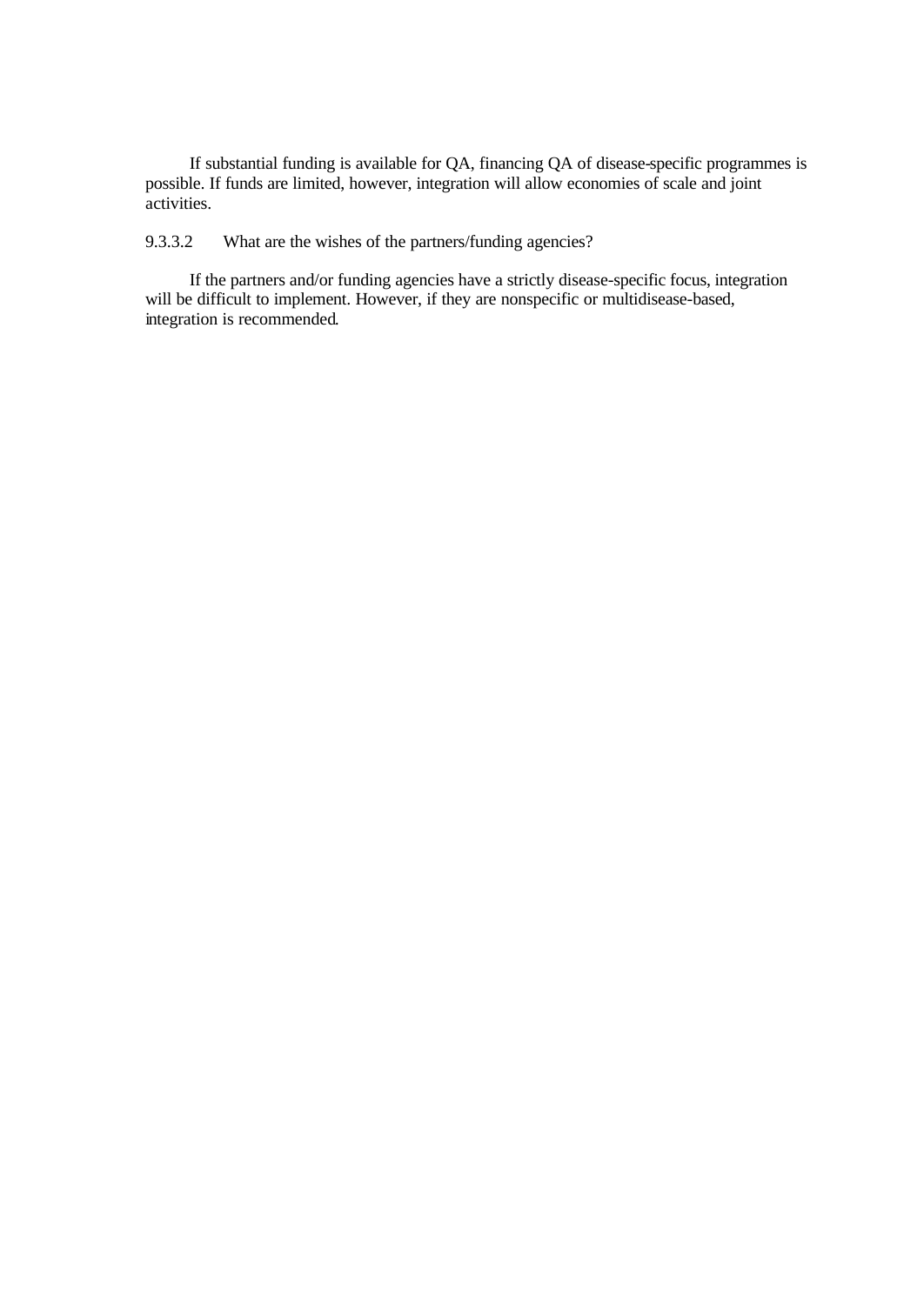# **10. IMPROVING COMMITMENT - TOWARDS A CULTURE OF QUALITY**

A culture of quality cannot be achieved without a commitment from all those involved in the QA process of malaria microscopy. This ranges from senior administrators and decisionmakers in international and nongovernmental organizations (NGO) to national control programmes to the microscopists and clinicians working at the periphery of health services. WHO needs to take a leadership role by recommending QA to policy-makers as part of a global strategy. The culture of quality should start from the top.

Decision-makers need to be given options. However, a small percentage of the malaria control budget (1%–5% of the overall national budget for malaria) appears likely to generate large benefits through improved use of expensive drugs. Evidence-based cost analyses need to be carried out to confirm this observation, and to demonstrate that implementing effective QA schemes for malaria microscopy can yield substantia l and real cost savings and health benefits in the medium term.

In addition to highlighting the benefits of a QA programme, managers need demonstrate to decision-makers their capacity for delivering a cost-effective programme by developing realistic budgets commensurate with the activities to be carried out within a feasible time frame. These are the seeds from which a culture of quality can grow.

QA activities must be part of the whole programme (these are well-known mantras of management). Commitment to QA includes explicit elements, such as:

- training and career development;
- recognition and encouragement;
- feedback and better communication for good performance;
- wise use of corrective actions:
- sense of ownership and responsibility;
- teamwork between the laboratory and clinicians, stressing the importance of the lab in case management; and
- certification and benchmarking.

A culture of quality has been achieved when total quality management is in place, and staff at all levels put into practice what they write and write what they actually practice.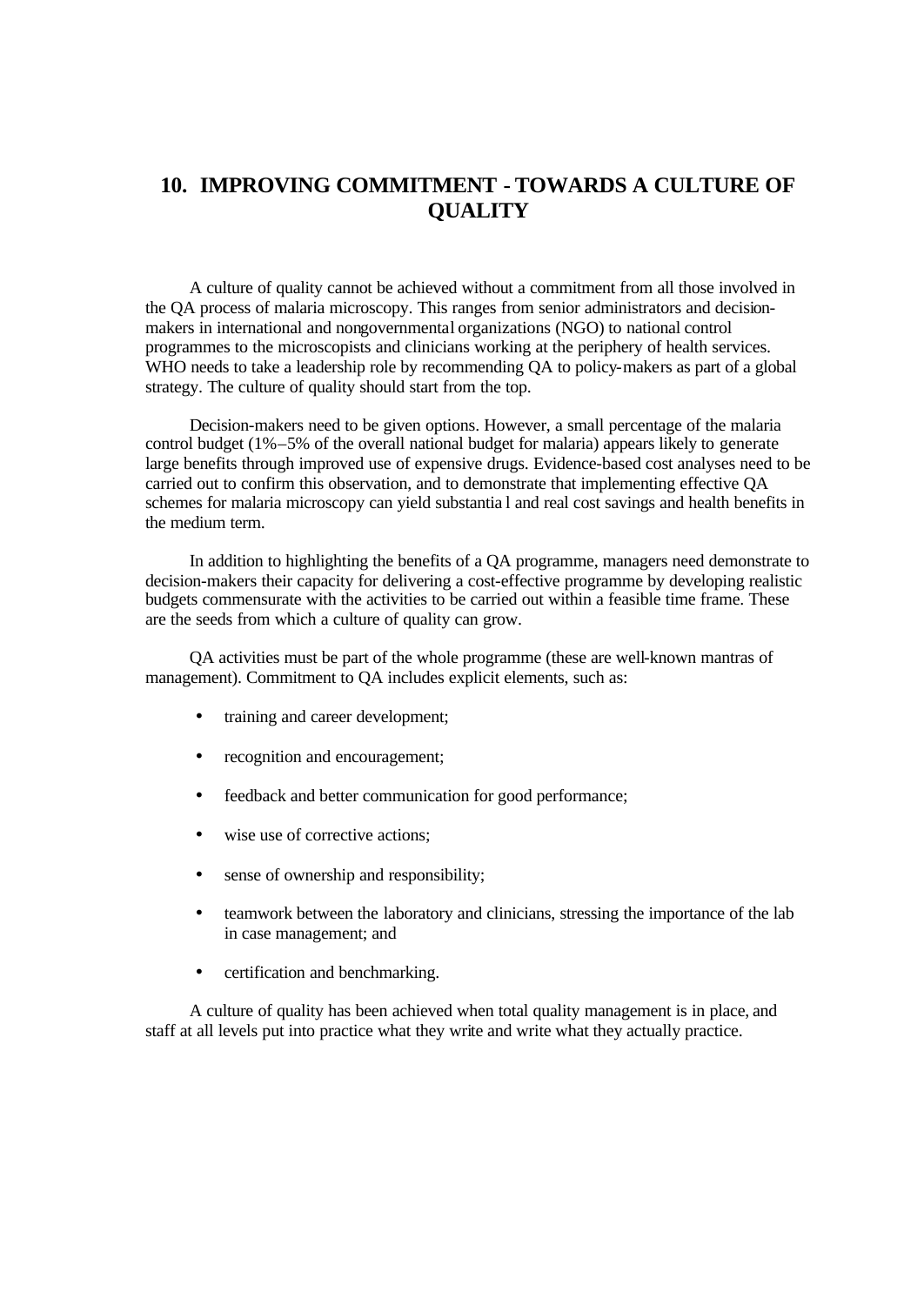# **11. SUMMARY OF RECOMMENDATIONS TO WHO**

Malaria-endemic countries vary widely in resources, in strength and organization of health systems, and in the epidemiology of malarial disease. The appropriateness of alternative strategies for maintaining microscopy quality, therefore, will vary between countries, and between other organizations involved in the management of malaria. WHO can play a role in setting international standards, and providing advice and support for national malaria control services in setting and maintaining standards appropriate for each country. Clearly, WHO needs to increase its activity in this area. In particular:

- WHO should develop a comprehensive strategy for malaria diagnosis in different epidemiological situations. This should include the role of clinical diagnosis, of parasite confirmation by microscopy and RDTs, and of QA.
- WHO needs to take a leadership role by recommending QA to policy-makers and stakeholders as part of a global strategy, showing that it offers the potential for major health and financial benefits to health services and patients.

To confirm the potential benefits, evidence-based cost analyses need to be carried out to document the impact of QA of light microscopy on malaria diagnosis and on the use of combination therapy.

- WHO should develop a comprehensive set of guidelines for all aspects of the QA of malaria microscopy, taking into consideration initiatives that are being taken in other Regions. This should include:
- developing and endorsing a checklist to be used for all consultation visits to individual malaria microscopists and malaria microscopy centres;
- recommending that all malaria slides be kept for at least 1 month after examination to allow slides to be reviewed during consultation visits to testing sites, and to allow for slides to be examined retrospectively if problem solving is needed;
- developing guidelines on problem solving if the performance of a microscopist is unsatisfactory;
- developing and endorsing guidelines on the equipment and reagents needed to perform malaria microscopy, including minimum quality standards, specific recommendations for the selection of microscopes, and guidelines for assessing a microscope in the field to ensure that it is operating correctly;
- reaching a consensus on:
	- sample sizes and methods of analysis for QC cross-checking of routinely taken slides, with a view to recommending specific QC protocol (or protocols) for malaria slide microscopy; and
	- parasite density reporting (quantitation) systems, with a view to recommending a standard method for country programmes; and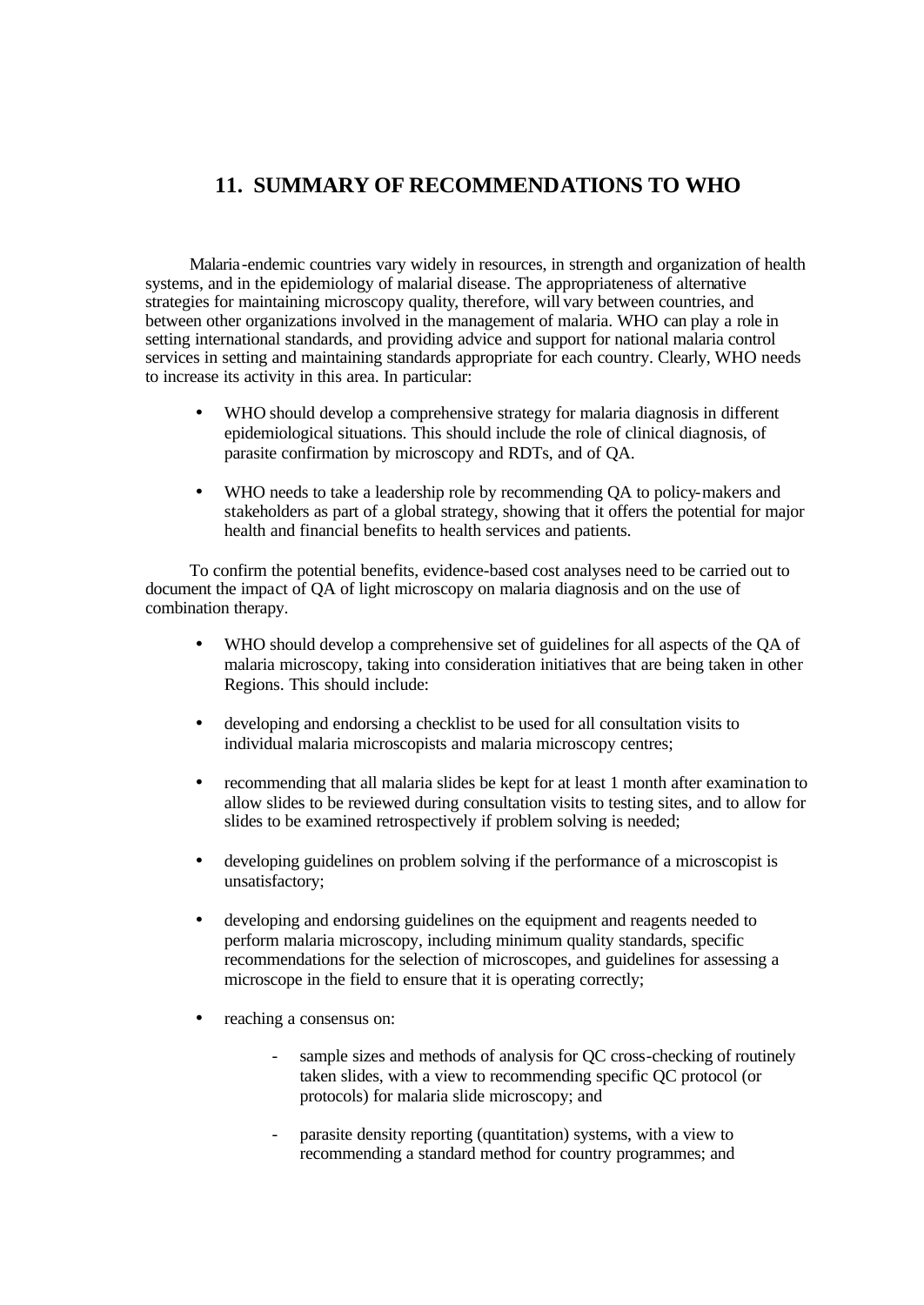- updating the WHO training manuals *Basic Malaria Microscopy: Part 1 Learner's Guide* and *Part 2 Trainer's Guide* and bench aids in line with the recommendations of this workshop. Once revised, these materials should be made available on the Internet.

WHO should develop and endorse a personal certification system for malaria microscopists, using the current systems in the Philippines and Solomon Islands as a model.

Electronic slide banks, with their potential for virtual microscopy, are a very useful adjunct to training programmes. WHO should prioritize the further development of electronic slide banks. When development of these new aids is completed, they should be made available to all interested parties through WHO.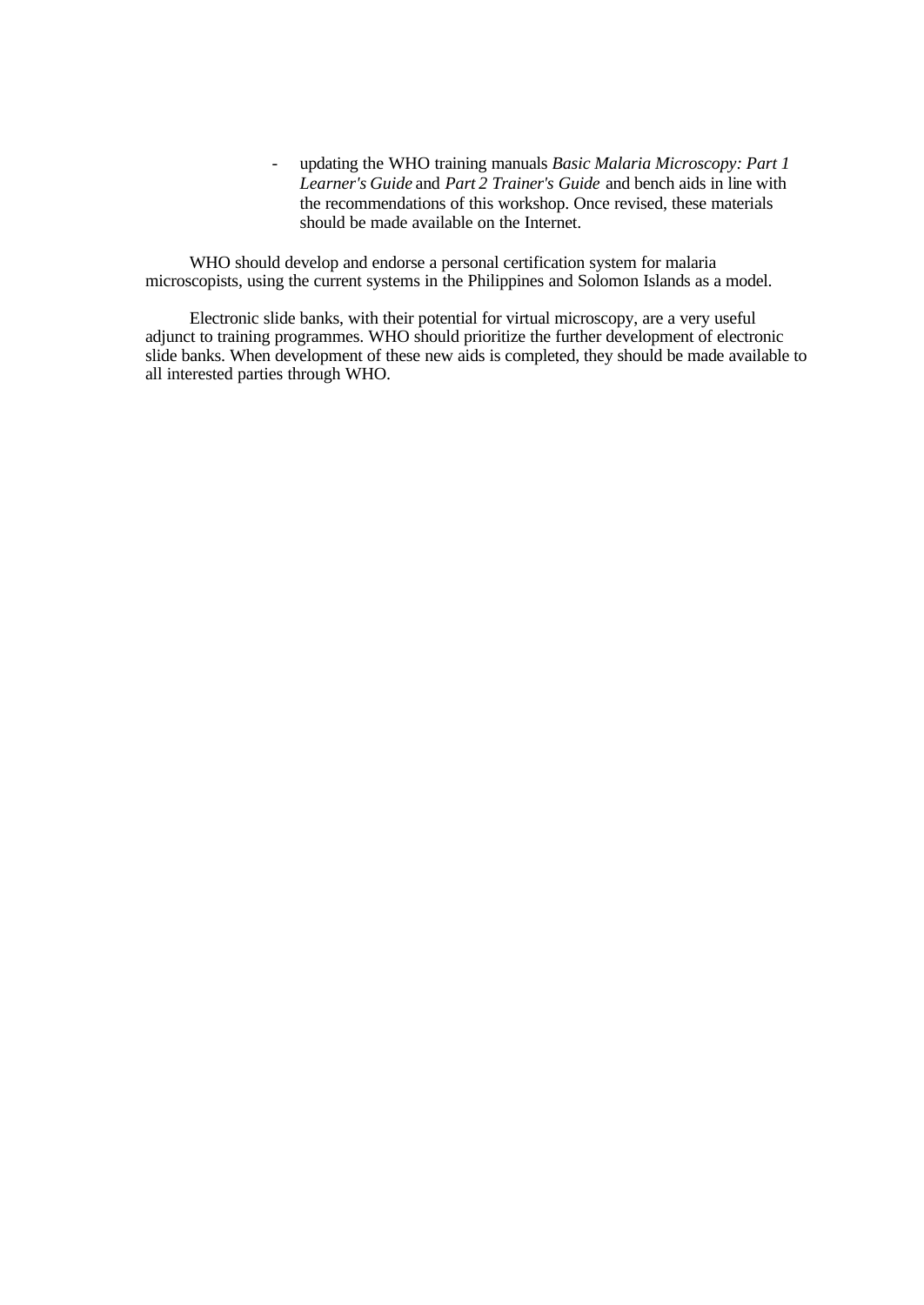# **ANNEX 1: SEAR/WPR JOINT PROJECT FOR A NETWORK TO SUPPORT QUALITY ASSURANCE OF MALARIA MICROSCOPY**

#### 1. Background

The organization and capacity of countries in the World Health Organization's (WHO) Western Pacific Region (WPR) and South-East Asia Region (SEAR) to carry out quality assurance (QA) of malaria microscopy varies widely. Implementation and sustainability have become more difficult with the decentralization of health services and reduction in funding in many countries over the past decades. Support from the Global Fund for Aids, Tuberculosis and Malaria (GFATM) in several countries had expanded diagnostic services, enabling these countries to establish pilot QA programmes or modify existing ones.

WPRO collaborated with the WHO Country Office for the Philippines, the University of the Philippines, the College of Public Health and the Research Institute for Tropical Medicine to develop a training/retraining course with participant assessment for national-level microscopists in 2002–2004. This was initially in response to the need to ensure high microscopy standards for research and testing of malaria rapid diagnostic tests. Later, this aimed to assist in the training of trainers for the QA of malaria microscopy. The success of this programme, as well as discussions with a number of countries and institutions of the two Regions, highlighted the potential for a collaborative network to provide independent assessors and trainers, well-characterized blood slides of malaria parasites, and other materials to increase the skills of microscopists and their trainers.

This workshop in Kuala Lumpur, Malaysia provided a forum for countries to discuss their preferences for the function and structure of such a network, and ways to begin implementing its programmes. The agenda did not cover decisions on formal participation in a support network, which national control services will make at an appropriate time.

Representatives from national malaria control services of the Cambodia, India, Indonesia, Malaysia, Myanmar, People's Republic of China, Philippines and Solomon Islands, together with WHO, ACTMalaria and other workshop participants, discussed the proposed network and its functions.

2. Role and function of the network

Workshop participants reached a clear consensus that such a network could provide benefits to most countries concerned (Malaysia was uncertain). These benefits, however, will vary depending on each country's needs and capacities.

Two roles for the network were identified clearly. These were to support:

- external assessment and skills training of top national microscopists; and
- management training for the planning and implementation of national microscopy QA schemes.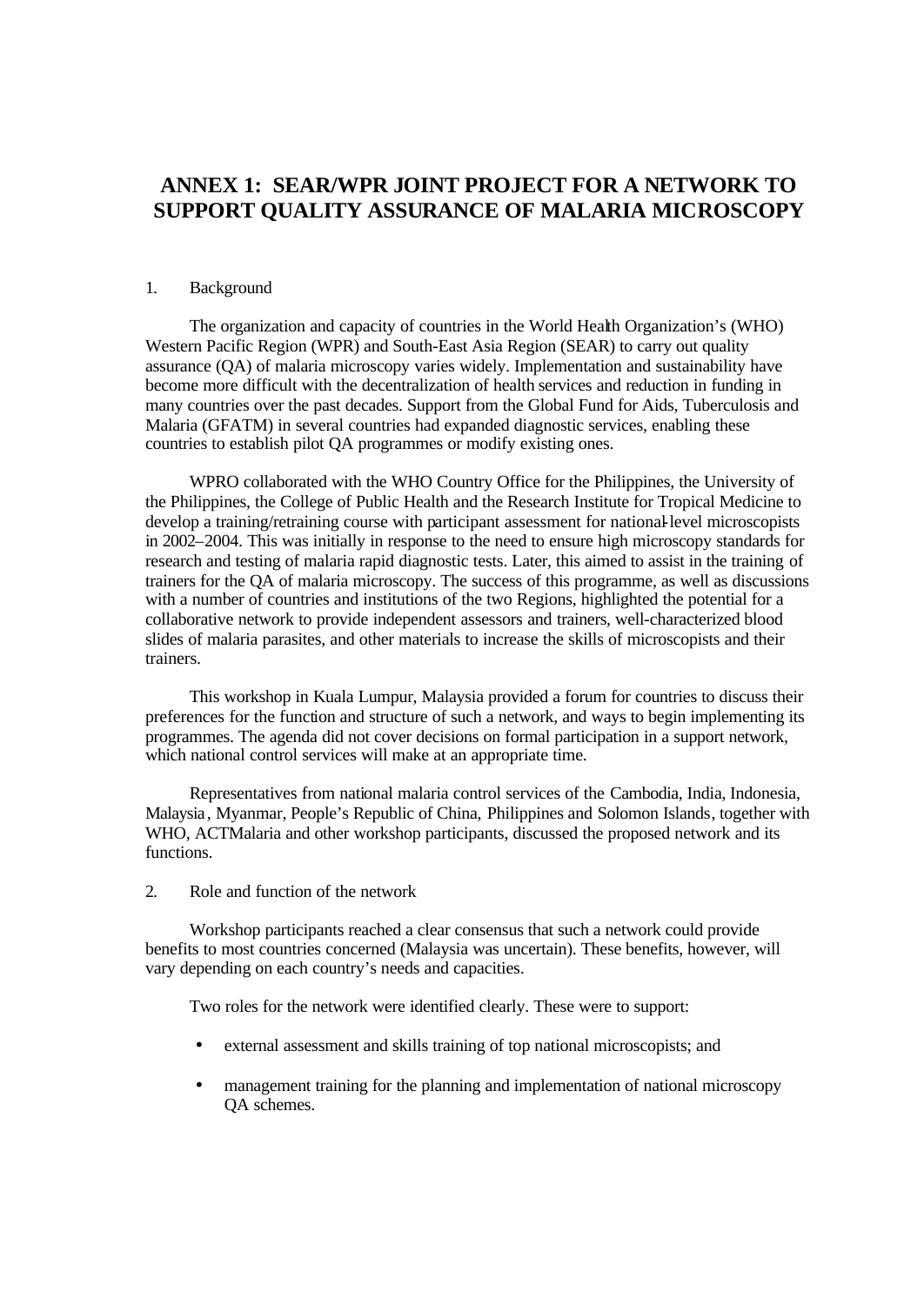Most countries' participants identified the need for both components. Some with greater national capacity for peer review and cross-checking of expert microscopists might not require external assistance for assessment and skills training.

The workshop recommended that the network begin on a small scale with limited activities, and build according to need, experience and available funding in the participating countries.

A number of possible activities under the two broad roles were identified:

- formation of a cadre of independent trainers/assessors;
- development of an interregional slide bank for training and evaluations:
	- A biregional slide bank would be relatively expensive to establish. Therefore, its use should be restricted to external evaluations and training for top microscopists.
	- An interregional slide bank also could be a source of slides of less common species for national slide banks.
	- The slide bank of the Malaria Research and Reference Reagent Resource Centre (MR4) of the United States National Institutes of Health is available at no cost, except for temporary borrowing. Its size is limited and availability might be a problem.
- technical support for establishment of national slide banks:
	- Some countries already maintain national banks to support internal OA and training. Standard operating procedures (SOPs) might be needed to guide the preparation and maintenance of such banks, and external support to establish new national banks.
	- The workshop noted that SOPs for the production of the MR4 slide bank, developed by Hydas Inc. and the US Naval Medical Research Unit No. 2 (NAMRU-2), are freely available on the MR4 web site. These might need some modification for local needs.
- development of self-assessment tools/slides for microscopists, including CD-ROM and web-based slides for microscopists (computer access and the suitability of computer-based materials require further exploration);
- development of a slide validation service to include:
	- a database of expert microscopists for referral;
	- assistance to internal peer review-based QA, where results are unclear;
	- validation of slides for national slide banks where local capacity is limited; and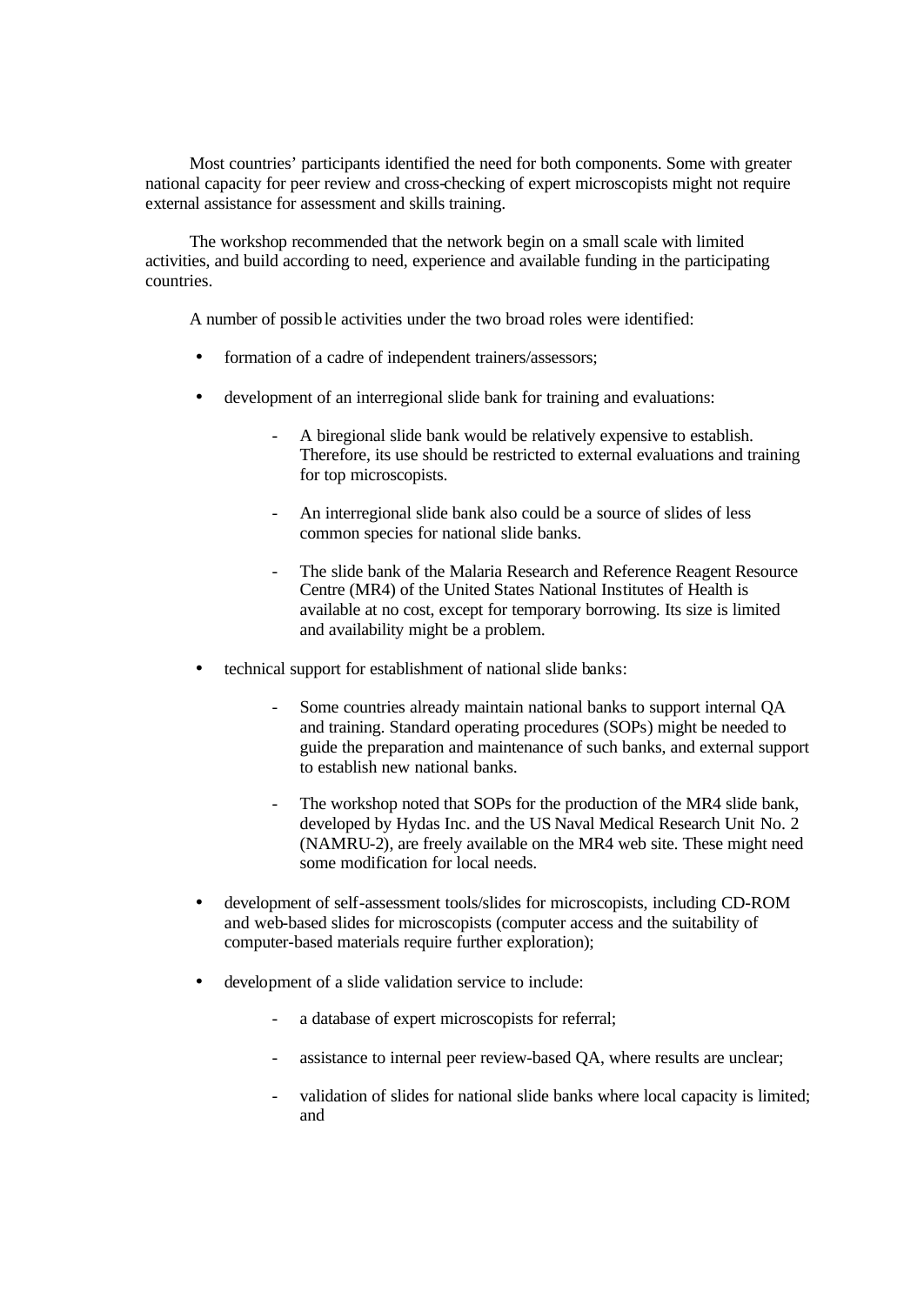- capacity to transmit slides over the web, which the WHO Lyon Office Laboratory Strengthening Team is using (though this is likely to be expensive and of limited use).
- facilitation of intercountry visits to gain experience of effective QA programmes;
- development of group access to online training courses and electronic material; and .
- curriculum and material support for national microscopists to train trainers.

The appropriateness of extending external QA to include assessment and training of private sector practitioners and laboratories will vary between countries. In some cases, this might be desirable at a national level, but will be an issue for each national control services to consider.

#### 3. Coordination

The workshop reached a general consensus that ACTMalaria would be an appropriate coordinator or facilitator of the network. The board of ACTMalaria has agreed in principle to this role, subject to the details of operation being determined by the ACTMalaria secretariat and WHO. ACTMalaria's coordination of the network will not exclude countries that are not members of ACTMalaria.

Where training and assessment is provided, the coordinator of the network should be a facilitator, rather than a validator. This distinction was considered important to acceptability and sustainability. A form of certification, or evidence of proficiency provided from outside the country, was considered desirable by smaller countries in particular, as this will assist top-level microscopists in maintaining credibility in national validation and certification processes. However, this should arise from a network that is seen to be coordinated and run by the countries concerned, and to which the countries could contribute personnel and materials.

The WHO Lyon Office's cluster of surveillance and response (CSR) has experience in building networks of laboratories for QA, and is planning to include malaria among its target diseases for these activities. It will be an appropriate body to provide technical support and to guide future expansion of activities. Close cooperation between the network coordinator and CSR should be developed. CSR is in a position to set up an Internet portal to facilitate communication within a network of laboratories, though an appropriate moderator will be necessary from the regions.

4. Training and evaluation of the competence of national-level microscopists

The two types of competence necessary at the national level are:

- expertise in malaria microscopy; and
- expertise in training microscopists and running a QA system.

These two competencies can be addressed through separate training and assessment, or through a combined curriculum, depending on country needs.

The majority of country representatives considered refresher training, external assessment and confirmation of competence of top-level microscopists desirable. Some countries, notably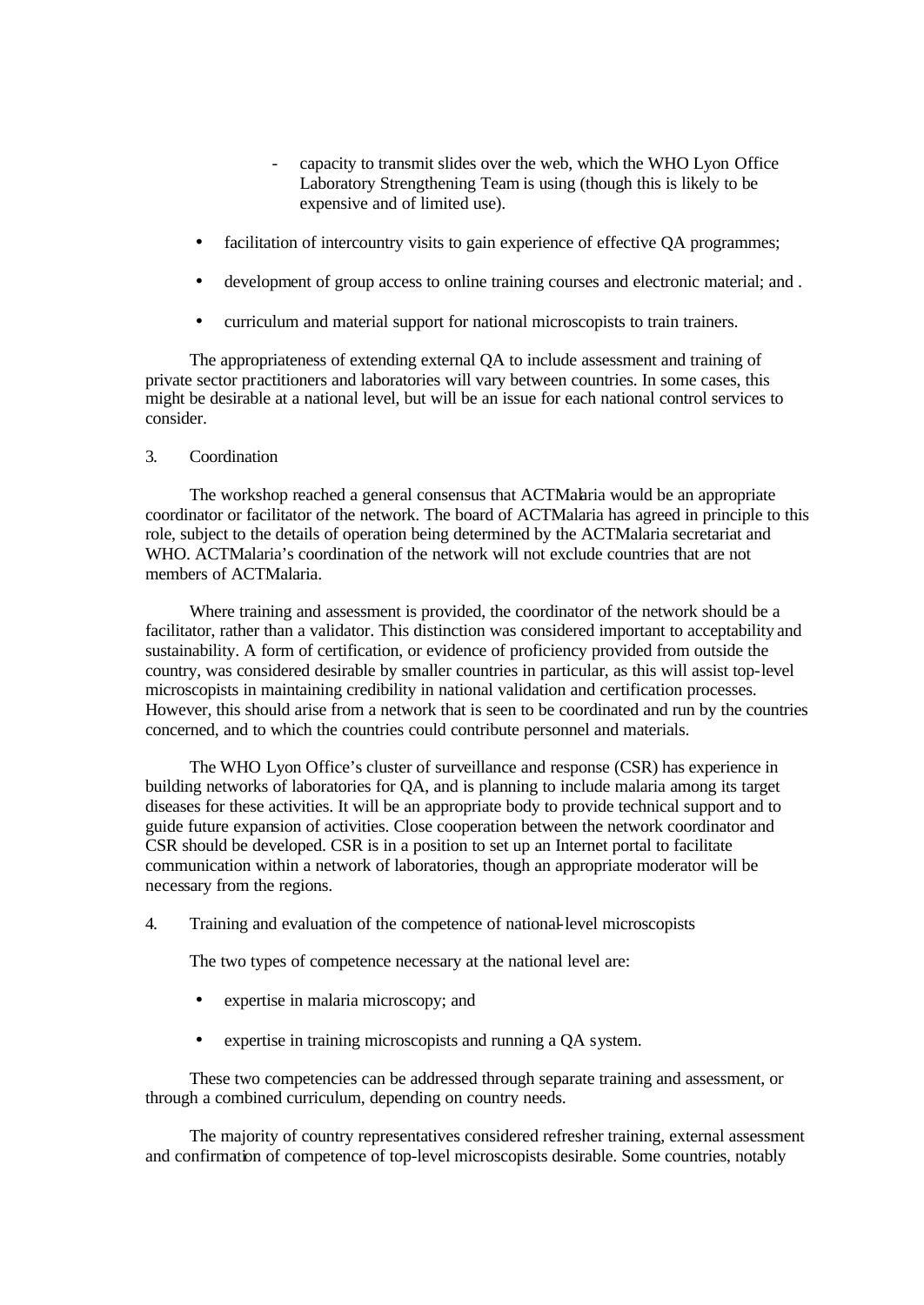India, have many senior-level personnel and a national peer review scheme might be more appropriate than external assessment.

Confirmation of competency will involve some kind of standardization of notification of results of assessment. Therefore, this will require uniform standards and materials (slides and course curricula) at each national external QA site. The workshop suggested that the recent external assessments of top-level microscopists in the Philippines be used as an initial model for this. The network should aim to become self-sufficient in terms of trainers/assessors for external QA and slide banks. The former will develop when a sufficient pool of microscopists within the network has demonstrated high proficiency.

### 5 Funding

The workshop recommended that the network start small and prove success before expanding. WHO will seek further funding to sustain the process, while advocating the inclusion of a budget for QA activities in national malaria budgets and GFATM funding proposals. The current Australian Agency for International Development grant to WHO for this activity is available to start the network on a limited scale.

#### 6 Immediate steps and activities

The following actions and activities should be started immediately to initiate the development of the biregional network**:**

- Country needs assessments should include:
	- current QA structure and the extent of function;
	- capacity for peer versus external assessment and training of "core group" or top-level microscopists;
	- existing slide banks and training materials; and
	- requirements for the involvement of the private sector.
- National representatives who attended the workshop detailed in this report will discuss these issues with national programme managers.
- ACTMalaria will hold further discussions with WHO before approaching countries.

Existing materials will be used, where possible, to initiate/strengthen mala ria QA at the country level. They include training manuals, web-based learning, materials, SOPs for developing slide banks, and international slide banks, etc.

# **ANNEX 2: STATUS OF EXISTING GUIDELINES FOR QUALITY ASSURANCE OF MALARIA MICROSCOPY**

1. World Health Organization (WHO) Region of the Americas.

These guidelines were developed for use in countries of the Americas by a technical group meeting in Caracas, Venezuela in July 2004 (WHO/PAHO, 2004).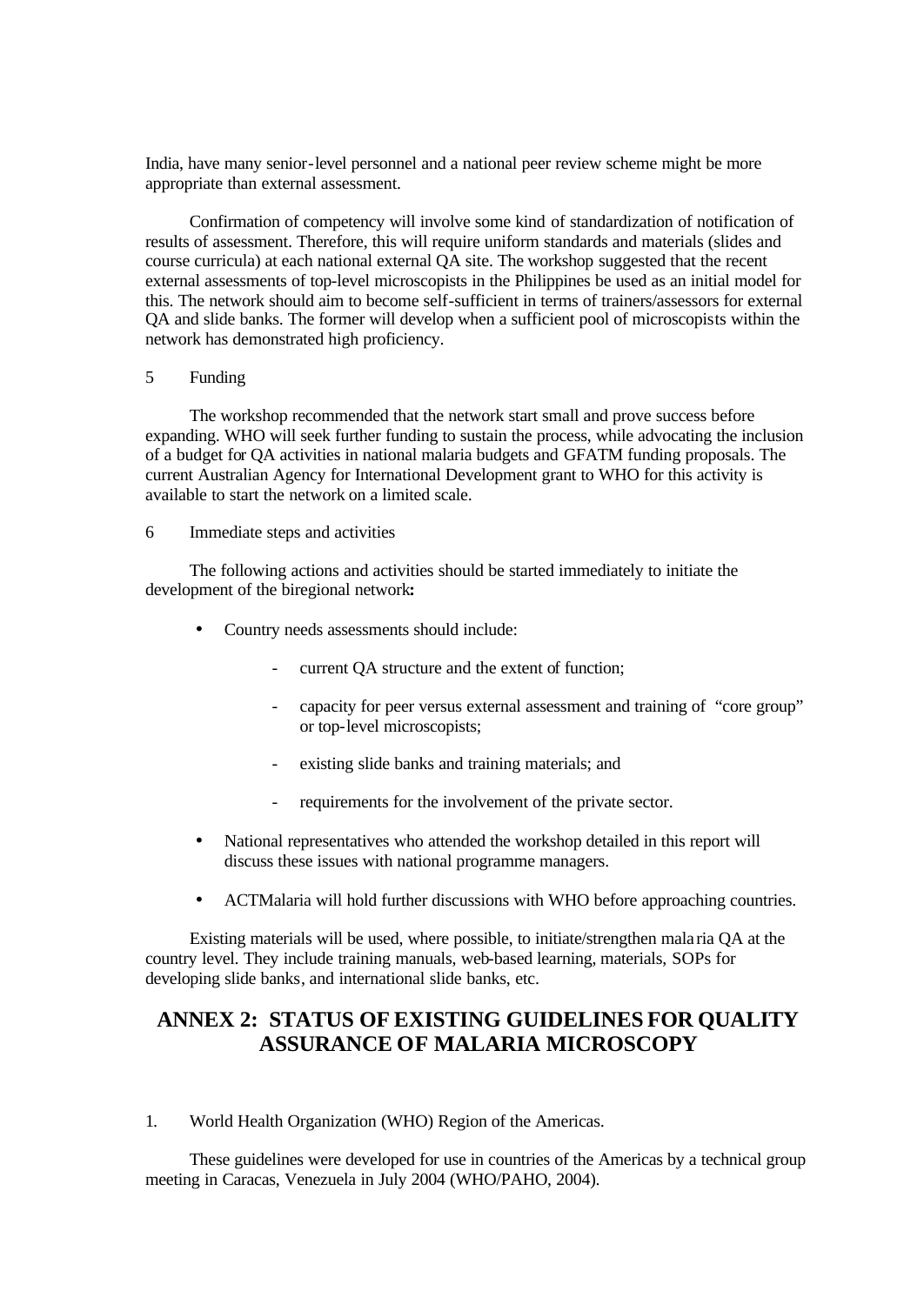Quality assurance (QA) of malaria microscopy in the Americas is carried out predominantly through periodic cross-checking of slides sent from peripheral clinics and hospitals to intermediate reference laboratories and, in some cases, to a national reference laboratory. This system is only partially operational since many countries consider the investments in time, money and human resources to be huge without being able to fulfil its objectives.

A. Essential elements of the system

The essential elements of the proposed system are:

- **Assessment of human** resources. All staff in the malaria diagnosis network will be trained properly and certified according to nationalguidelines. National reference laboratories will carry out grading of competency (certification), though an internationally recognized certification is proposed for the future.
- **Handbook of** procedures*.* The National Reference Laboratory will prepare a handbook of procedures for microscopical diagnosis of malaria, in compliance with prevailing national standards. These include the processes of preparing, staining, examining blood slides, their transport and handling under nationally approved blood safety recommendations, and all aspects for the implementation of internal and external QA.
- **Internal quality** control*.* All laboratories must carry out internal quality control according to the procedures in the national handbook for procedures. The head of each malaria reference laboratory must ensure systematic compliance with the norms for internal quality control. In peripheral clinics and hospitals, the laboratory technician must assume this responsibility.
- **External quality assurance.** External quality control should be carried out at all levels of the national laboratory network. In turn, the National Reference Laboratory should be subject to external quality control by an international laboratory.

External QA of staff of all intermediate laboratories and those at the peripheral clinics and hospitals will be subject to national assessment by three processes:

- **Performance evaluation.** This will be carried out through their analysis of known, but coded, banks (panels) of high-quality blood slides, representing all species present in the region, different parasite densities, mixed infections and negative slides. The National Reference Laboratory will prepare these according to standardized procedures, and will send them not less than twice a year to each laboratory where microscopists are to be assessed. The results of these tests will be sent to the National Reference Centre for comparison with the known identities of each slide.
- **Cross-checking.** The intermediate or National Reference centres will handle this indirect quality control of the results of slides prepared, stained and analysed by each laboratory. The guidelines propose that laboratories should submit to the higher level all of the slides processed during a fixed evaluation period (e.g., 1 month per year). This period might vary from year to year, depending on the results of a particular laboratory and the number of slides examined. In the checking laboratory, one person will select at random 50 positive and 50 negative slides belonging to the month being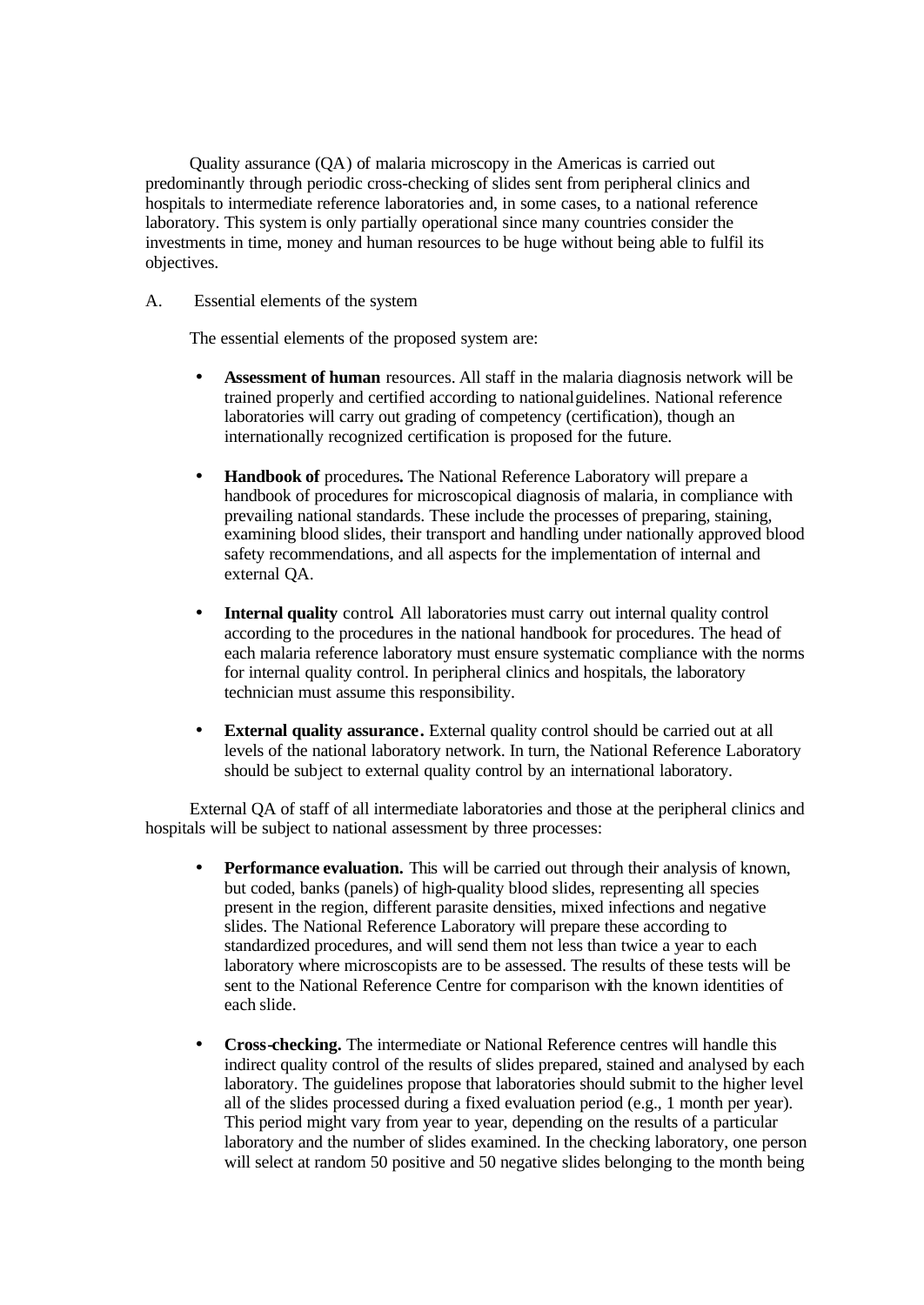evaluated. If less than 100 slides are being processed in the month, all slides should be evaluated. (It is not clear from the draft if this applies to the laboratory as a whole or to each microscopist.) The evaluation also will include the quality of the slides and their preparation.

• **Supervision**. Based on the results of the external quality assessments, staff from the higher-level laboratories will visit the peripheral and hospital laboratories periodically to correct faults, check on the internal quality control and identify training and retraining needs. Supervision reports will be sent to the laboratories concerned and the National Reference Centre.

#### B. Implementation

Implementation will be gradual and consensual, taking into account the structure and development of the laboratory and service networks. It will be based on a situational analysis, the proven strengths in each country, and a plan of action based on the principles outlined above.

2. WHO Eastern Mediterranean Region

The WHO Eastern Mediterranean Region (EMR) strategy for laboratory is to:

- ensure OA of microscopy in countries were malaria has been or is being eliminated, as well as in areas where it less prevalent (low endemic);
- use rapid diagnostic tests in special situations, such as the for the screening of travellers and immigrant workers; and
- use light microscopy in countries with moderate and high transmission initially for the confirmation of epidemics, monitoring therapeutic efficacy, following cases of severe malaria in hospitals. Light microscopy also will be used in epidemiological surveys to increase the coverage of laboratory services where feasible, prioritizing areas of moderate transmission and integrating with services for tuberculosis.

An analysis of the status of QA of light microscopy for malaria was carried out in 2001. QA programmes for malaria microscopy are said to exist in 84% of the countries. Despite changing priorities of malaria control, they are still based on the principles of eradication. The responsibilities for such programmes rest with primary health care in some countries, with the malaria control programme in others, and with both services in a third of the countries. Microscopes are available on more than 90% of hospitals and malaria clinics, but only in 30% of primary health care clinics. The private sector is a major source of laboratory diagnosis for malaria in more than 70% of the countries. QA in EMR is generally poor, and has the same shortcomings that are experienced in other regions of WHO.

Guidelines for the QA of malaria microscopy are being developed, following a workshop on QA of laboratory diagnosis of malaria in Teheran in 2001 (WHO/EMRO, 2002). A draft of these guidelines (WHO/EMRO, 2003), which was available to this meeting, proposes a threetiered administrative system:

• **National QA coordinator**. This person should be a senior laboratory technologist working within the central offices of the ministry of health as a focal point for malaria QA, but also responsible for expanding the service to include a number of other diseases.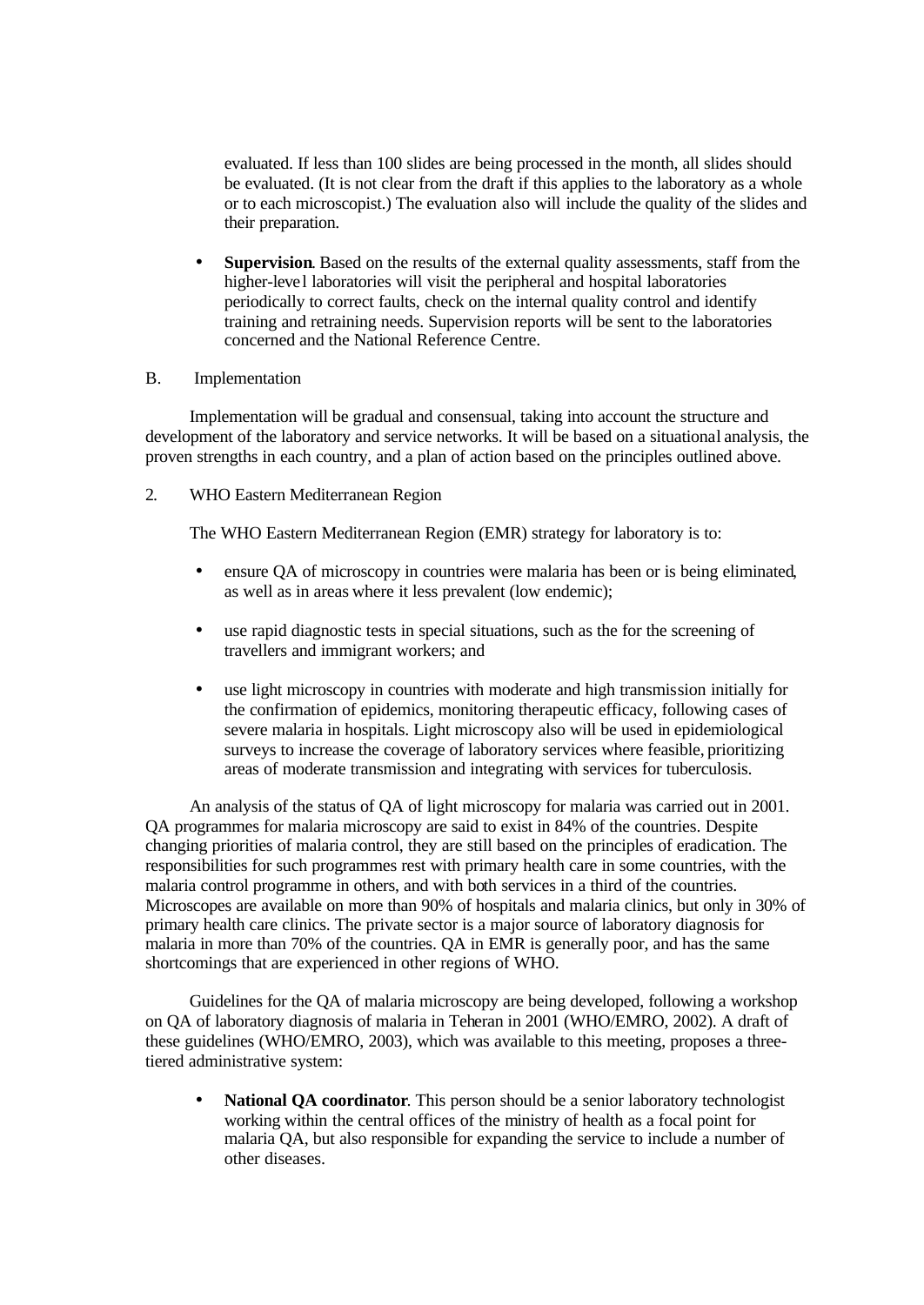- **Regional laboratory technologists.** These persons would be responsible for the supervision and monitoring of activities to maintain the quality of the district and peripheral laboratories.
- **QA team at district and peripheral laboratories**. Wherever possible, this level should include all staff whose work is impacted by the laboratory. Thus, the team should include not only the microscopists, but also the clinical, support and management staff. This team should be responsible for internal quality control of the laboratory operations, and for providing solutions to the day-to-day problems that lead to poor QA. The skills necessary to develop such a QA team will be acquired through in-service training and short 3–5 day training programmes for QA teams from several laboratories, organized at the regional country level.

The guidelines also propose that:

- the private sector, including nongovernmental organizations, should be incorporated into this public sector system;
- a national microscope servicing system is established either within the government system or through private contracts;
- although three monthly evaluation visits by the regional laboratory technologists is a convenient approach for the external assessment of each laboratory, their actual frequency should be tailored to match the ongoing situation; and
- standardized operating procedures should be adopted for all steps of the QA process. To aid countries, the guidelines provide details of the equipment and supplies required for each laboratory and the maintenance of microscopes, as well as procedures for taking, staining, examining, storing and transporting blood smears. These are based on information provided in WHO's *Basic Malaria Microscopy Manuals* (WHO, 1991).
- 3. Médecines Sans Frontières (MSF) Holland Quality Control Protocol (MSF-Holland, 2004)

Médecines Sans Frontières–Holland operates more than 70 laboratory services in 23 countries. The services provide health care for a wide array of diseases, such as HIV, tuberculosis, malaria, Human African Trypanosomiasis, and kala -azar, as well as general health care.

This scheme is the only one that incorporates QA of malaria microscopy with that for other diseases. The protocol provides uniform methodology for measuring malaria thick blood film sensitivity and malaria parasite identification (based on the presence or absence of *P. falciparum*), the sensitivity of *Mycobacteria* (tuberculosis) quality, the diagnostics of kala -azar (direct agglutination test, spleen and lymph node aspirates), diagnostics for malaria and human immunodeficiency virus (HIV). Further tests are being added progressively to the proposed QA/quality control (QC) package that includes:

- the QA/QC protocol;
- pre- and post-analytical tools;
- laboratory inspection assessment tools;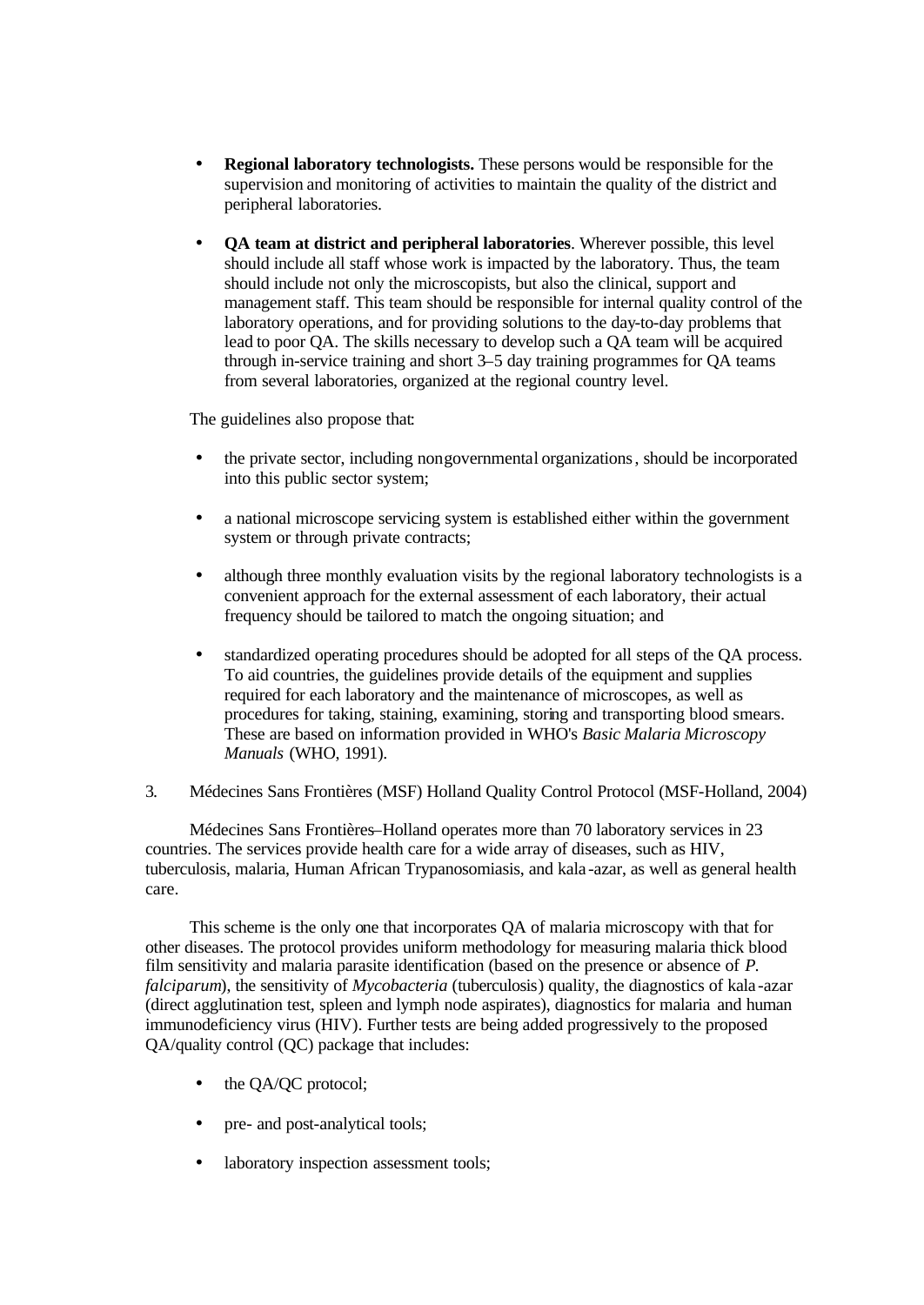- standard operating procedures (SOPs);
- laboratory workshops; and
- field communications network.

The objectives of the protocol are to provide a uniform QC guideline, minimize the QC workload, and allow the bench marking of QC performance of all laboratories as a management tool. The guidelines are considered to be the minimum, although MSF encourages missions to perform additional QC provided this does not compromise the quality of the procedures used and affect the stringency of cross-checking the required minimum number of samples.

Under field conditions, compromises have to be made between the feasible and the ideal. The protocol is based on the principle that it is better to perform less QC but perform it well, than perform more frequently but of a poor standard.

It also depends largely on cross-checking by laboratory staff working in peripheral laboratories, rather than by external reference laboratories. Essentially, this is internal QC, but the proposed checking is performed thoroughly and blindly (i.e., the cross-checkers must not know the reported results of the samples before cross-checking them).

The general procedure is as follows:

- Each month the laboratory supervisor selects an equal number of positive and negative slides for cross-checking. Ten slides is the minimum, but more can be selected provided the capacity to check all slides accurately is available. In situations where fewer than 10 slides are examined per month, all slides should be checked. Negative slides are selected randomly, whereas the positive ones to be checked are randomly selected only from the weekly positive slides (i.e., classified as  $+/-$ ,  $1+$  and 2+, according to the WHO recommendations). (WHO, 1991)
- Slides selected for quality control are then cross-checked blindly by the laboratory staff, or externally by a reference laboratory, another laboratory (such as another MSF laboratory), an expatriate laboratory specialist or a national supervisor. Crosschecking should be done as soon as possible after the end of each month, and the results should be available preferably within 2 weeks and not later than 4 weeks after the original diagnosis. Cross-checking should approach the "gold standard" as closely as possible. When a discrepancy is found between the original and cross-checked readings, the discrepant slide should be reread by the cross-checkers. If the original microscopist and the cross-checker disagree, the slide should be read by a third microscopist.
- The results are recorded in a standard manner in a  $2x2$  table. The percentage agreementis calculated, and the results reported to laboratory staff and users of the laboratory. Using a supplied MSF Excel analysis programme, the lower 95% confidence interval also is calculated and reported to Amsterdam for benchmarking as soon as the results become available.
- Analysis for benchmarking will be performed on the results of the required minimum slides selected each month. If a laboratory performs QC on more than the minimum number of slides, only the results of the minimum are used for benchmarking calculations (to allow uniformity of analysis between all MSF mission sites).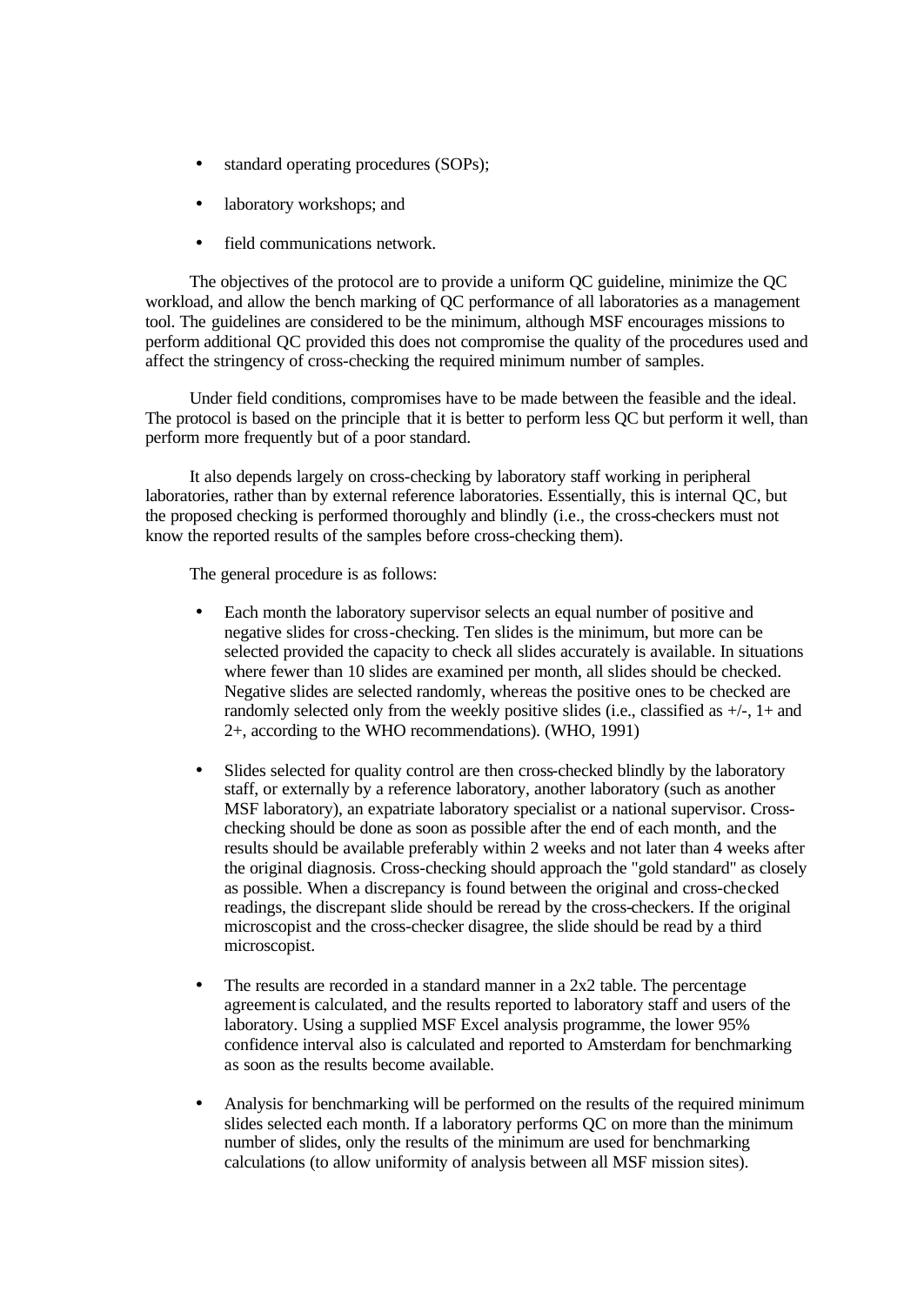• The aggregated results from all MSF laboratories are returned to participating field laboratories, allowing individual laboratories to assess their performance against all other MSF testing centres. Individual laboratories are not identified in these aggregated results.

SOPs for randomizing the selection and calculation of 95% confidence intervals values are provided in the guidelines. MSF recommends that all QC blood slides are kept for at least 6 months. Ideally, all laboratory slides should be kept for more than 12 months, though fungus in high humidity conditions can reduce the practical storage time for slides. If keeping all slides is impractical, then every attempt should be made to keep QC slides/samples in special conditions for at least 6 months.

These guidelines will be field tested for 6 months and revised accordingly.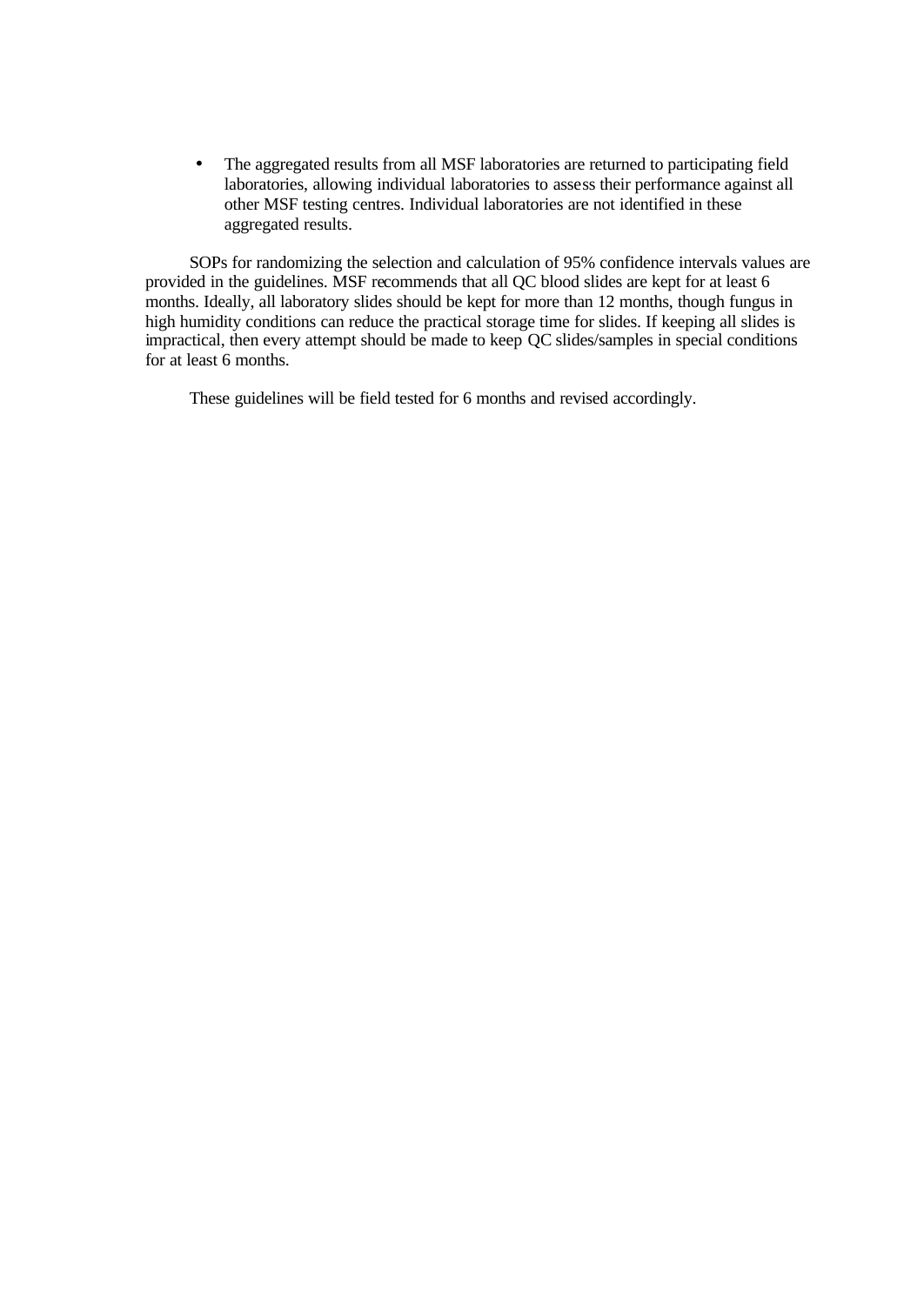# **ANNEX 3: SLIDE SELECTION FOR VALIDATION BASED ON LOT QUALITY ASSURANCE TABLES**

#### (Philippine Ministry of Health/WHO draft protocol)

The Philippines is facing a rapidly increasing number of microscopists, as well as an overloaded and poorly performing national slide quality assurance (QA) scheme based on extensive slide validation. (Department of Health, Manila, University of the Philippines and WHO/WPRO, 2004) In response, the Philippines is piloting a system based predominantly on periodic assessment and refresher training, supplemented by a validation of a reduced number of slides determined on the principles of the Lot Quality Assurance System (LQAS), which aims to detect major failures for urgent remedial training. This method of selecting slides for validation allows selection of a small number of random or consecutive slides sufficient to detect poor performance with a known degree of probability. Slides are selected irrespective of the initial microscopy result, the total number being determined using LQAS tables according to the prevailing parasite prevalence and the desired power to detect a certain failure rate. Assuming 10% prevalence and aiming to detect failures below 80% sensitivity and 100% specificity for presence of parasites with a 95% confidence interval, 96 (100) randomly selected slides are required annually from a microscopist seeing 1 000 or less negative slides per year, 103 (120) if seeing 1 001 to 5 000 (Table A3.1).

| Table A3.1. Slides required for validation based on modified LQAS method |     |     |     |     |     |     |
|--------------------------------------------------------------------------|-----|-----|-----|-----|-----|-----|
| <b>Expected</b><br>negative<br>slides/year                               | 5%  | 10% | 15% | 20% | 25% | 30% |
| 200                                                                      | 107 | 72. | 54  | 43  | 36  | 30  |
| 500                                                                      | 154 | 89  | 62  | 48  | 39  | 31  |
| 1000                                                                     | 180 | 96  | 66  | 49  | 40  | 33  |
| 5000                                                                     | 208 | 103 | 69  | 50  | 40  | 33  |

|  |  |  | Table A3.1. Slides required for validation based on modified LQAS method |
|--|--|--|--------------------------------------------------------------------------|
|--|--|--|--------------------------------------------------------------------------|

Under this method, a peripheral microscopist is no longer required to store positive and negative slides in different boxes. Instead; slides are stored sequentially by laboratory number regardless of positivity. The sample size depends on the slide positive rate (SPR) and the total number of negative slides processed each year (Table A3.2).

| Slides examined per year | Slides needed to be cross-<br>checked per year |
|--------------------------|------------------------------------------------|
| Less than $1000$         | $100(2 \text{ boxes})$                         |
| $1\ 001 - 5\ 000$        | $120(3 \text{ boxes})$                         |

If this method was applied in a country with a national slide positivity rate of 10%, and where the average annual workload for peripheral microscopist is around 2 800 negative slides, only 120 slides would need to be rechecked during the year. These can be selected randomly or consecutively, and may be spread over the 12 months (i.e., 40 every 3 months).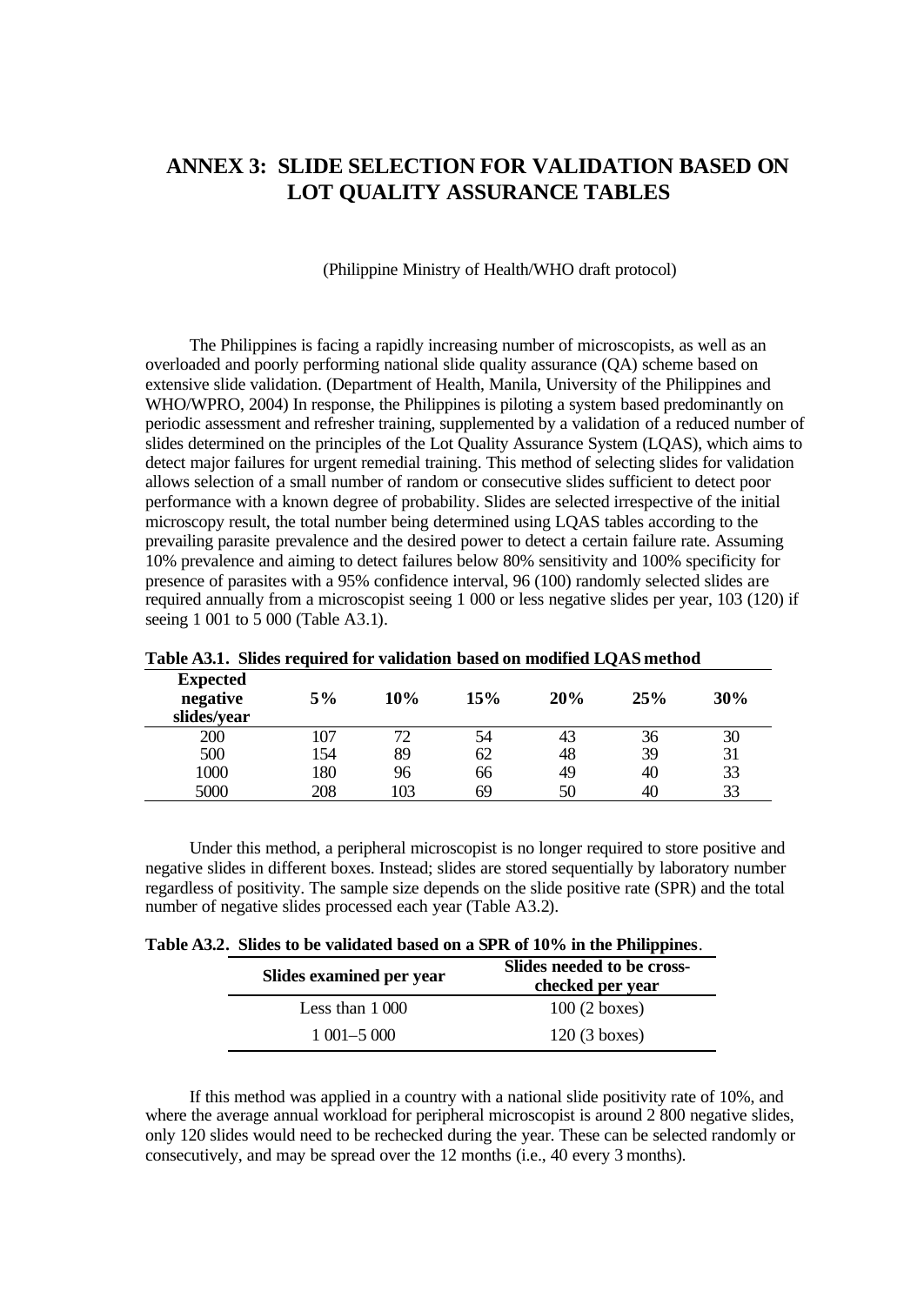The participants of the workshop agreed that cross-checking slides is an important element of external quality control of peripheral-level microscopy, where the prime objective would be to detect a high number of errors in their routine work. In this case, the LQAS-based method appeared appropriate and less cumbersome to operate compared to conventional earlier procedures. The workshop considered that, at SPR of 10%, it could be expected to yield representative results regarding positive and negative slides. However, it might be less sensitive in the assessment of the accuracy of species diagnosis. The workshop also suggested that the statistical basis of LQAS be explained in an annex to the proposal, because it might not be easy to convince laboratory personnel who do not understand statistics that a few slides are sufficient to indicate the reliability of a microscopist's performance.

Such methods aimed at detecting major failures in a system, rather than grading competence, are appropriate where more stringent cross-checking cannot be maintained. This is the case of many health systems in malaria -endemic countries, where the workload imposed on senior microscopists by more traditional methods of cross-checking is unsustainable. The meeting noted that the method proposed in the Philippines is inadequate for QA in fairly wellestablished and "resourced" laboratories at the provincial/regional level, and at more peripheral levels of some nongovernmental organization systems, where the criteria for error need to be more stringent. Therefore, a two-tiered QA system has been suggested. Methods that only seek to identify major failures (e.g., LQAS table -based) must be backed by regular supervisory visits and refresher training, as the Philippine scheme proposes.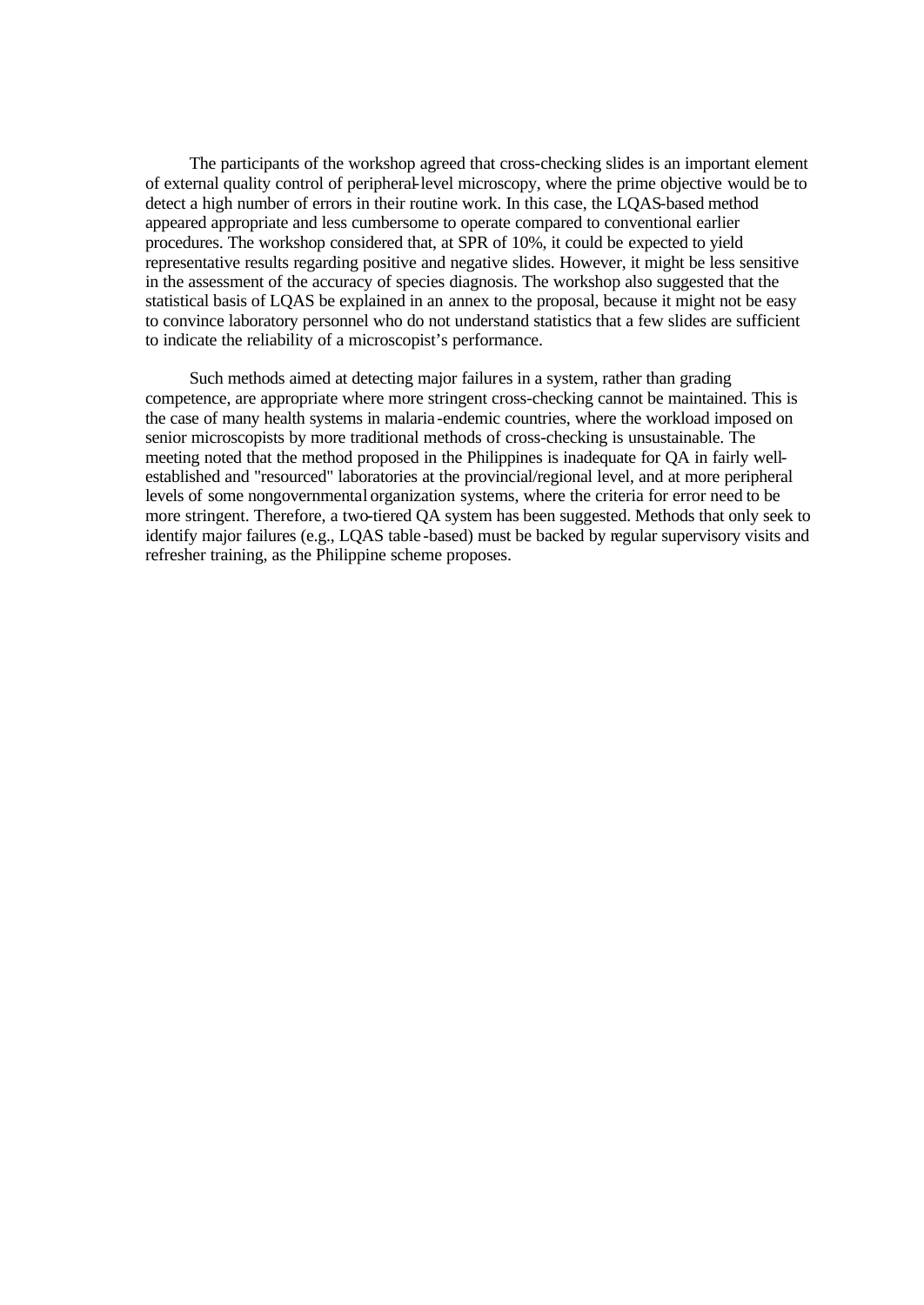# **ANNEX 4: COSTING TOOL FOR QUALITY ASSURANCE OF MALARIA MICROSCOPY**

#### WORKING DRAFT

This draft costing tool has been developed by the World Health Organization (WHO) Lyon Office for National Epidemic Preparedness and Response Laboratory Strengthening Team, in collaboration with the WHO Roll Back Malaria Department in Geneva, taking into consideration the recommendations of this workshop. It is provided as a model to guide national programmes in preparing realistic budgets for the establishment and implementation of quality assurance (QA) programmes for malaria light microscopy. It demonstrates the potential costs of establishing a QA scheme in Malaysia. This is given as a hypothetical example.

Each country will need to produce its own individual "costings" based on a situational analysis. The costs of implementing a national QA programme for malaria microscopy will vary greatly between countries, depending on factors such as the programme's objectives, the epidemiological situation, available infrastructure, and feasibility of implementation.

Further details of the costing tool can be obtained from the WHO/Roll Back Malaria web site at <http//:www.rbm.who.int>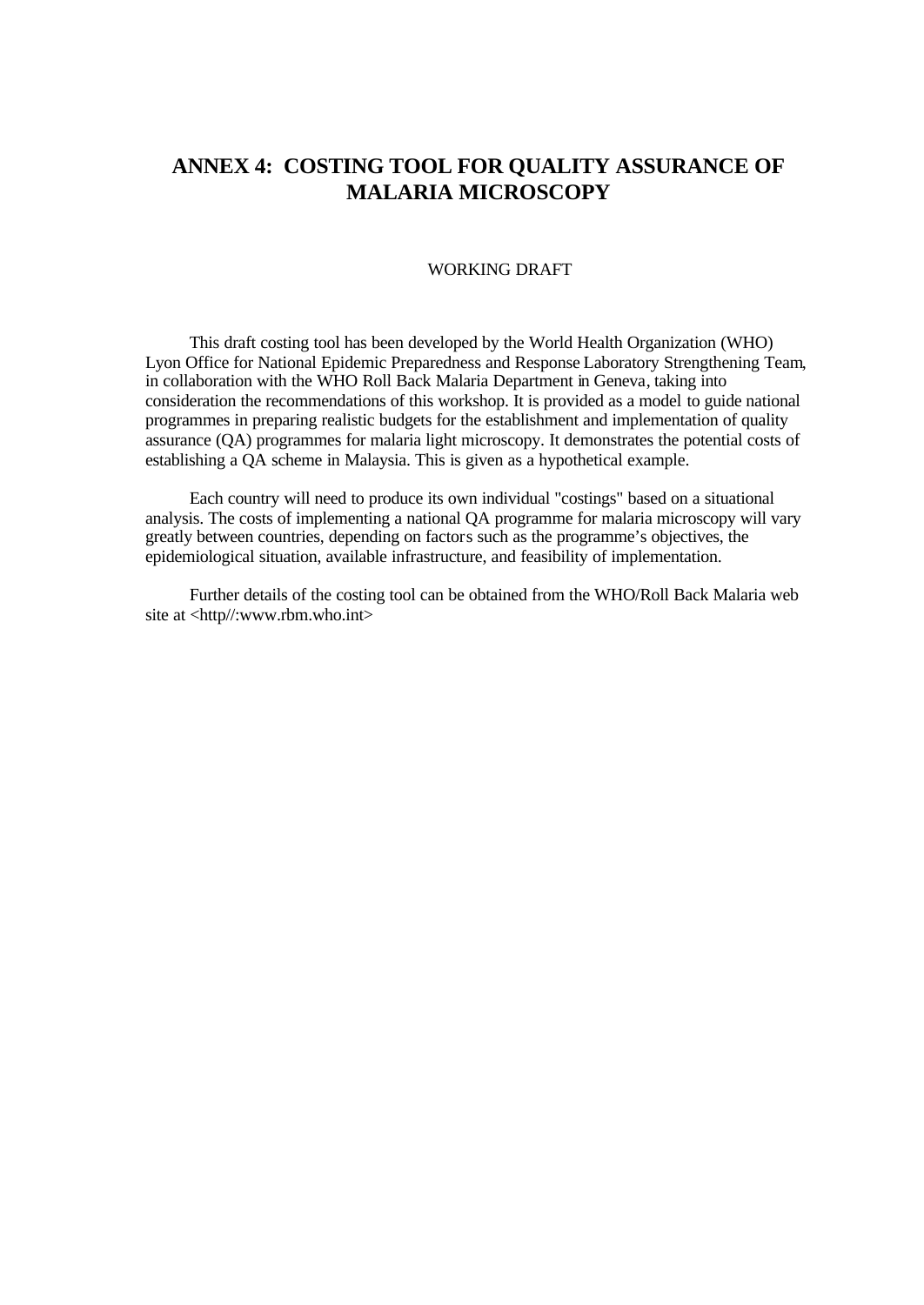#### **MALARIA EQA PROGRAMME COST SUMMARY**

| Considered country: | Malaysia   |
|---------------------|------------|
| Date:               | 24/05/2005 |

| 1- Initial costs                         | 295.562 USD |
|------------------------------------------|-------------|
| Initial assessments                      | 104,100 USD |
| National meeting/workshop                | 17,000 USD  |
| Supervisors training                     | 24.000 USD  |
| Initial on site assessment               | 63,100 USD  |
| Slide shipment                           | 0 USD       |
|                                          |             |
| Peripheral laboratory level              | 141.248 USD |
| Initial laboratory reequipment           | 85,120 USD  |
| Initial premises rehabilitation          | 40,000 USD  |
| Initial resupply                         | 16.128 USD  |
|                                          |             |
| <b>Reference laboratory level</b>        | 50,214 USD  |
| Initial reference laboratory reequipment | 38,214 USD  |
| Initial reference lab training           | 12.000 USD  |



#### **Total initial costs: 295,562 USD**

| 220,184 USD<br>61.100 USD<br>59.584 USD<br>32,000 USD<br>67,500 USD<br>233,381 USD<br>26,202 USD<br>10,000 USD<br>36,000 USD<br>44,000 USD<br>48,000 USD<br>48.404 USD<br>5,276 USD<br>41.700 USD | 2- Recurring costs                    | 453,565 USD |
|---------------------------------------------------------------------------------------------------------------------------------------------------------------------------------------------------|---------------------------------------|-------------|
|                                                                                                                                                                                                   | Peripheral laboratory level           |             |
|                                                                                                                                                                                                   | Yearly laboratory supervision         |             |
|                                                                                                                                                                                                   | Yearly laboratory reequipment         |             |
|                                                                                                                                                                                                   | Yearly premises rehabilitation        |             |
|                                                                                                                                                                                                   | Yearly resupply                       |             |
|                                                                                                                                                                                                   |                                       |             |
|                                                                                                                                                                                                   | <b>Reference laboratory level</b>     |             |
|                                                                                                                                                                                                   | Yearly reference labs recurring costs |             |
|                                                                                                                                                                                                   | Yearly reference lab training         |             |
|                                                                                                                                                                                                   | Slide rechecking organization         |             |
|                                                                                                                                                                                                   | Slide shipment organization           |             |
|                                                                                                                                                                                                   | <b>Training sessions</b>              |             |
|                                                                                                                                                                                                   | Senior supervision time               |             |
|                                                                                                                                                                                                   | Interlaboratory rechecking            |             |
|                                                                                                                                                                                                   | <b>External supervision</b>           |             |



**Total recurring costs: 453,565 USD**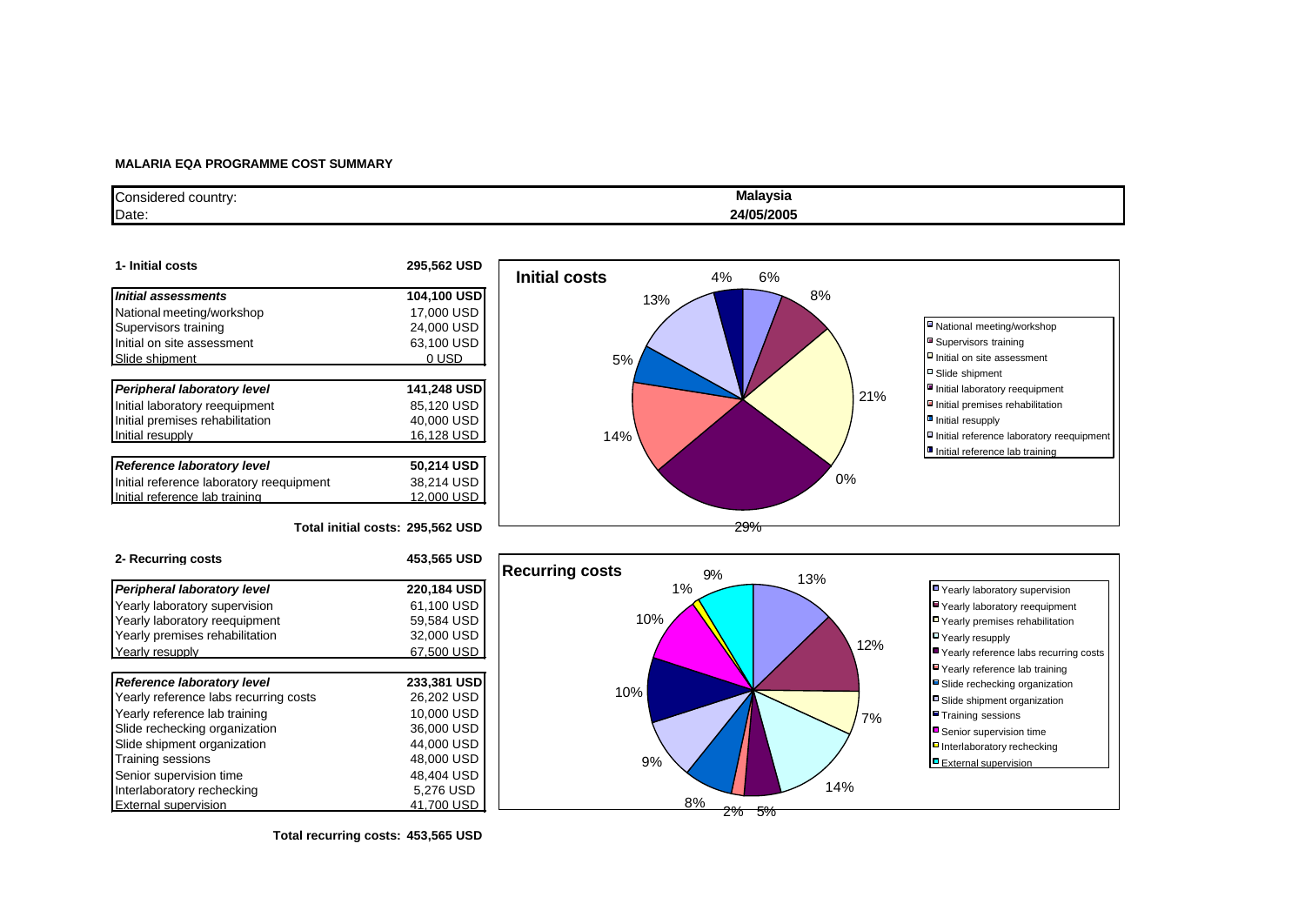#### **3- Indicators**

#### *Total costs per inhabitants under risk*

| # inhabitants under malaria risk | 4.000.000   |          |                                 |
|----------------------------------|-------------|----------|---------------------------------|
|                                  | <b>USD</b>  |          | Per inhabitant Per periph. lab. |
| First year (initial +recurrent)  | 749.127 USD | 0.19 USD | 1.873 USD                       |
| <b>Other vears</b>               | 453.565 USD | 0.11 USD | 1.134 USD                       |

#### *Total costs per slide*

| total # of slides performed (+15% contingency) | 230,000     |                |
|------------------------------------------------|-------------|----------------|
|                                                |             | Cost per slide |
| First year (initial +recurrent)                | 749.127 USD | 3.26 USD       |
| <b>Other vears</b>                             | 453.565 USD | 1.97 USD       |
|                                                |             |                |

| Total training cost                      | USD       | # week/person |
|------------------------------------------|-----------|---------------|
| Cost for one superviser training         | 1.200 USD |               |
| Cost for one lab technician training     | 300 USD   |               |
| Cost for one staff from ref lab training | 417 USD   |               |

#### **Total reference laboratories costs**

|                                          | Total | <b>128.116 USD</b> |                           |         |
|------------------------------------------|-------|--------------------|---------------------------|---------|
| <b>External supervision</b>              |       | 41.700 USD         |                           |         |
| Yearly reference lab training            |       | 10,000 USD         |                           |         |
| Yearly reference labs recurring costs    |       | 26,202 USD         |                           |         |
| Initial reference lab training           |       | 12,000 USD         | per lab                   | 320 USD |
| Initial reference laboratory reequipment |       | 38,214 USD         | per inhabitant* 0.032 USD |         |

| per inhabitant* 0.032 USD |         |
|---------------------------|---------|
| per lab                   | 320 USD |

#### **Total reference laboratory and supervisors activities**

|                               | Total | 324,604 USD |                                 |
|-------------------------------|-------|-------------|---------------------------------|
| Senior supervision time       |       | 48,404 USD  |                                 |
| <b>Training sessions</b>      |       | 48,000 USD  |                                 |
| Slide shipment organization   |       | 44,000 USD  | * inhabitant under malaria risk |
| Slide rechecking organization |       | 36,000 USD  |                                 |
| Yearly laboratory supervision |       | 61,100 USD  |                                 |
| Initial on site assessment    |       | 63.100 USD  | 812 USD<br>per lab              |
| Supervisors training          |       | 24,000 USD  | per inhabitant* 0.081 USD       |

| per inhabitant* 0.081 USD |         |
|---------------------------|---------|
| per lab                   | 812 USD |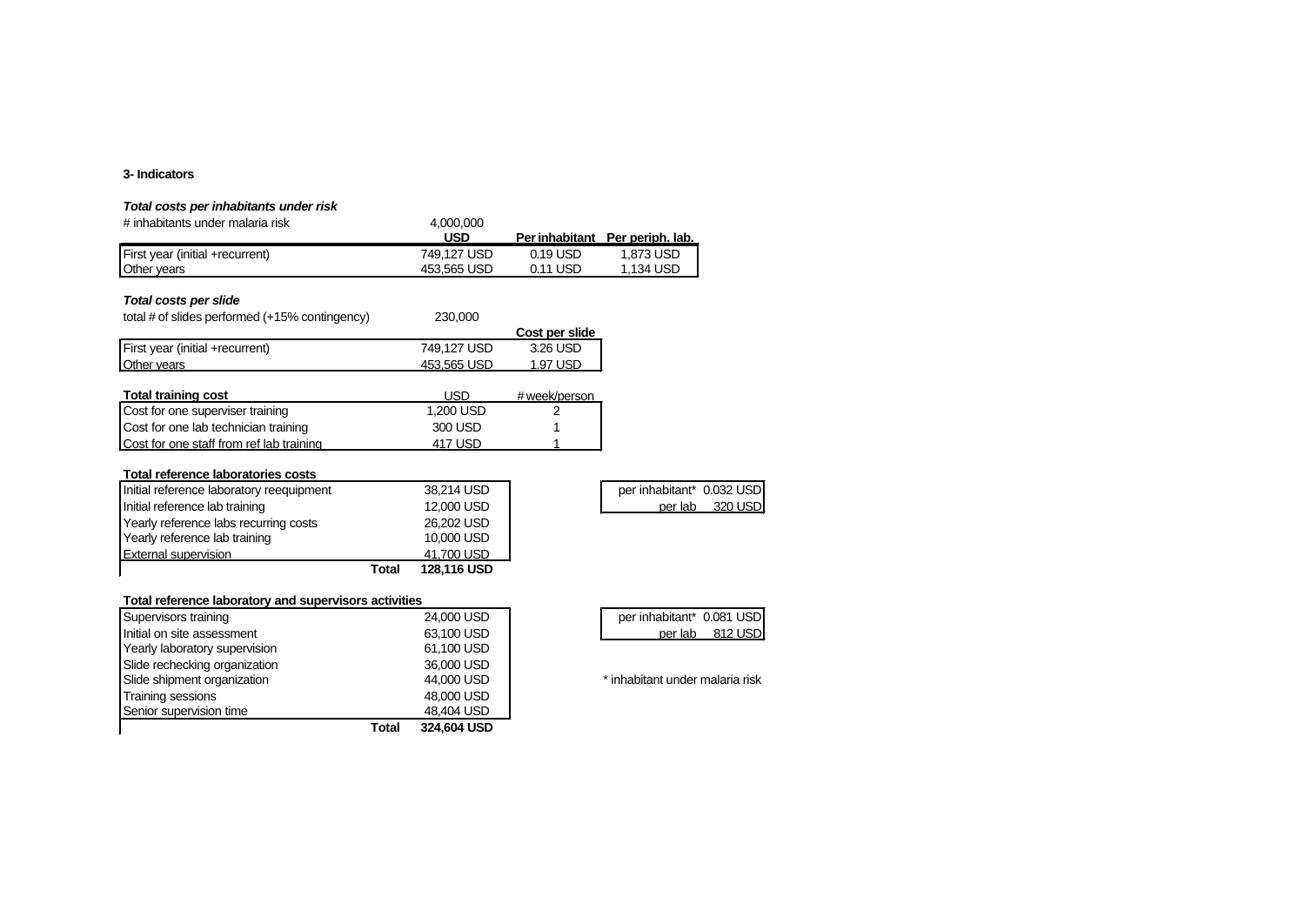# **REFERENCES**

Durrheim, D.N. *et al* (1996). Diagnostic disagreement: the lessons learnt from malaria blood film diagnosis in Mpumalanga Province, South Africa. *Transactions of the Royal Society of Tropical Medicine and Hygiene*, 90:467.

Indaratna, K. and Plasai, V. (2005). *Cost of QA of malaria microscopy: The Philippines and Thailand*. Final Report to World Health Organization (WHO), Geneva, Regional Office for South-East Asia (SEARO) and Regional Office for Western Pacific (WPRO). (Unpublished document).

Institutes of Medicine (1991). *Malaria Obstacles and Opportunities*. Washington, DC, USA, National Academy Press.

Lilley K. (2004). *Report on Malaria Microscopist (core and regional/provincial) and DOH/RBM QA Assessment*. WHO WPRO, Manila, Philippines.

Médecines Sans Frontières–Holland (2004). *Laboratory and rapid diagnostic tests quality control protocol*. Draft produced by Derryk Klarkowski, October 2004.

Pampana, W. (1963). *A Textbook of Malaria Eradication*. London, Oxford University Press.

Pan American Health Organization (2004). *Guia para la implementacion de un sistema de gestion de calidad en el diagnostico microscopico de malaria*. Working draft, July 2004, Washington, DC, USA, PAHO and WHO Regional Office for the Americas.

Payne, D. (1988). Use and limitations of light microscopy for diagnosing malaria at the primary health level. *Bulletin of the World Health Organization*, 66:621–626.

Trigg, P.I.. (2005). *QA of malaria microscopy - a review of issues*. Manila, Philippines, WHO WPRO, (Unpublished document).

WHO (1984). *Malaria control as part of primary health care*. Report of a WHO Study Group. WHO – Geneva. (WHO Technical Report Series, No. 712).

WHO (1988a). Malaria diagnosis: Memorandum from a WHO Meeting. *Bulletin of the World Health Organization*, 66:574–594.

WHO (1988b). *Bench Aids for the diagnosis of malaria infections*, 1 ed. Geneva: WHO.

WHO (1991). *Basic Malaria Microscopy Part 1 Learner's Guide, Part 2 Trainer's Guide*. Geneva: WHO.

WHO (1993a). *A Global Malaria Control Strategy.* Geneva: WHO.

WHO (1993b). *Implementation of the Global Malaria Control Strategy*. Report of a Study Group on the Implementation of the Global Plan of Action 1993–2000. WHO - Geneva (WHO Technical Report Series, No. 839).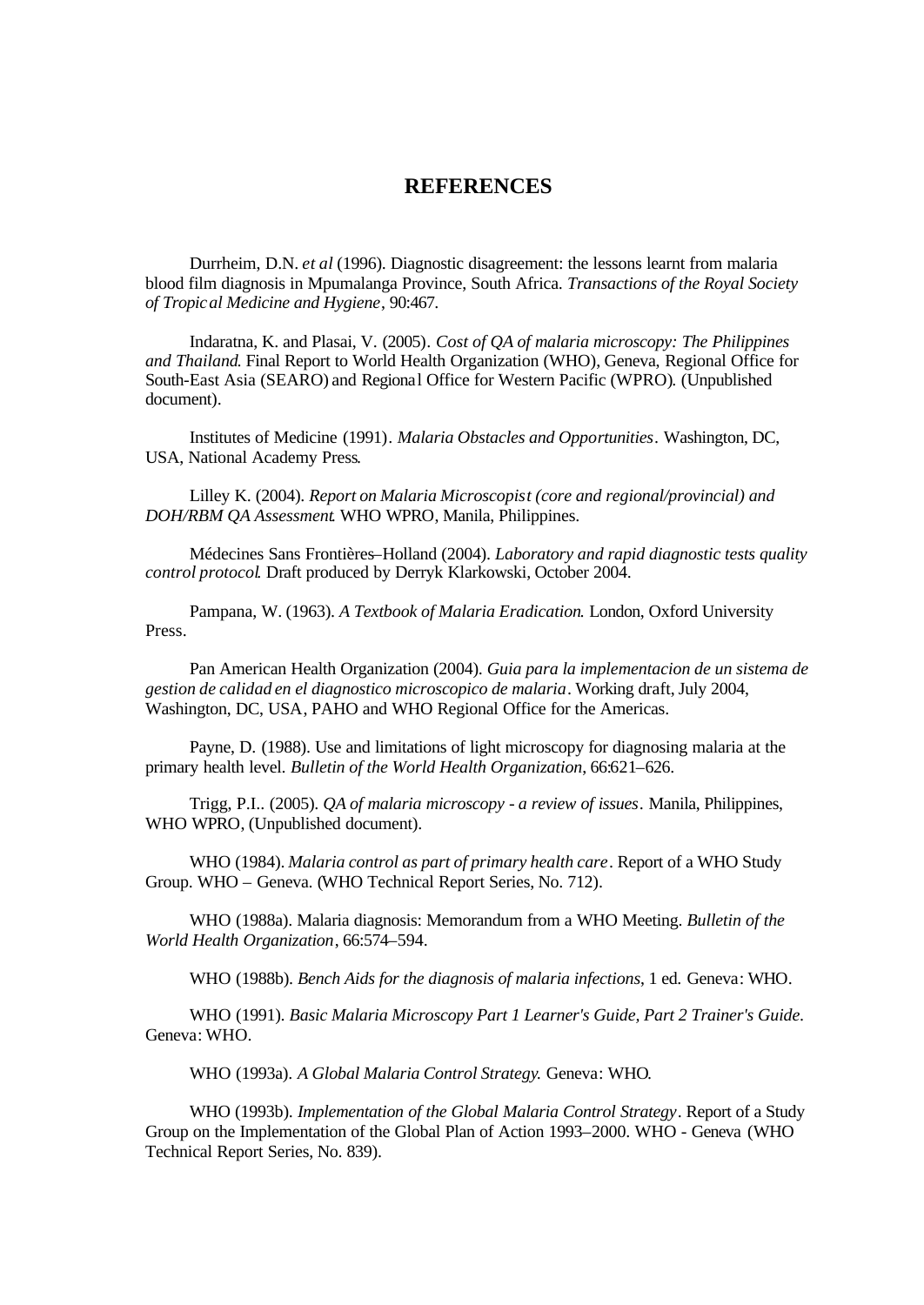WHO (2000a). *WHO Expert Committee on Malaria. Twentieth Report*. WHO - Geneva (WHO Technical Report Series, No. 892).

WHO (2000b). *Malaria Diagnosis: New Perspectives*. Report of a joint WHO/USAID informal consultation (25–27 October 1999). WHO - Geneva, WHO/CDS/RBM/2000.1091.

WHO (2001). *Antimalarial drug combination therapy*. Report of a WHO Technical Consultation (4–5 April 2001). WHO - Geneva, WHO/CDS/RBM/2001.35.

WHO (2003a). *Malaria Rapid Diagnosis: Making it work* . Meeting report of an informal consultation on field trials and QA on malaria rapid diagnostic tests (20–23 January 2003). Manila, Philippines: WHO.

WHO (2003b). *Improving access to antimalarial medicines*. Report of the RBM Partnership Meeting (30 September–2 October 2002). WHO - Geneva, WHO/CDS/RBM/2003.44.

WHO (2004a). *Malaria Control Today: Current WHO Recommendation*. Geneva: WHO, (Draft 23 September 2004).

WHO (2004b). *Malaria epidemics: forecasting, prevention, early detection and control— From policy to practice*. Report of an informal consultation, (8–10 December 2003). WHO - Geneva, WHO/HLT/MAL/2004.1098.

WHO (2004c). Position of WHO's Roll Back Malaria Department on malaria treatment policy. : WHO (available at <http:rbm.who.int/cmcupload/0/000/016/998/who\_apt\_position.htm>

WHO (2005). *The role of laboratory diagnosis to support malaria disease management: Focus on the use of RDTs in areas of high transmission deploying ACT treatment*. Report of informal consultation (25–26 October 2004). Geneva: WHO (draft).

WHO Regional Office for the Eastern Mediterranean (EMRO) (2002). Report on the intercountry workshop on QAof laboratory diagnosis fore malaria (Teheran, Islamic Republic of Iran, 2–5 September 2001). Cairo, Egypt: WHO EMRO, WHO-EM/MAL/269/E/L.

WHO EMRO (2003). *Guidelines on QA of laboratory diagnosis of malaria*. Cairo, Egypt: WHO EMRO (Unpublished draft, July 2003).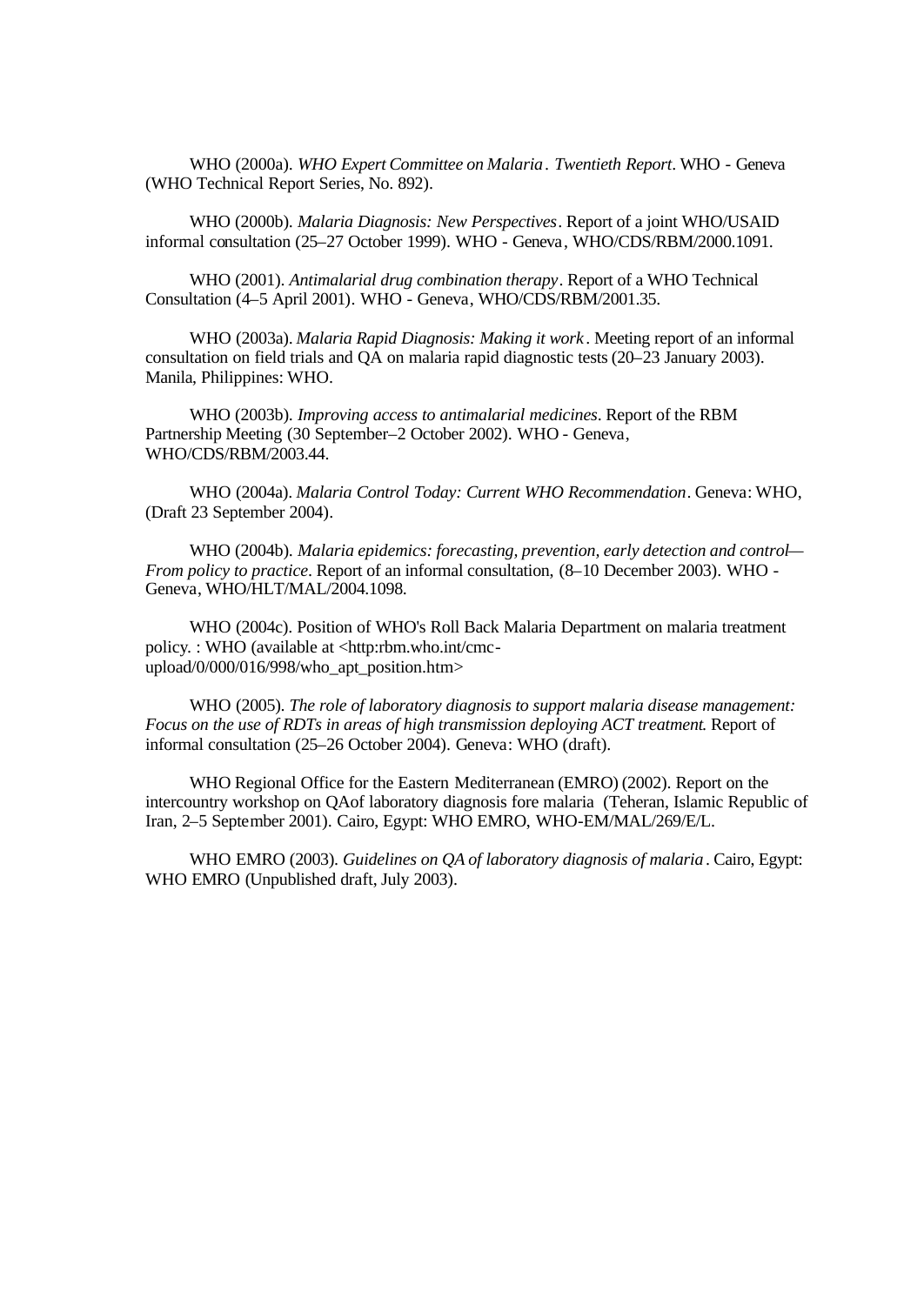# **ATTENDEES**

### **1. PARTICIPANTS**

## **WESTERN PACIFIC REGION**

#### **CAMBODIA**

Dr Muth Sinuon Deputy Chief of Laboratory National Centre for Parasitology, Entomology and Malaria Control Ministry of Health 372 Monivong Blvd Phnom Penh Tel. (855 23) 926266 Fax. (855 23) 426841 Email: sinuonm@cnm.gov.kh

Mrs Kong Nareth Laboratory Technician National Centre for Parasitology, Entomology and Malaria Control Ministry of Health 372 Monivong Blvd Phnom Penh Tel. (855-23) 211926 Fax (855 23) 426841 E-mail: cnm@bigpond.com.kh

#### **CHINA**

Dr Gu Zhengcheng Institute of Parasitic Disease Chinese Center for Disease Control and Prevention (China CDC) 207 Rui Jin Er Lu Shanghai 200025 Tel. (86-21)-5456 1401 Fax. (86 10) 6879 2279 E-mail: zhengchenggu@cableplus.com.cn Dr Qiu Chiping Professor, Center for Health Education Consultation and Diagnosis Chinese Center for Disease Control and Prevention (China CDC) 207 Rui Jin Er Lu Shanghai 200025 Tel. (86-21) 54561095 Fax (86 10) 6879 2279 E-mail: chipingq@hotmail.com

## **MALAYSIA**

Madam Amini bt Omar Senior Microscopist Disease Control Division (Vector) Ministry of Health Malaysia Level 4, Block E 10, Parcel E Pusat Pentadbiran Kerajaan Persekutuan 62590 Putrajaya Tel. (603) 88834280 Fax. (603) 88886251 E-mail: amislg\_53@yahoo.com

### **PHILIPPINES**

Dr Mario Baquilod Medical Officer VII National Center for Disease Prevention and Control Department of Health Bldg. 3, San Lazaro Compound Rizal Avenue, Sta. Cruz Manila Philippines Tel. (632) 933-1963 Fax. (632) 711-68-08 E-mail: marbaquilod@yahoo.com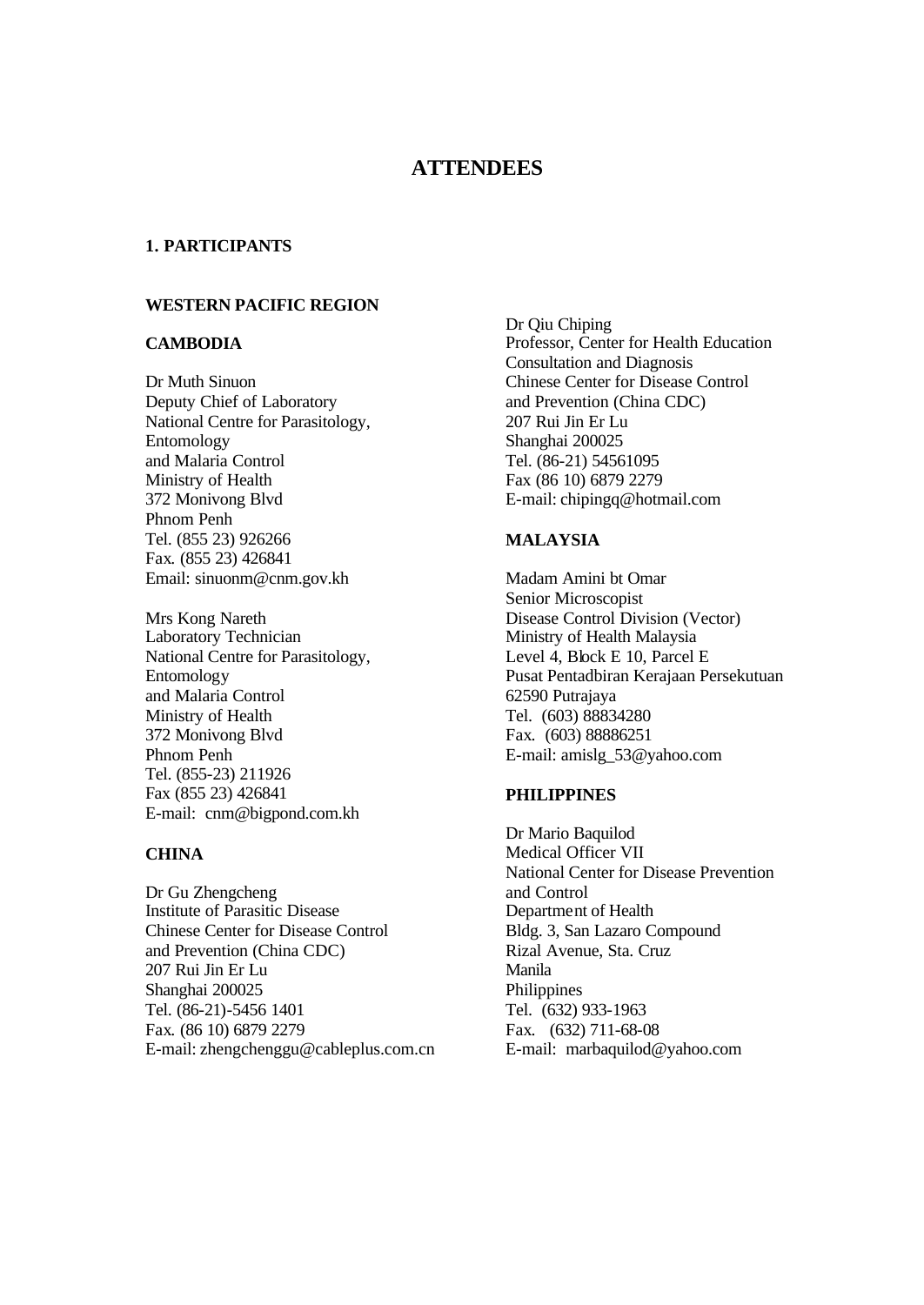Ms Jennifer Luchavez Senior Science Research Specialist Research Institute for Tropical Medic ine Department of Health Filinvest Corporate City Alabang, Muntinlupa City 1770 Metro Manila, Philippines Tel. (632) 807-2628 to 32 Loc. 223/226/603 Mobile. 0919-579-0031 E-mail: jluchavez@ritm.gov.ph

#### **SOLOMON ISLANDS**

Mr Albino Bobogare Deputy Director National Vector Borne Disease Control Programme P.O. Box 349 Honiara Tel. (677) 30655 Fax. (677) 39386/38079 E-mail: albino\_bobogare@yahoo.com

Mr Henry Luito Fa-arado Parasitologist Quality Assurance/Quality Control Microscopy Diagnosis Standards National Vector Borne Diseases Control Programme Ministry of Health P.O. Box 349 Honiara Fax (677) 39847 E-mail: simtri@solomon.com.sb

## **SOUTH-EAST ASIA REGION**

#### **INDIA**

Dr S.K. Patnaik Regional Director, Health & Family Welfare Government of India, Kendriya Sadaw, III - Floor, B-Block Hyderabad 500095 India Tel Mobile. 91-11- 9866227330 E-mail: hyd2\_jayak195@sancharnet.in Dr Kalpana Baruah Deputy Director National Vector Borne Disease Control Programme 22, Shamnath Marg Delhi-110 054, India Tel. 011 239 68576 (Office) Mobile. 91-11-981144892 Email: kalpana\_baruah@yahoo.co.in

#### **INDONESIA**

Dr Sekar Tuti Researcher, NIHRD Ministry of Health Jakarta Tel. 426 1088 ext. 157 Mobile. 08129263006 E-mail: Sekartuti@litbang.depkes.go.id

Dr Worowijat Staff, Sub-Directorate of Malaria Director-General, Communicable Disease Control and Environmental Health Department of Health Jakarta Tel. 4247608 ext. 150 (office) Tel. 4253411 (direct) Mobile. 081310383418 E-mail: owiworo@yahoo.com

# **MYANMAR**

Dr Khin Than Win Malariologist Vectorborne Disease Control Team Ayeyarwaddy Division Pathein Tel. 095 01 640034

Dr Daw Thida Oo Laboratory Technician Grade I Vectorborne Disease Control Team Department of Health Yangon Myanmar Tel. 095 01 640034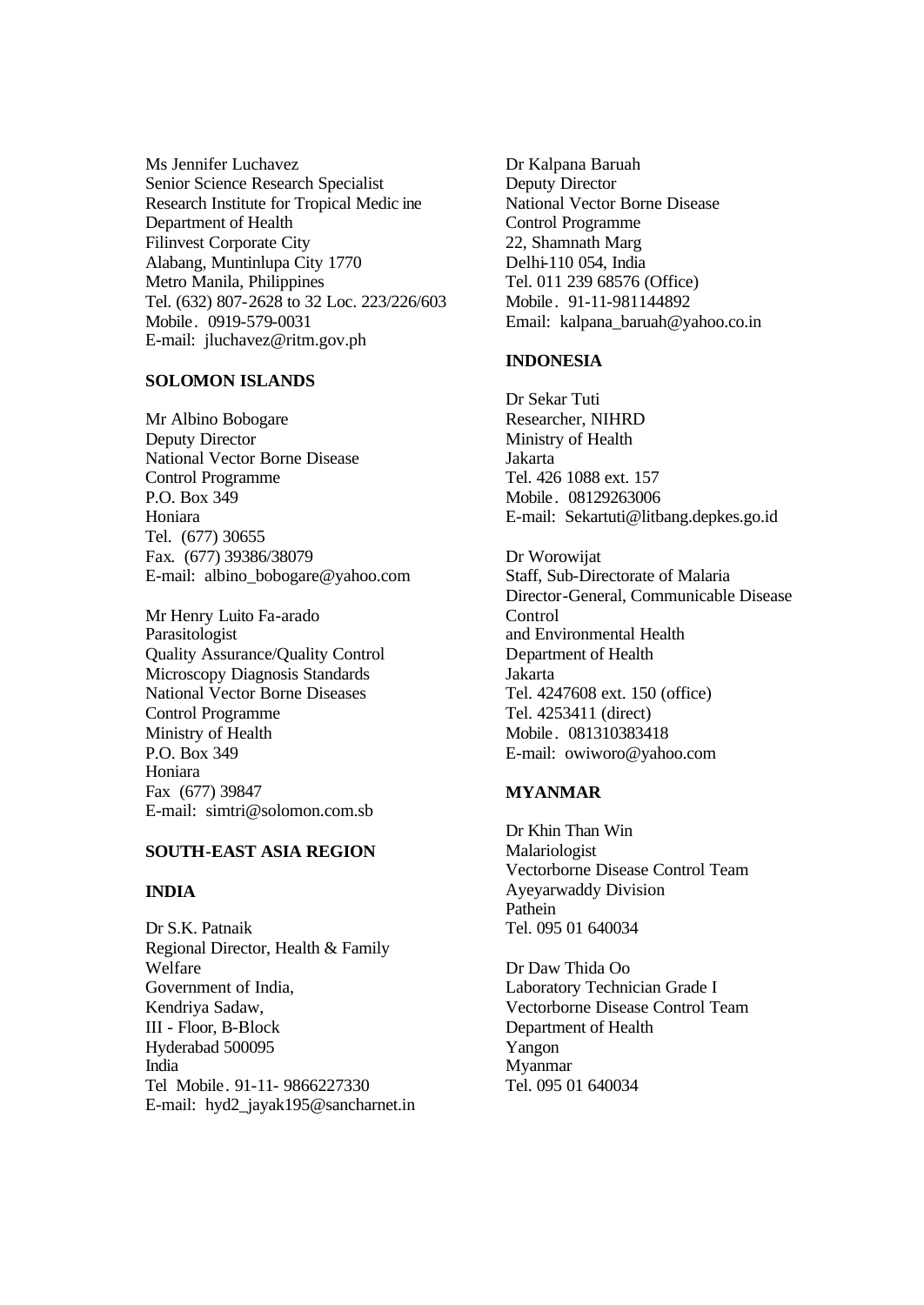#### **2. TEMPORARY ADVISERS**

Dr Majed Shahoo Al-Zedjali Head of Malaria Epidemiology Department of Environmental health and Malaria Eradication Ministry of Health P.O. Box 2861 Central Post 111 Oman Sultanate of Oman Tel. +968 24562898 Fax.  $+96824-562771$ E-mail: majeds@omantel.net.om

Dr Kevin Baird US Naval Army Medical Research Unit No. 2 (NAMRU2) Jl. Percetaken Negara No. 29 Jakarta 10560, Indonesia Tel. (62-21) 421 4457 to 4463 ext. 1204 Fax. (62-21) 420-7854 E-mail: baird@namru2.org

Ms Leigh Dini Quality Assurance Coordinator Parasitology Reference Unit National Institute for Communicable Diseases National Health Laboratory Services Sandringham South Africa Tel 27 11 489-9347/2 Fax. 27 11 489-9357 E-mail: leigh.dini@nhls.ac.za

Dr Kaemthong Indaratna Faculty of Economics Chulalongkorn University Bangkok 10330 Thailand Fax. +662-218-6201 E-mail: Kaemthong.I@Chula.ac.th

Mr Derryck Klarkowski Médecins Sans Frontières - Holland Amsterdam, **Netherlands** Fax  $+31$  20 620 5170 E-mail: derryck.klarkowski@amsterdam.msf.org Mr Ken Lilley Quality Manager and Scientist Australian Army Malaria Institute Gallipoli Barracks Enoggera, Queensland Australia Tel +61 7 3332 4843 Fax +61 7 3332 4800 E-mail: Ken.Lilley@defence.gov.au

Dr Earl Long Centers for Disease Control and Prevention 4770 Buford Highway, NE Atlanta, GA 30351, U.S.A. Fax +770-488-4206 E-mail: EGL1@CDC.gov

Dr Oumar Gaye Department de Parasitologie Faculté de Médecine Université Cheikh Anta DIOP, BP 5005 Dakar-Fann, Sénégal Tel. +221 825 1998 Fax +221 825 3668 Mobile 221 637 50 55 E-mail: ogaye@refer.sn

Dr William Roy Prescott Hydas, Inc. P.O Box 420, Hershey, PA 17033-420 U.S.A. Fax +1-717-0533-5548 E-mail: roy@hydas.com

Mr John Storey Malaria Consultant 1-12-6 Union Heights Condominium Jalan Awan Dandan Oug, Klang Road 58200 Kuala Lumpur Malaysia Tel. 60 3 7981 5529 Mobile. 012 39 36 271 E-mail: storeyj@pc.jaring.my; storeyj@laotel.com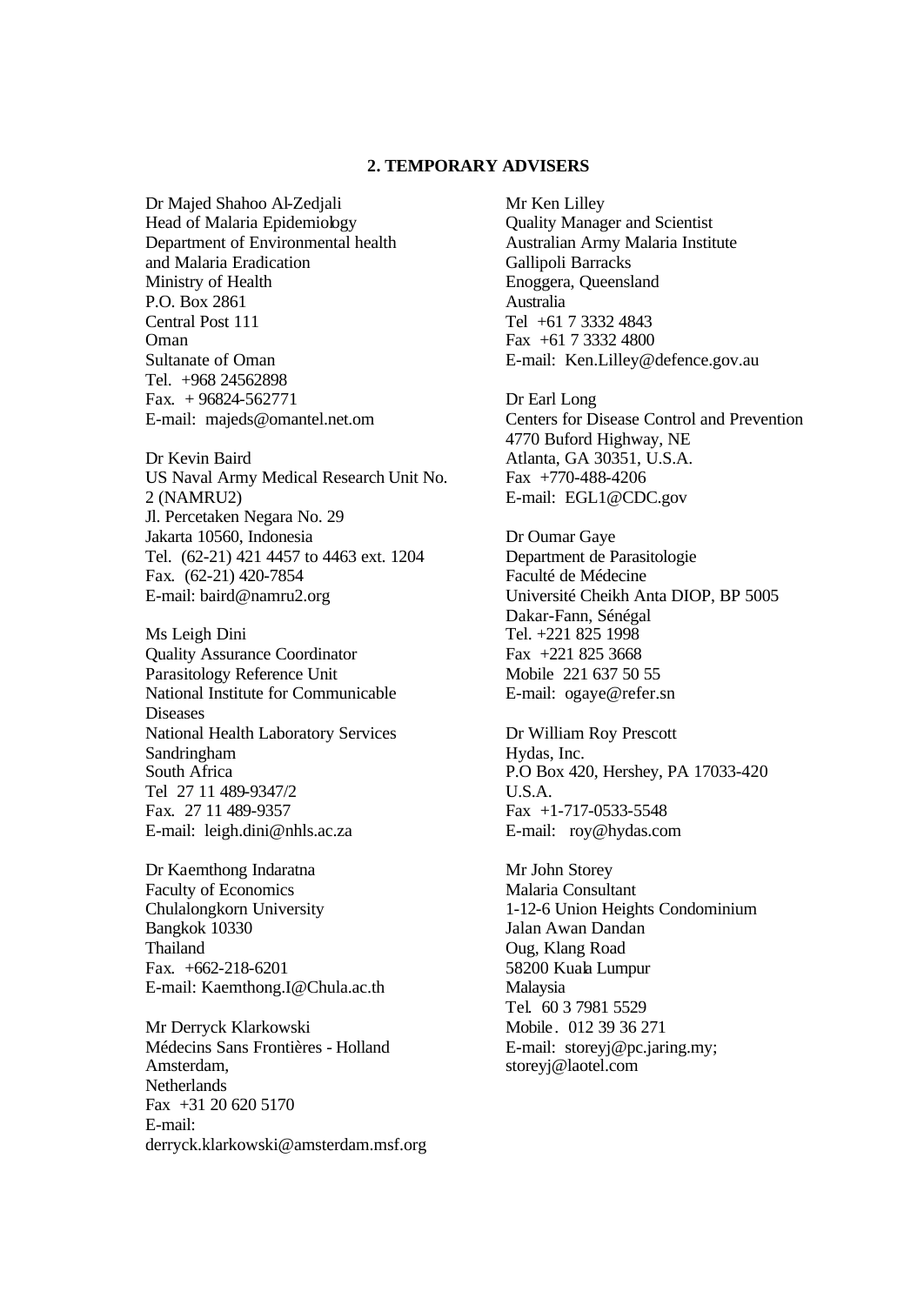Dr Elizabeth Streat Mozambique Coordinator National Malaria Control Programme Ministry of Health Maputo Mozambique Telefax. +258 1 430970 Mobile. +258 8231 5884 E-mail: eastreat@virconn.com

Dr Peter Trigg La Fontaine, Rue de la Dude CH-1267, Vich Switzerland Tel. +41 22 364 43 01 E-mail: pitrigg@bluewin.ch

Dr Chansuda Wongsrichanalai US Naval Army Medical Research Unit 2 (NAMRU2) Jakarta, Indonesia Tel +662 238 3773. Fax +62-21 420-7854 E-mail: chansuda@namru2.org

# **3. OBSERVERS AND REPRESENTATIVES**

#### **ACTMALARIA FOUNDATION, INC**

Miss Cecilia Hugo Executive Coordinator Asian Collaborative Training Network for Malaria (ACTMalaria Foundation, Inc.) 11<sup>th</sup> Floor, Ramon Magsaysay Center 1680 Roxas Boulevard Manila, Philippines Tel. (632) 521-3166 to 85 Loc 170 Fax. (632) 536-5627 Mobile. (63) 919-694-7559 E-mail: cecil\_hugo@actmalaria.org

# **JAPAN INTERNATIONAL COOPERATION AGENCY**

Dr Masatoshi Nakamura Project Officer Malaria Control and Infectious Disease Control Japan International Cooperation Agency Yangon, Myanmar Tel: 00951-379038; Fax: 00951-379038 E-mail: naka@myanmar.com.mm

## **CHULALONGKORN UNIVERSITY**

Dr Valaikanya Plasai College of Public Health Chulalongkorn University 254 Pyathai Road Patumwan, Bangkok Thailand Fax: (662) 2180208 E-mail: valaikanya@cph.chula.ac.th

Médecins Sans Frontierès Ms Helen Counihan Médecins Sans Frontierès 67-74 Saffron Hill Rd East of Russell Sq London, United Kingdom Tel 0044 20 7067 4226 E-mail: Helen.Counihan@london.msf.org

#### **USAID**

Mr Trenton Ruebush Senior Malaria Adviser USAID Bureau for Global Health 1300 Pennsylvania Ave, NW Washington, DC 20523-4600 U.S.A. Tel. +1 202 712 5734 Fax + 1 202 216 3702 E-mail truebush@usaid.gov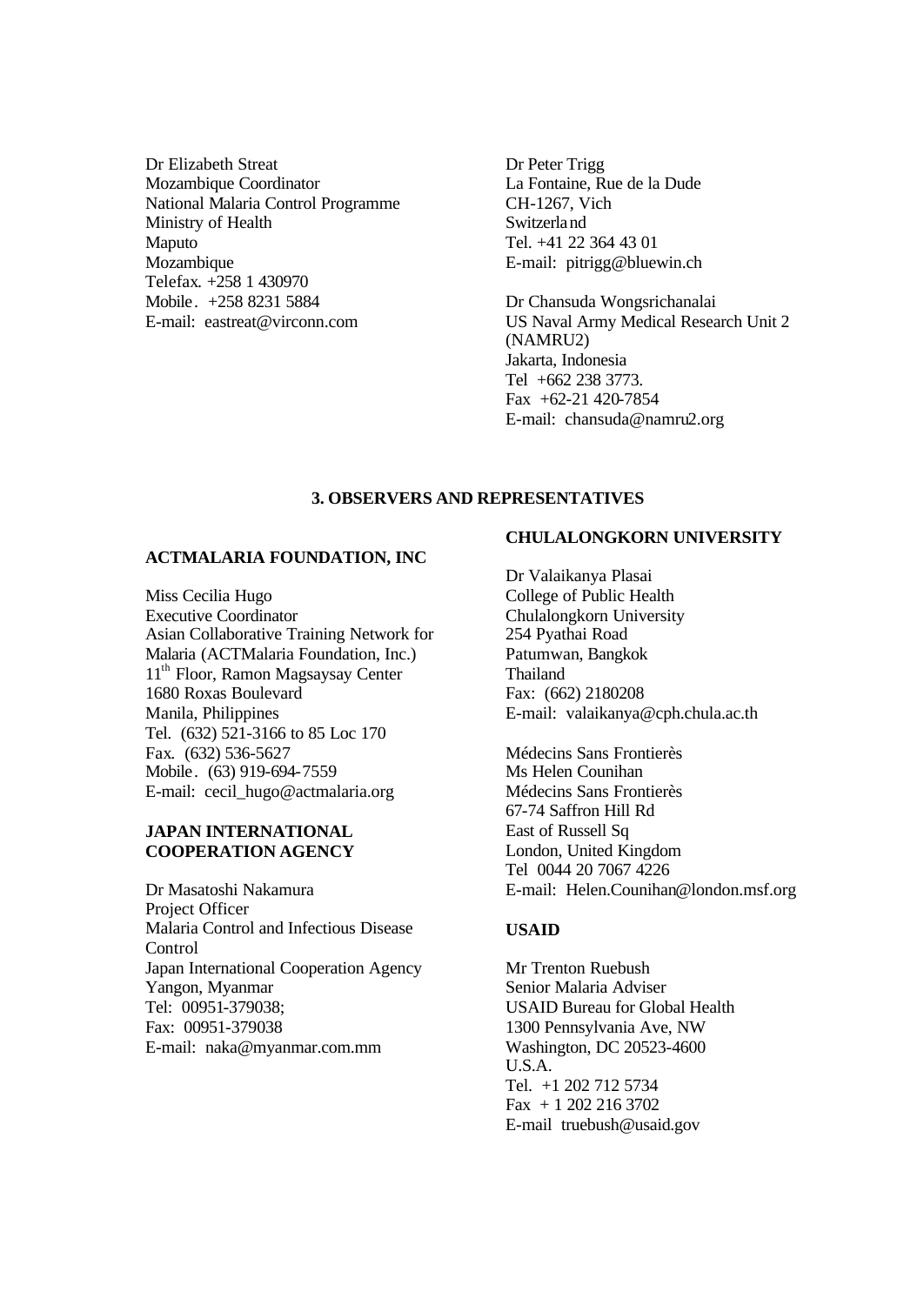### **4. SECRETARIAT**

#### **WHO/HQ**

Dr Charles Delacollette Coordinator, Malaria Operations Support and Capacity Development Roll Back Malaria Department HTM/HQ Fax. (+4122) 791 48 24 E-mail: delacollettec@who.int Tel. (+4122) 791 37 45

#### **WHO/AFRO**

Dr Thomas Sukwa Medical Officer, Malaria Unit World Health Organization Regional Office for Africa P O Box BE 773 Harare Zimbabwe Tel. (263)-23-755070/(47)-241-38282 Fax. (263)-4-746127 E-mail sukwat@afro.who.int

#### **WHO/EMRO**

Dr Hoda Atta Regional Adviser, Roll Back Malaria WHO Regional Office for the Eastern Mediterranean WHO Post Office Adbul Razzak Al Sanhouri Street Naser City, Cairo 11371 Egypt Tel. +202 670 2535 Fax. +202 670 2492 or 94 E-mail: attah@emro.who.int

#### **WHO/LYO**

Dr Antoine Pierson WHO/CSR Office in Lyon 58, Avenue Debourg F-69007 Lyon, France Tel. +33 (0)4 72 71 64 78 Fax. +33 (0)4 72 71 64 71 E-mail: piersona@lyon.who.int Dr Kamini Mendis Senior Adviser Roll Back Malaria Department HTM/HQ Tel. (+4122) 791-3751 Fax. (+4122) 791 48 24 E-mail: mendisk@who.int

#### **WHO/SEARO**

Dr Krongthong Thimasarn Acting Regional Adviser in Malaria WHO South East Asia Regional Office World Health House, Mahatma Gandhi Road New Delhi 110002, India Tel. 0091 112 337 08 04/09/10/11 Fax. 0091 112 237 01 97 E-mail: thimasarnk@whosea.org

Dr Steven Bjorge Technical Officer/Malaria and Vector Borne Control Office of the WHO Representative in Indonesia WHO South East Asia Regional Office Jakarta, Indonesia Tel. +62-21-5204349 E-mail: bjorges@who.or.id

Dr C. Krishna Rao National Programme Officer (LF) NVBDCP, 22-Sham Nath Marg, Delhi-110 054 Tel 2396 7780 Fax 2396 8329 E-mail: raock@whoindia.org